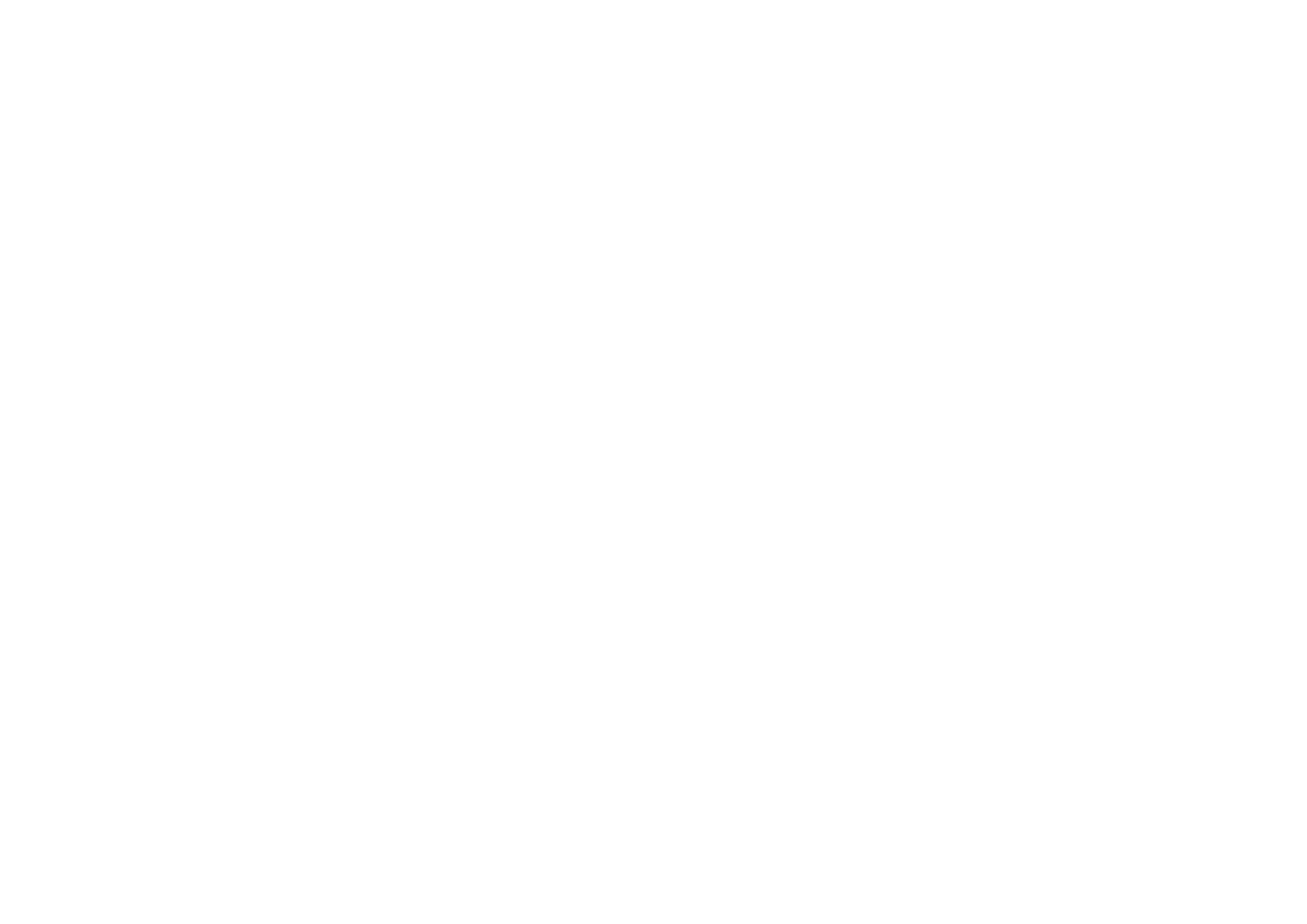# LARobotics Account Balances by Half Year - As of 06/30/19

| 11/02/19                          | 06/30/17       | 12/31/17       | 06/30/18       | 12/31/18       | Page 1<br>06/30/19 |
|-----------------------------------|----------------|----------------|----------------|----------------|--------------------|
| Account                           | <b>Balance</b> | <b>Balance</b> | <b>Balance</b> | <b>Balance</b> | <b>Balance</b>     |
| <b>Bank Accounts</b>              |                |                |                |                |                    |
| <b>LARobotics Checking</b>        | 20,989.84      | 19,550.83      | 14,408.00      | 11,782.69      | 21,911.22          |
| <b>LARobotics PayPal</b>          | 20,000.98      | 9.67           | 1,000.00       | 13,722.68      | 1,001.67           |
| <b>TOTAL Bank Accounts</b>        | 40,990.82      | 19,560.50      | 15,408.00      | 25,505.37      | 22,912.89          |
| <b>Asset Accounts</b>             |                |                |                |                |                    |
| <b>LARobotics Invoices</b>        | 0.00           | 0.00           | 0.00           | 0.00           | 0.00               |
| <b>LARobotics Receivable</b>      | 0.00           | 0.00           | 10,000.00      | 0.00           | 0.00               |
| <b>NTG Receivable</b>             | 0.00           | 0.00           | 0.00           | 10,000.00      | 0.00               |
| <b>SCRRF Invoices</b>             | 0.00           | 0.00           | 0.00           | 0.00           | 0.00               |
| <b>SCRRF Receivable</b>           | 25,000.00      | 0.00           | 250.00         | 250.00         | 0.00               |
| <b>VRC Receivable</b>             | 0.00           | 0.00           | 0.00           | 0.00           | 0.00               |
| <b>TOTAL Asset Accounts</b>       | 25,000.00      | 0.00           | 10,250.00      | 10,250.00      | 0.00               |
| <b>Credit Card Accounts</b>       |                |                |                |                |                    |
| <b>LARobotics Credit Card</b>     | $-6,219.70$    | 0.00           | $-900.00$      | $-4,044.92$    | 387.27             |
| <b>TOTAL Credit Card Accounts</b> | $-6,219.70$    | 0.00           | $-900.00$      | $-4.044.92$    | 387.27             |
| <b>Liability Accounts</b>         |                |                |                |                |                    |
| <b>LARobotics Payable</b>         | $-1,577.53$    | $-2.808.11$    | $-3.887.86$    | $-545.01$      | $-985.89$          |
| NTG Payable                       | 0.00           | 0.00           | 0.00           | $-4.244.61$    | 0.00               |
| <b>SCRRF Payable</b>              | 0.00           | 0.00           | 0.00           | 0.00           | 0.00               |
| <b>TOTAL Liability Accounts</b>   | $-1,577.53$    | $-2,808.11$    | $-3.887.86$    | $-4,789.62$    | $-985.89$          |
| <b>OVERALL TOTAL</b>              | 58,193.59      | 16,752.39      | 20,870.14      | 26,920.83      | 22,314.27          |

# **LARobotics**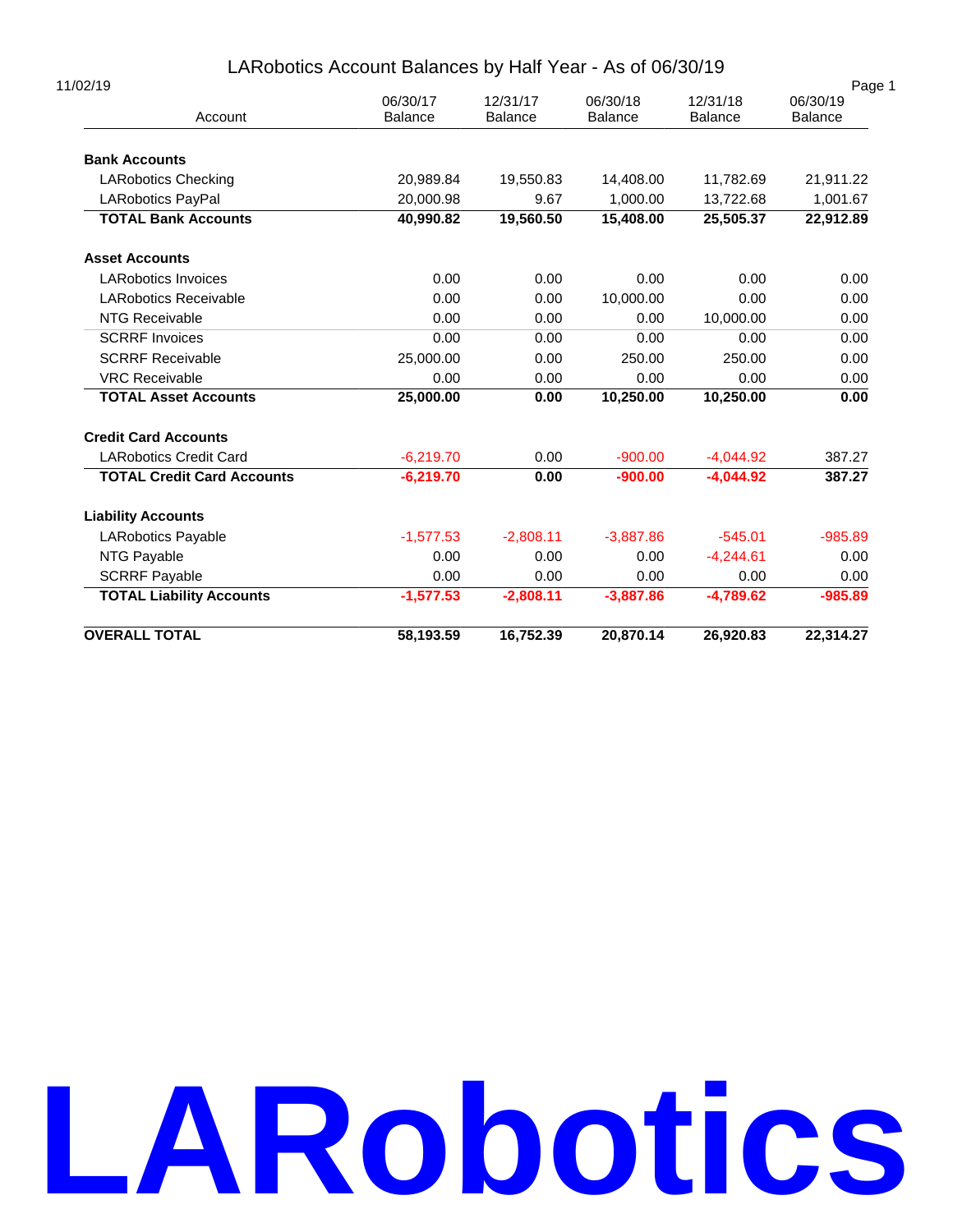# LARobotics Tags by Year

| <b>Class Description</b> | 07/01/17-<br>06/30/18 | 07/01/18-<br>06/30/19 | <b>OVERALL</b><br><b>TOTAL</b> |
|--------------------------|-----------------------|-----------------------|--------------------------------|
|                          |                       |                       |                                |
| Admin                    | $-242.82$             | $-206.88$             | $-449.70$                      |
| Awards                   | 0.00                  | $-349.14$             | $-349.14$                      |
| Bank                     | $-58.01$              | $-139.98$             | $-197.99$                      |
| Donation                 | 142,287.72            | 55,526.34             | 197,814.06                     |
| Event                    | 0.00                  | $-1,055.12$           | $-1,055.12$                    |
| <b>Facilities</b>        | $-144.00$             | $-1,152.00$           | $-1,296.00$                    |
| Field                    | $-1,265.29$           | $-2,894.96$           | $-4,160.25$                    |
| Insurance                | $-1,984.00$           | $-2,571.00$           | $-4,555.00$                    |
| Other Exp                | $-37.47$              | 0.00                  | $-37.47$                       |
| <b>Other Grants</b>      | $-34,000.00$          | 0.00                  | $-34,000.00$                   |
| Other Inc                | 105.35                | 0.00                  | 105.35                         |
| Print Ship               | $-25.46$              | $-17.35$              | $-42.81$                       |
| Refund Exp               | $-1,142.54$           | $-1,989.87$           | $-3,132.41$                    |
| Refund Inc               | 3,654.55              | 3,144.46              | 6,799.01                       |
| Registration             | 3,250.00              | 7,650.00              | 10,900.00                      |
| Rental                   | 0.00                  | $-108.25$             | $-108.25$                      |
| Scholarship              | $-3,000.00$           | 0.00                  | $-3,000.00$                    |
| <b>Team Equip</b>        | $-115,286.12$         | $-38,023.14$          | -153,309.26                    |
| <b>Team Field</b>        | $-4,947.50$           | $-6,823.22$           | $-11,770.72$                   |
| <b>Team Host</b>         | 0.00                  | $-3,284.98$           | $-3,284.98$                    |
| <b>Team New</b>          | $-20,600.00$          | $-5,400.00$           | $-26,000.00$                   |
| <b>Team Use Tax</b>      | $-3,887.86$           | $-479.74$             | $-4,367.60$                    |
| Use Tax                  | 0.00                  | $-131.04$             | $-131.04$                      |
| Write Off                | 0.00                  | $-250.00$             | $-250.00$                      |
| <b>OVERALL TOTAL</b>     | $-37,323.45$          | 1.444.13              | $-35,879.32$                   |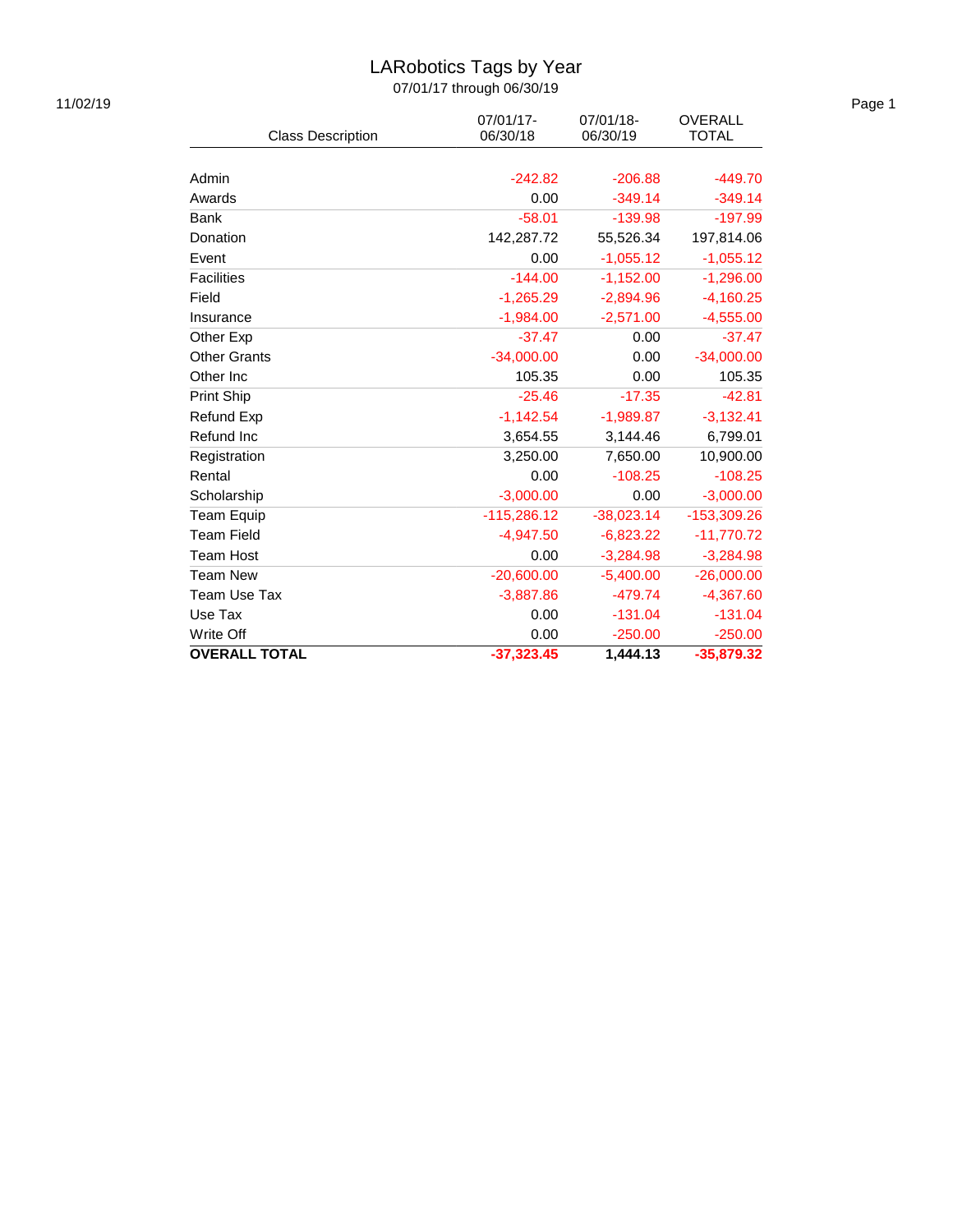# LARobotics Payees by Year

07/01/17 through 06/30/19 (Accrual Basis)

| Payee                                          | 07/01/17-<br>06/30/18 | 07/01/18-<br>06/30/19 | <b>OVERALL</b><br><b>TOTAL</b> |
|------------------------------------------------|-----------------------|-----------------------|--------------------------------|
| <b>INCOME</b>                                  |                       |                       |                                |
| <b>Adrian Lopez</b>                            | 0.00                  | 350.00                | 350.00                         |
| AmazonSmile Foundation                         | 102.25                | 69.67                 | 171.92                         |
|                                                | 255.93                | 255.93                | 511.86                         |
| Angela Robbins                                 |                       |                       |                                |
| Anne Dauché<br>Arcadia Unified School District | 0.00                  | 366.06                | 366.06                         |
|                                                | 255.93                | 250.00                | 505.93                         |
| Aulikki Flagan                                 | 350.00                | 0.00                  | 350.00                         |
| Barack Obama Global Preparation Acad           | 0.00                  | 722.68                | 722.68                         |
| Capital One                                    | 2,418.54              | 887.27                | 3,305.81                       |
| Carol Deboer                                   | 358.18                | 621.99                | 980.17                         |
| Cartoon Network, Adult Swim And Boom           | 10,000.00             | 0.00                  | 10,000.00                      |
| Cash                                           | 0.00                  | 250.00                | 250.00                         |
| Chevron Employee Corporate                     | 1,000.00              | 0.00                  | 1,000.00                       |
| <b>Chris Walter</b>                            | 261.56                | 0.00                  | 261.56                         |
| CMI USA, Inc                                   | 10,000.00             | 0.00                  | 10,000.00                      |
| Damien HIgh School                             | 0.00                  | 3,000.00              | 3,000.00                       |
| Daniel Horvath                                 | 358.18                | 0.00                  | 358.18                         |
| David Kohn                                     | 0.00                  | 1,000.00              | 1,000.00                       |
| Eric Eichinger                                 | 0.00                  | 350.00                | 350.00                         |
| Fillmore High School                           | 250.00                | 0.00                  | 250.00                         |
| <b>Fillmore Unified School District</b>        | 0.00                  | 250.00                | 250.00                         |
| FRC Team 980 Thunderbots                       | 0.00                  | 619.74                | 619.74                         |
| Giving Assistant                               | 67.16                 | 0.00                  | 67.16                          |
| Gregory R Thomas                               | 300.00                | 0.00                  | 300.00                         |
| <b>GTDEVICE LLC</b>                            | 1,000.00              | 0.00                  | 1,000.00                       |
| Hesperia High School ASB                       | 350.00                | 0.00                  | 350.00                         |
| <b>iDESIGN USA Corp Portland OR</b>            | 109.50                | 58.49                 | 167.99                         |
| Illuminous Enterprises Inc                     | 350.00                | 0.00                  | 350.00                         |
| Innovos Robotics, Inc.                         | 0.00                  | 255.93                | 255.93                         |
| <b>IT Services</b>                             | 0.00                  | 350.00                | 350.00                         |
| John Conant                                    | 36.64                 | 0.00                  | 36.64                          |
| Joseph Condrat                                 | 0.00                  | 255.93                | 255.93                         |
| Kent Goodman                                   | 0.00                  | 255.93                | 255.93                         |
| Klint Kirkconnell                              | 485.45                | 0.00                  | 485.45                         |
| Kristine Lagman                                | 0.00                  | 261.56                | 261.56                         |
| Maria Margallo                                 | 0.00                  | 255.93                | 255.93                         |
| Mary Hicks                                     | 25.35                 | 0.00                  | 25.35                          |
| Matthew Heideman                               | 0.00                  | 255.93                | 255.93                         |
| MechaPirates Team 5136                         | 0.00                  | 358.18                | 358.18                         |
| Nonprofits Insurance Alliance Of California    | 100.00                | 268.52                | 368.52                         |
| North County Trade Tech High School            | 0.00                  | 250.00                | 250.00                         |
| Oscar Vasquez                                  | 0.00                  | 255.93                | 255.93                         |
| <b>Otto Family Trust</b>                       | 1,000.00              | 1,200.00              | 2,200.00                       |
| Palos Verdes Institute Of Technology           | 250.00                | 0.00                  | 250.00                         |
| Past Due Fee Adjustment                        | 39.00                 | 0.00                  | 39.00                          |
| PayPal Giving Fund                             | 117,568.60            | 50,152.79             | 167,721.39                     |
| Pne.Sungard.Com Trial Dep 2005                 | 0.13                  | 0.00                  | 0.13                           |
| Processing Fee                                 | 4,150.00              | 322.00                | 4,472.00                       |
|                                                |                       |                       |                                |
| Remy Demont                                    | 0.00                  | 358.18                | 358.18                         |
| <b>Richard Jung</b>                            | 255.93                | 0.00                  | 255.93                         |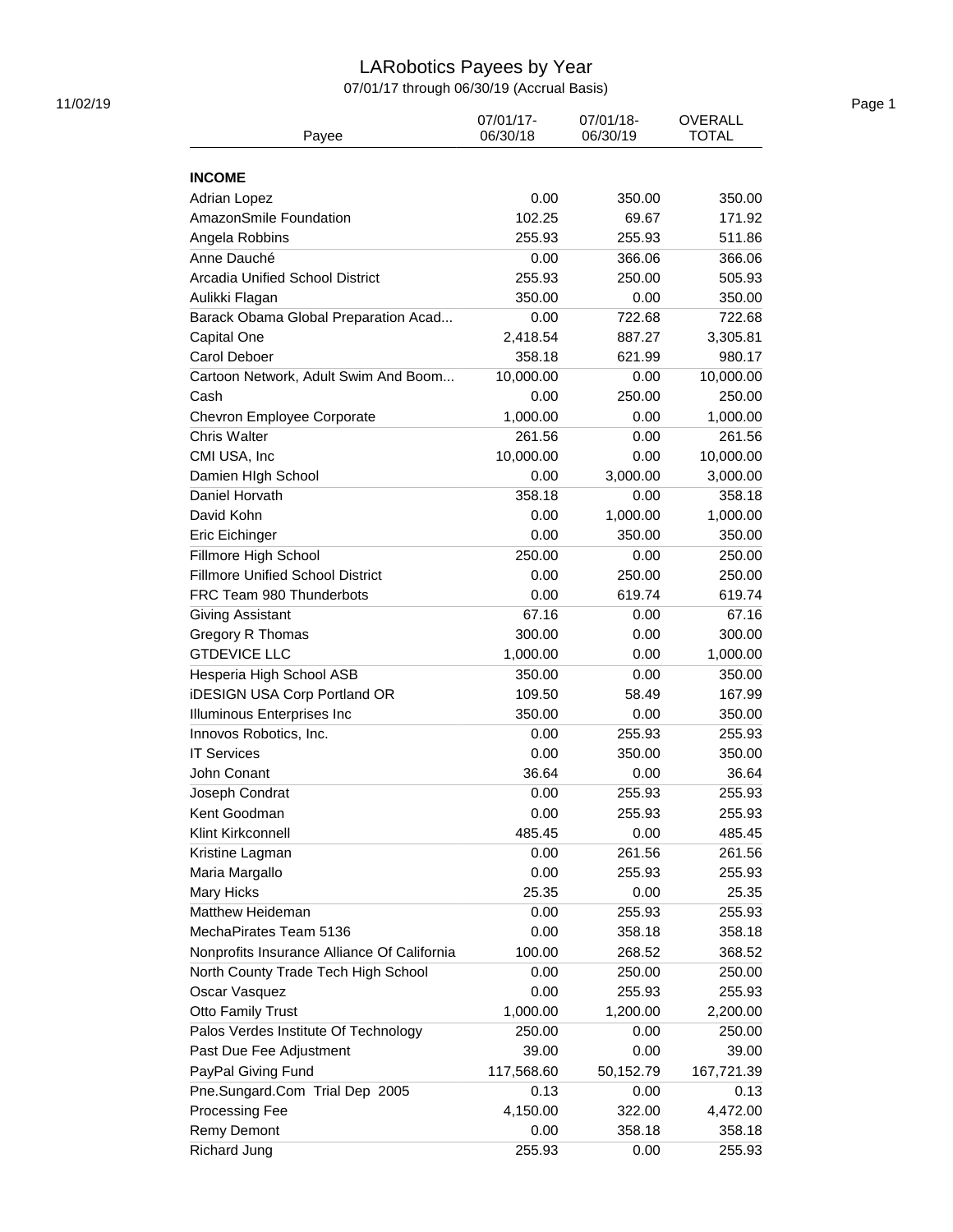# LARobotics Payees by Year

07/01/17 through 06/30/19 (Accrual Basis)

| Payee                                    | 07/01/17-<br>06/30/18 | 07/01/18-<br>06/30/19 | <b>OVERALL</b><br><b>TOTAL</b> |
|------------------------------------------|-----------------------|-----------------------|--------------------------------|
| Robyn Albaeck                            | 80.00                 | 0.00                  | 80.00                          |
| Rogue Techs                              | 0.00                  | 255.93                | 255.93                         |
| San Pasqual High School                  | 0.00                  | 250.00                | 250.00                         |
| Seawave Technologies                     | 0.00                  | 255.93                | 255.93                         |
| Snap! Productions, Inc.                  | 255.93                | 511.86                | 767.79                         |
| St. John Bosco High School               | 0.00                  | 250.00                | 250.00                         |
| State of California                      | 0.00                  | 10.00                 | 10.00                          |
| <b>Terry Wells</b>                       | 0.00                  | 358.18                | 358.18                         |
| The Help Group                           | 0.00                  | 350.00                | 350.00                         |
| Transfer                                 | 0.00                  | 463.35                | 463.35                         |
| Wendy E Jacoby                           | 100.00                | 0.00                  | 100.00                         |
| West High School ASB                     | 350.00                | 350.00                | 700.00                         |
| YourCause LLC Trustee For Chevron M      | 1,000.00              | 0.00                  | 1,000.00                       |
| <b>TOTAL INCOME</b>                      | 153,484.26            | 67,163.89             | 220,648.15                     |
| <b>EXPENSES</b>                          |                       |                       |                                |
| Alliance Member Services 800-359-6422    | 1,984.00              | 2,571.00              | 4,555.00                       |
| Andy Mark Inc                            | 0.00                  | 846.83                | 846.83                         |
| Angela Robbins                           | 5.93                  | 5.93                  | 11.86                          |
| Anne Dauché                              | 0.00                  | 366.36                | 366.36                         |
| Arcadia Unified School District          | 5.93                  | 5.80                  | 11.73                          |
| Attorney General's Registry of Charitabl | 25.00                 | 50.00                 | 75.00                          |
| Aulikki Flagan                           | 8.00                  | 0.00                  | 8.00                           |
| CA Secretary Of State 916-653-3775 CA    | 20.00                 | 0.00                  | 20.00                          |
| Carol Deboer                             | 8.18                  | 372.29                | 380.47                         |
| <b>Chris Walter</b>                      | 261.86                | 0.00                  | 261.86                         |
| Daniel Horvath                           | 8.18                  | 0.00                  | 8.18                           |
| David E. Brinza                          | 0.00                  | 349.14                | 349.14                         |
| David Kohn                               | 0.00                  | 22.30                 | 22.30                          |
| David Mard                               | 51.05                 | 0.00                  | 51.05                          |
| Domestic Incoming Wire Fee               | 15.00                 | 0.00                  | 15.00                          |
| Farm Plast LLC                           | 249.95                | 0.00                  | 249.95                         |
| <b>FIRST</b>                             | 34,000.00             | 0.00                  | 34,000.00                      |
| <b>FIRST California Robotics</b>         | 0.00                  | 1,250.00              | 1,250.00                       |
| <b>Franchise Tax Board</b>               | 10.47                 | 25.00                 | 35.47                          |
| Franchise Tax Board Payments             | 0.00                  | 10.00                 | 10.00                          |
| FRC Team 980 Thunderbots                 | 0.00                  | 270.04                | 270.04                         |
| Gilberto Garcia                          | 0.00                  | 150.00                | 150.00                         |
| Hesperia High School ASB                 | 350.00                | 0.00                  | 350.00                         |
| Hope Conant                              | 376.75                | 773.74                | 1,150.49                       |
| <b>iDESIGN USA Corp Portland OR</b>      | 78,536.39             | 36,431.89             | 114,968.28                     |
| Innovos Robotics, Inc.                   | 0.00                  | 5.93                  | 5.93                           |
| <b>IT Services</b>                       | 0.00                  | 8.00                  | 8.00                           |
| Joe Petito                               | 0.00                  | 108.25                | 108.25                         |
| John Conant                              | 574.53                | 0.00                  | 574.53                         |
| Joseph Condrat                           | 0.00                  | 5.93                  | 5.93                           |
| Kent Goodman                             | 0.00                  | 5.93                  | 5.93                           |
| Klint Kirkconnell                        | 485.75                | 0.00                  | 485.75                         |
| Kristine Lagman                          | 0.00                  | 261.86                | 261.86                         |
| <b>Madison Robbins</b>                   | 1,000.00              | 0.00                  | 1,000.00                       |
| Maria Margallo                           | 0.00                  | 5.93                  | 5.93                           |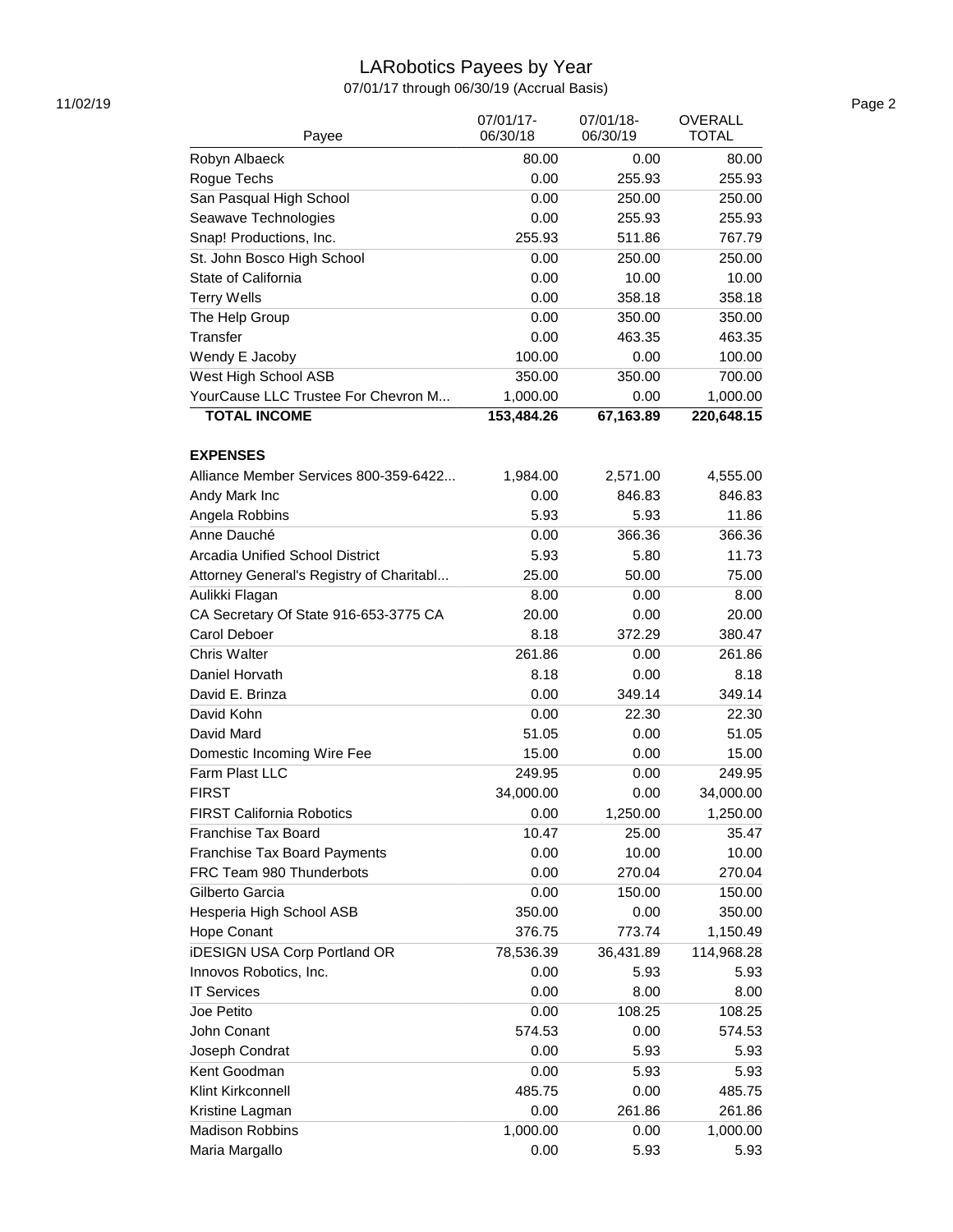# LARobotics Payees by Year

07/01/17 through 06/30/19 (Accrual Basis)

| Payee                                | 07/01/17-<br>06/30/18 | 07/01/18-<br>06/30/19 | <b>OVERALL</b><br>TOTAL |
|--------------------------------------|-----------------------|-----------------------|-------------------------|
| Mary Hicks                           | 0.86                  | 0.00                  | 0.86                    |
| <b>Matthew Heideman</b>              | 0.00                  | 5.93                  | 5.93                    |
| MechaPirates Team 5136               | 0.00                  | 8.18                  | 8.18                    |
| Michael McNabb                       | 1,000.00              | 0.00                  | 1,000.00                |
| Michele Lin Shobe                    | 150.00                | 0.00                  | 150.00                  |
| Oscar Vasquez                        | 0.00                  | 5.93                  | 5.93                    |
| Palos Verdes Institute Of Technology | 0.00                  | 250.00                | 250.00                  |
| Past Due Fee                         | 39.00                 | 0.00                  | 39.00                   |
| Processing Fee                       | 4,150.00              | 322.00                | 4,472.00                |
| Remy Demont                          | 0.00                  | 8.18                  | 8.18                    |
| Richard Jung                         | 5.93                  | 0.00                  | 5.93                    |
| RobotEvents.com 903-401-8088 TX      | 20,168.81             | 5,250.00              | 25,418.81               |
| RobotMesh.com 425-296-2476 WA        | 41,697.23             | 12,973.34             | 54,670.57               |
| Rogue Techs                          | 0.00                  | 5.93                  | 5.93                    |
| Sales Tax Payable For Team Grants    | 0.00                  | 375.25                | 375.25                  |
| San Pascual STEAM Magnet             | 150.00                | 0.00                  | 150.00                  |
| Seawave Technologies                 | 0.00                  | 5.93                  | 5.93                    |
| Snap! Productions, Inc.              | 5.93                  | 11.86                 | 17.79                   |
| TechSoup                             | 27.00                 | 0.00                  | 27.00                   |
| <b>Terry Little</b>                  | 49.65                 | 0.00                  | 49.65                   |
| <b>Terry Wells</b>                   | 0.00                  | 8.18                  | 8.18                    |
| Transfer                             | 0.00                  | 463.35                | 463.35                  |
| <b>ULINE Shipping Supplies</b>       | 0.00                  | 39.53                 | 39.53                   |
| UPS*1Z3WE0640373684264               | 0.00                  | 5.00                  | 5.00                    |
| UPS*1Z3WE0640374638277               | 0.00                  | 5.00                  | 5.00                    |
| Use Tax Payable for AndyMark         | 0.00                  | 65.63                 | 65.63                   |
| Use Tax Payable For Team Grants      | 3,887.86              | 545.15                | 4,433.01                |
| <b>USPS</b>                          | 6.65                  | 0.00                  | 6.65                    |
| <b>USPS Click-N-Ship</b>             | 0.00                  | 7.35                  | 7.35                    |
| Valencia High School - ASB Robotics  | 144.00                | 0.00                  | 144.00                  |
| Vernon City Elementary School        | 150.00                | 0.00                  | 150.00                  |
| <b>VEX Robotics Inc</b>              | 0.00                  | 147.62                | 147.62                  |
| <b>VHS Robotics</b>                  | 0.00                  | 1,176.39              | 1,176.39                |
| Wilder Buchanan                      | 1,000.00              | 0.00                  | 1,000.00                |
| www.1and1.com 877-461-2631 PA        | 197.82                | 131.88                | 329.70                  |
| <b>TOTAL EXPENSES</b>                | 190,807.71            | 65,719.76             | 256,527.47              |
| <b>OVERALL TOTAL</b>                 | $-37,323.45$          | 1,444.13              | $-35,879.32$            |

11/02/19 Page 3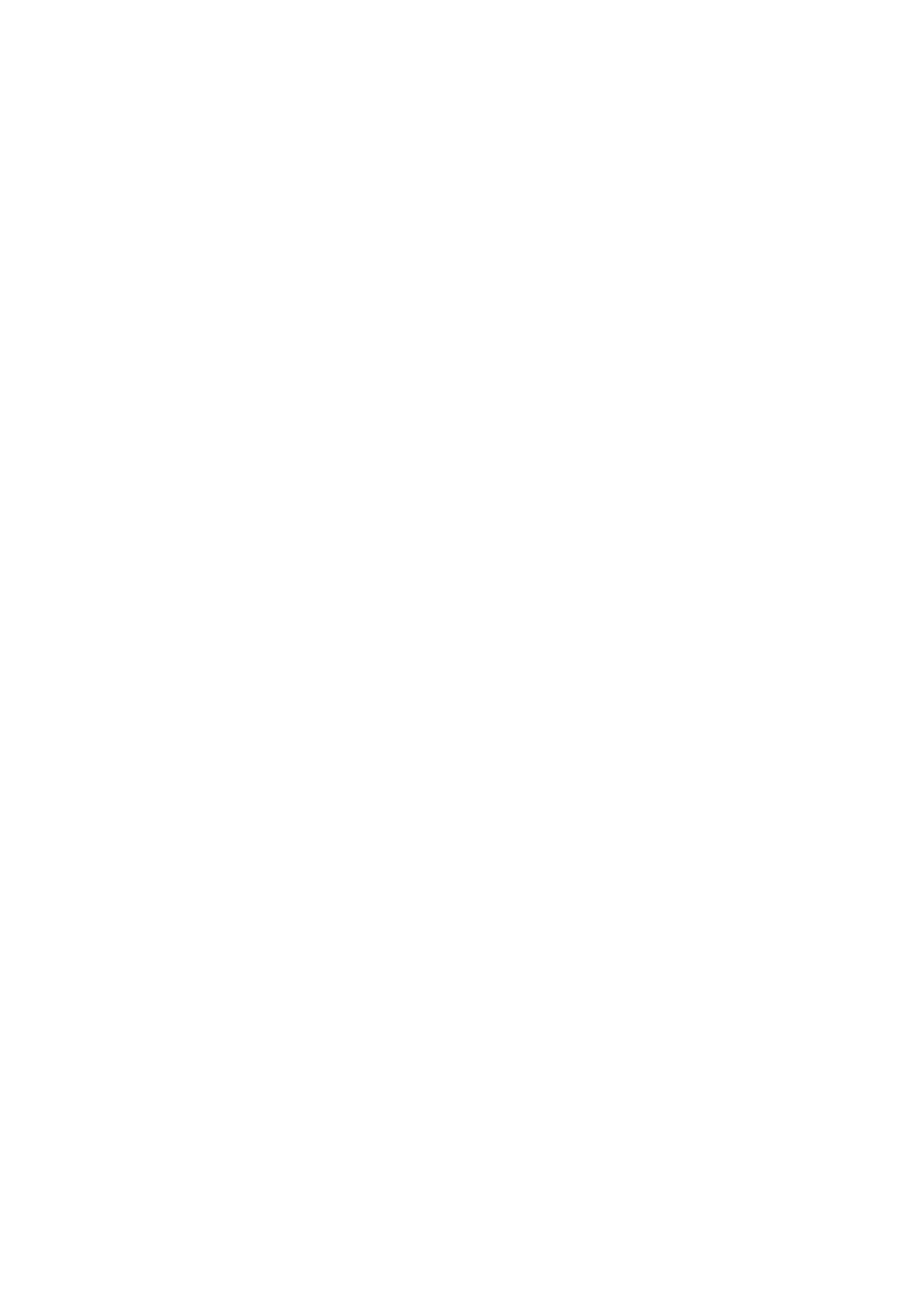| Num<br>1,855.67<br><b>LARobotics Checking</b><br>16.45<br>08/13/18<br>AmazonSmile Foundation<br><b>LARobotics Checking</b><br>LARobotics matching donation for purchases<br>[LARobotics Other] Donation<br>09/19/18<br>$-1,250.00$<br>LARobotics Checking 2387<br><b>FIRST California Robotics</b><br><b>SCRRF Fall Classic Field rental fee</b><br>[SCRRF Classic]<br>Field<br>09/22/18<br>David E. Brinza<br><b>SCRRF Fall Classic Trophies</b><br>[SCRRF Classic]<br>$-349.14$<br>LARobotics Checking 2388<br>Awards<br>09/28/18<br><b>LARobotics Checking QPay</b><br>SCRRF Team 7402 Fall Classic Reg<br>Registration<br>350.00<br>Adrian Lopez<br>[SCRRF Classic]<br>10/05/18<br>250.00<br>LARobotics Checking 180929<br>Cash<br>SCRRF Team 2584 Fall Classic Reg<br>[SCRRF Classic]<br>Registration<br>10/05/18<br>SCRRF Team 5678 Fall Classic Reg<br>[SCRRF Classic]<br>350.00<br>LARobotics Checking 180801<br>The Help Group<br>Registration<br>$-108.25$<br>10/05/18<br>LARobotics Checking 2389<br>Joe Petito<br>SCRRF Fall Classic U-Haul Truck Rental (Sunday)<br>[SCRRF Classic]<br>Rental<br>10/08/18<br>LARobotics Checking 2390<br>Gilberto Garcia<br>NTG 27 Dena ES Team Reg Reimbursement<br>[Nelson Team Gra Team New<br>$-150.00$<br>10/25/18<br>RobotEvents.com 903-401-8088 TX<br>[Nelson Team Gra Team New<br>$-100.00$<br><b>LARobotics Checking ATM</b><br>NTG 127 Obama Academy Team Reg<br>11.80<br>10/29/18<br>AmazonSmile Foundation<br><b>LARobotics Checking</b><br>LARobotics matching donation for purchases<br>[LARobotics Other] Donation<br>11/04/18<br>Otto Family Trust<br><b>NTG Donation</b><br>1,200.00<br>LARobotics Checking 181028<br>[Nelson Team Gra Donation<br>11/08/18<br>Attorney General's Registry of Charitable TLARobotics CT0169201 - 2017-18 Form RRF-1 - Renewal Fee [LARobotics Other] Admin<br><b>LARobotics Checking EFT</b><br>$-50.00$<br>12/21/18<br><b>SCRRF Classic Custodial Service</b><br>[SCRRF Classic]<br>$-576.00$<br>LARobotics Checking 2394<br><b>VHS Robotics</b><br>Facilities<br>12/27/18<br>$-25.00$<br><b>LARobotics Checking</b><br>Franchise Tax Board<br>LARobotics FY 2017 Tax Return Filing Fee<br>[LARobotics Other]<br>Admin<br>02/10/19<br>350.00<br>LARobotics Checking 190205<br>West High School ASB<br>SCRRF Team 5124 Classic Reg<br>[SCRRF Classic]<br>Registration<br>02/15/19<br>AmazonSmile Foundation<br>23.39<br><b>LARobotics Checking</b><br>LARobotics matching donation for purchases<br>[LARobotics Other] Donation<br>$-46.64$<br>05/04/19<br>LARobotics Checking 2397<br>S Hope Conant<br>SCRRF Scrimmage 1/6 Hope Depot<br>[SCRRF Scrimmage]Field<br>[SCRRF Scrimmage]Field<br>$-43.07$<br>SCRRF Scrimmage 1/12 Home Depot<br>$-175.19$<br>SCRRF Scrimmage 1/15 Home Depot<br>[SCRRF Scrimmage]Field<br>$-21.87$<br>SCRRF Scrimmage 1/24 Home Depot<br>[SCRRF Scrimmage] Field<br>$-7.01$<br>SCRRF Scrimmage 1/20 Home Depot<br>[SCRRF Scrimmage]Field<br>$-18.55$<br>SCRRF Scrimmage 1/19 Home Depot<br>[SCRRF Scrimmage]Field<br>$-67.99$<br>[SCRRF Scrimmage]Field<br>SCRRF Scrimmage 1/22 Amazon<br>$-6.14$<br>[SCRRF Scrimmage]Field<br>SCRRF Scrimmage 1/29 Home Depot<br>$-25.36$<br>SCRRF Scrimmage 1/31 Home Depot<br>[SCRRF Scrimmage]Field<br>$-85.84$<br>[SCRRF Scrimmage]Field<br>SCRRF Scrimmage 2/3 Home Depot<br>$-15.04$<br>SCRRF Scrimmage 1/27 Home Depot<br>[SCRRF Scrimmage] Field<br>$-27.87$<br>SCRRF Scrimmage 2/9 Home Depot<br>[SCRRF Scrimmage]Field<br>$-32.46$<br>SCRRF Scrimmage 1/23 McMaster-Carr<br>[SCRRF Scrimmage]Field<br>$-15.02$<br>SCRRF Scrimmage 2/13 Lowe's<br>[SCRRF Scrimmage]Field<br>$-10.12$<br>SCRRF Scrimmage 2/2 Home Depot<br>[SCRRF Scrimmage] Field<br>$-54.41$<br>[SCRRF Scrimmage]Field<br>SCRRF Scrimmage 2/12 Home Depot<br>SCRRF Scrimmage 2/11 Lowe's<br>[SCRRF Scrimmage]Field<br>$-118.32$<br>SCRRF Scrimmage 2/13 Home Depot<br>[SCRRF Scrimmage]Field<br>$-2.84$<br>05/04/19<br>$-576.00$<br>LARobotics Checking 2398<br>S VHS Robotics<br><b>SCRRF Scrimmage Custodial Service</b><br>[SCRRF Scrimmage] Facilities<br>$-24.39$<br>SCRRF Scrimmage 1/12 Home Depot Lumber<br>[SCRRF Scrimmage]Field<br>05/09/19<br>18.03<br><b>LARobotics Checking</b><br>AmazonSmile Foundation<br>LARobotics matching donation for purchases<br>[LARobotics Other] Donation<br>05/13/19<br>LARobotics FY 2014 Tax Filing Fee<br>[LARobotics Other] Refund Exp<br>$-10.00$<br><b>LARobotics Checking</b><br><b>Franchise Tax Board Payments</b><br>06/12/19<br>LARobotics Checking 190606<br>Damien High School<br>NTG share of revenue for LeRoy hosting VEX IQ State Cham [Nelson Team Gra Donation<br>3,000.00<br>06/12/19<br>State of California<br>LARobotics returned fee for 2014 return<br>10.00<br>LARobotics Checking 190520<br>[LARobotics Other] Refund Inc<br>06/28/19<br>[LARobotics Other] Refund Inc<br>268.52<br>LARobotics Checking 190618<br>Nonprofits Insurance Alliance Of California LARobotics Liability Insurance Rebate<br><b>LARobotics PayPal</b><br>56,465.49<br>07/23/18<br><b>LARobotics PayPal</b><br>Snap! Productions, Inc.<br>SCRRF Team 1138 Fall Classic PayPal Fee<br>[SCRRF Classic]<br>$-5.93$<br>Bank<br>07/23/18<br>250.00<br><b>LARobotics PayPal</b><br>S<br>Snap! Productions, Inc.<br>SCRRF Team 1138 Fall Classic Reg<br>[SCRRF Classic]<br>Registration<br>[SCRRF Classic]<br>Donation<br>5.93<br>SCRRF Team 1138 Fall Classic Donation<br>07/24/18<br>$-5.93$<br><b>LARobotics PayPal</b><br>Joseph Condrat<br>SCRRF Team 3759 Fall Classic PayPal Fee<br>[SCRRF Classic]<br>Bank<br>07/24/18<br>$-8.18$<br><b>LARobotics PayPal</b><br>Remy Demont<br>SCRRF Team 4913 Fall Classic PayPal Fee<br>[SCRRF Classic]<br>Bank<br>07/24/18<br><b>LARobotics PayPal</b><br>S<br>Joseph Condrat<br>SCRRF Team 3759 Fall Classic Reg<br>[SCRRF Classic]<br>Registration<br>250.00<br>SCRRF Team 3759 Fall Classic Donation<br>[SCRRF Classic]<br>5.93<br>Donation |      |         |             |      |          |     |        |
|---------------------------------------------------------------------------------------------------------------------------------------------------------------------------------------------------------------------------------------------------------------------------------------------------------------------------------------------------------------------------------------------------------------------------------------------------------------------------------------------------------------------------------------------------------------------------------------------------------------------------------------------------------------------------------------------------------------------------------------------------------------------------------------------------------------------------------------------------------------------------------------------------------------------------------------------------------------------------------------------------------------------------------------------------------------------------------------------------------------------------------------------------------------------------------------------------------------------------------------------------------------------------------------------------------------------------------------------------------------------------------------------------------------------------------------------------------------------------------------------------------------------------------------------------------------------------------------------------------------------------------------------------------------------------------------------------------------------------------------------------------------------------------------------------------------------------------------------------------------------------------------------------------------------------------------------------------------------------------------------------------------------------------------------------------------------------------------------------------------------------------------------------------------------------------------------------------------------------------------------------------------------------------------------------------------------------------------------------------------------------------------------------------------------------------------------------------------------------------------------------------------------------------------------------------------------------------------------------------------------------------------------------------------------------------------------------------------------------------------------------------------------------------------------------------------------------------------------------------------------------------------------------------------------------------------------------------------------------------------------------------------------------------------------------------------------------------------------------------------------------------------------------------------------------------------------------------------------------------------------------------------------------------------------------------------------------------------------------------------------------------------------------------------------------------------------------------------------------------------------------------------------------------------------------------------------------------------------------------------------------------------------------------------------------------------------------------------------------------------------------------------------------------------------------------------------------------------------------------------------------------------------------------------------------------------------------------------------------------------------------------------------------------------------------------------------------------------------------------------------------------------------------------------------------------------------------------------------------------------------------------------------------------------------------------------------------------------------------------------------------------------------------------------------------------------------------------------------------------------------------------------------------------------------------------------------------------------------------------------------------------------------------------------------------------------------------------------------------------------------------------------------------------------------------------------------------------------------------------------------------------------------------------------------------------------------------------------------------------------------------------------------------------------------------------------------------------------------------------------------------------------------------------------------------------------------------------------------------------------------------------------------------------------------------------------------------------------------------------------------------------------------------------------------------------------------------------------------------------------------------------------------------------------------------------------------------------------------------------------------------------------------------------------------------------------------------------------------------------------------------------------------------------------------------------------------------------------------------------------------------------------------------------------------------------------------------------------------------|------|---------|-------------|------|----------|-----|--------|
|                                                                                                                                                                                                                                                                                                                                                                                                                                                                                                                                                                                                                                                                                                                                                                                                                                                                                                                                                                                                                                                                                                                                                                                                                                                                                                                                                                                                                                                                                                                                                                                                                                                                                                                                                                                                                                                                                                                                                                                                                                                                                                                                                                                                                                                                                                                                                                                                                                                                                                                                                                                                                                                                                                                                                                                                                                                                                                                                                                                                                                                                                                                                                                                                                                                                                                                                                                                                                                                                                                                                                                                                                                                                                                                                                                                                                                                                                                                                                                                                                                                                                                                                                                                                                                                                                                                                                                                                                                                                                                                                                                                                                                                                                                                                                                                                                                                                                                                                                                                                                                                                                                                                                                                                                                                                                                                                                                                                                                                                                                                                                                                                                                                                                                                                                                                                                                                                                                                                                                           | Date | Account | Description | Memo | Category | Tag | Amount |
|                                                                                                                                                                                                                                                                                                                                                                                                                                                                                                                                                                                                                                                                                                                                                                                                                                                                                                                                                                                                                                                                                                                                                                                                                                                                                                                                                                                                                                                                                                                                                                                                                                                                                                                                                                                                                                                                                                                                                                                                                                                                                                                                                                                                                                                                                                                                                                                                                                                                                                                                                                                                                                                                                                                                                                                                                                                                                                                                                                                                                                                                                                                                                                                                                                                                                                                                                                                                                                                                                                                                                                                                                                                                                                                                                                                                                                                                                                                                                                                                                                                                                                                                                                                                                                                                                                                                                                                                                                                                                                                                                                                                                                                                                                                                                                                                                                                                                                                                                                                                                                                                                                                                                                                                                                                                                                                                                                                                                                                                                                                                                                                                                                                                                                                                                                                                                                                                                                                                                                           |      |         |             |      |          |     |        |
|                                                                                                                                                                                                                                                                                                                                                                                                                                                                                                                                                                                                                                                                                                                                                                                                                                                                                                                                                                                                                                                                                                                                                                                                                                                                                                                                                                                                                                                                                                                                                                                                                                                                                                                                                                                                                                                                                                                                                                                                                                                                                                                                                                                                                                                                                                                                                                                                                                                                                                                                                                                                                                                                                                                                                                                                                                                                                                                                                                                                                                                                                                                                                                                                                                                                                                                                                                                                                                                                                                                                                                                                                                                                                                                                                                                                                                                                                                                                                                                                                                                                                                                                                                                                                                                                                                                                                                                                                                                                                                                                                                                                                                                                                                                                                                                                                                                                                                                                                                                                                                                                                                                                                                                                                                                                                                                                                                                                                                                                                                                                                                                                                                                                                                                                                                                                                                                                                                                                                                           |      |         |             |      |          |     |        |
|                                                                                                                                                                                                                                                                                                                                                                                                                                                                                                                                                                                                                                                                                                                                                                                                                                                                                                                                                                                                                                                                                                                                                                                                                                                                                                                                                                                                                                                                                                                                                                                                                                                                                                                                                                                                                                                                                                                                                                                                                                                                                                                                                                                                                                                                                                                                                                                                                                                                                                                                                                                                                                                                                                                                                                                                                                                                                                                                                                                                                                                                                                                                                                                                                                                                                                                                                                                                                                                                                                                                                                                                                                                                                                                                                                                                                                                                                                                                                                                                                                                                                                                                                                                                                                                                                                                                                                                                                                                                                                                                                                                                                                                                                                                                                                                                                                                                                                                                                                                                                                                                                                                                                                                                                                                                                                                                                                                                                                                                                                                                                                                                                                                                                                                                                                                                                                                                                                                                                                           |      |         |             |      |          |     |        |
|                                                                                                                                                                                                                                                                                                                                                                                                                                                                                                                                                                                                                                                                                                                                                                                                                                                                                                                                                                                                                                                                                                                                                                                                                                                                                                                                                                                                                                                                                                                                                                                                                                                                                                                                                                                                                                                                                                                                                                                                                                                                                                                                                                                                                                                                                                                                                                                                                                                                                                                                                                                                                                                                                                                                                                                                                                                                                                                                                                                                                                                                                                                                                                                                                                                                                                                                                                                                                                                                                                                                                                                                                                                                                                                                                                                                                                                                                                                                                                                                                                                                                                                                                                                                                                                                                                                                                                                                                                                                                                                                                                                                                                                                                                                                                                                                                                                                                                                                                                                                                                                                                                                                                                                                                                                                                                                                                                                                                                                                                                                                                                                                                                                                                                                                                                                                                                                                                                                                                                           |      |         |             |      |          |     |        |
|                                                                                                                                                                                                                                                                                                                                                                                                                                                                                                                                                                                                                                                                                                                                                                                                                                                                                                                                                                                                                                                                                                                                                                                                                                                                                                                                                                                                                                                                                                                                                                                                                                                                                                                                                                                                                                                                                                                                                                                                                                                                                                                                                                                                                                                                                                                                                                                                                                                                                                                                                                                                                                                                                                                                                                                                                                                                                                                                                                                                                                                                                                                                                                                                                                                                                                                                                                                                                                                                                                                                                                                                                                                                                                                                                                                                                                                                                                                                                                                                                                                                                                                                                                                                                                                                                                                                                                                                                                                                                                                                                                                                                                                                                                                                                                                                                                                                                                                                                                                                                                                                                                                                                                                                                                                                                                                                                                                                                                                                                                                                                                                                                                                                                                                                                                                                                                                                                                                                                                           |      |         |             |      |          |     |        |
|                                                                                                                                                                                                                                                                                                                                                                                                                                                                                                                                                                                                                                                                                                                                                                                                                                                                                                                                                                                                                                                                                                                                                                                                                                                                                                                                                                                                                                                                                                                                                                                                                                                                                                                                                                                                                                                                                                                                                                                                                                                                                                                                                                                                                                                                                                                                                                                                                                                                                                                                                                                                                                                                                                                                                                                                                                                                                                                                                                                                                                                                                                                                                                                                                                                                                                                                                                                                                                                                                                                                                                                                                                                                                                                                                                                                                                                                                                                                                                                                                                                                                                                                                                                                                                                                                                                                                                                                                                                                                                                                                                                                                                                                                                                                                                                                                                                                                                                                                                                                                                                                                                                                                                                                                                                                                                                                                                                                                                                                                                                                                                                                                                                                                                                                                                                                                                                                                                                                                                           |      |         |             |      |          |     |        |
|                                                                                                                                                                                                                                                                                                                                                                                                                                                                                                                                                                                                                                                                                                                                                                                                                                                                                                                                                                                                                                                                                                                                                                                                                                                                                                                                                                                                                                                                                                                                                                                                                                                                                                                                                                                                                                                                                                                                                                                                                                                                                                                                                                                                                                                                                                                                                                                                                                                                                                                                                                                                                                                                                                                                                                                                                                                                                                                                                                                                                                                                                                                                                                                                                                                                                                                                                                                                                                                                                                                                                                                                                                                                                                                                                                                                                                                                                                                                                                                                                                                                                                                                                                                                                                                                                                                                                                                                                                                                                                                                                                                                                                                                                                                                                                                                                                                                                                                                                                                                                                                                                                                                                                                                                                                                                                                                                                                                                                                                                                                                                                                                                                                                                                                                                                                                                                                                                                                                                                           |      |         |             |      |          |     |        |
|                                                                                                                                                                                                                                                                                                                                                                                                                                                                                                                                                                                                                                                                                                                                                                                                                                                                                                                                                                                                                                                                                                                                                                                                                                                                                                                                                                                                                                                                                                                                                                                                                                                                                                                                                                                                                                                                                                                                                                                                                                                                                                                                                                                                                                                                                                                                                                                                                                                                                                                                                                                                                                                                                                                                                                                                                                                                                                                                                                                                                                                                                                                                                                                                                                                                                                                                                                                                                                                                                                                                                                                                                                                                                                                                                                                                                                                                                                                                                                                                                                                                                                                                                                                                                                                                                                                                                                                                                                                                                                                                                                                                                                                                                                                                                                                                                                                                                                                                                                                                                                                                                                                                                                                                                                                                                                                                                                                                                                                                                                                                                                                                                                                                                                                                                                                                                                                                                                                                                                           |      |         |             |      |          |     |        |
|                                                                                                                                                                                                                                                                                                                                                                                                                                                                                                                                                                                                                                                                                                                                                                                                                                                                                                                                                                                                                                                                                                                                                                                                                                                                                                                                                                                                                                                                                                                                                                                                                                                                                                                                                                                                                                                                                                                                                                                                                                                                                                                                                                                                                                                                                                                                                                                                                                                                                                                                                                                                                                                                                                                                                                                                                                                                                                                                                                                                                                                                                                                                                                                                                                                                                                                                                                                                                                                                                                                                                                                                                                                                                                                                                                                                                                                                                                                                                                                                                                                                                                                                                                                                                                                                                                                                                                                                                                                                                                                                                                                                                                                                                                                                                                                                                                                                                                                                                                                                                                                                                                                                                                                                                                                                                                                                                                                                                                                                                                                                                                                                                                                                                                                                                                                                                                                                                                                                                                           |      |         |             |      |          |     |        |
|                                                                                                                                                                                                                                                                                                                                                                                                                                                                                                                                                                                                                                                                                                                                                                                                                                                                                                                                                                                                                                                                                                                                                                                                                                                                                                                                                                                                                                                                                                                                                                                                                                                                                                                                                                                                                                                                                                                                                                                                                                                                                                                                                                                                                                                                                                                                                                                                                                                                                                                                                                                                                                                                                                                                                                                                                                                                                                                                                                                                                                                                                                                                                                                                                                                                                                                                                                                                                                                                                                                                                                                                                                                                                                                                                                                                                                                                                                                                                                                                                                                                                                                                                                                                                                                                                                                                                                                                                                                                                                                                                                                                                                                                                                                                                                                                                                                                                                                                                                                                                                                                                                                                                                                                                                                                                                                                                                                                                                                                                                                                                                                                                                                                                                                                                                                                                                                                                                                                                                           |      |         |             |      |          |     |        |
|                                                                                                                                                                                                                                                                                                                                                                                                                                                                                                                                                                                                                                                                                                                                                                                                                                                                                                                                                                                                                                                                                                                                                                                                                                                                                                                                                                                                                                                                                                                                                                                                                                                                                                                                                                                                                                                                                                                                                                                                                                                                                                                                                                                                                                                                                                                                                                                                                                                                                                                                                                                                                                                                                                                                                                                                                                                                                                                                                                                                                                                                                                                                                                                                                                                                                                                                                                                                                                                                                                                                                                                                                                                                                                                                                                                                                                                                                                                                                                                                                                                                                                                                                                                                                                                                                                                                                                                                                                                                                                                                                                                                                                                                                                                                                                                                                                                                                                                                                                                                                                                                                                                                                                                                                                                                                                                                                                                                                                                                                                                                                                                                                                                                                                                                                                                                                                                                                                                                                                           |      |         |             |      |          |     |        |
|                                                                                                                                                                                                                                                                                                                                                                                                                                                                                                                                                                                                                                                                                                                                                                                                                                                                                                                                                                                                                                                                                                                                                                                                                                                                                                                                                                                                                                                                                                                                                                                                                                                                                                                                                                                                                                                                                                                                                                                                                                                                                                                                                                                                                                                                                                                                                                                                                                                                                                                                                                                                                                                                                                                                                                                                                                                                                                                                                                                                                                                                                                                                                                                                                                                                                                                                                                                                                                                                                                                                                                                                                                                                                                                                                                                                                                                                                                                                                                                                                                                                                                                                                                                                                                                                                                                                                                                                                                                                                                                                                                                                                                                                                                                                                                                                                                                                                                                                                                                                                                                                                                                                                                                                                                                                                                                                                                                                                                                                                                                                                                                                                                                                                                                                                                                                                                                                                                                                                                           |      |         |             |      |          |     |        |
|                                                                                                                                                                                                                                                                                                                                                                                                                                                                                                                                                                                                                                                                                                                                                                                                                                                                                                                                                                                                                                                                                                                                                                                                                                                                                                                                                                                                                                                                                                                                                                                                                                                                                                                                                                                                                                                                                                                                                                                                                                                                                                                                                                                                                                                                                                                                                                                                                                                                                                                                                                                                                                                                                                                                                                                                                                                                                                                                                                                                                                                                                                                                                                                                                                                                                                                                                                                                                                                                                                                                                                                                                                                                                                                                                                                                                                                                                                                                                                                                                                                                                                                                                                                                                                                                                                                                                                                                                                                                                                                                                                                                                                                                                                                                                                                                                                                                                                                                                                                                                                                                                                                                                                                                                                                                                                                                                                                                                                                                                                                                                                                                                                                                                                                                                                                                                                                                                                                                                                           |      |         |             |      |          |     |        |
|                                                                                                                                                                                                                                                                                                                                                                                                                                                                                                                                                                                                                                                                                                                                                                                                                                                                                                                                                                                                                                                                                                                                                                                                                                                                                                                                                                                                                                                                                                                                                                                                                                                                                                                                                                                                                                                                                                                                                                                                                                                                                                                                                                                                                                                                                                                                                                                                                                                                                                                                                                                                                                                                                                                                                                                                                                                                                                                                                                                                                                                                                                                                                                                                                                                                                                                                                                                                                                                                                                                                                                                                                                                                                                                                                                                                                                                                                                                                                                                                                                                                                                                                                                                                                                                                                                                                                                                                                                                                                                                                                                                                                                                                                                                                                                                                                                                                                                                                                                                                                                                                                                                                                                                                                                                                                                                                                                                                                                                                                                                                                                                                                                                                                                                                                                                                                                                                                                                                                                           |      |         |             |      |          |     |        |
|                                                                                                                                                                                                                                                                                                                                                                                                                                                                                                                                                                                                                                                                                                                                                                                                                                                                                                                                                                                                                                                                                                                                                                                                                                                                                                                                                                                                                                                                                                                                                                                                                                                                                                                                                                                                                                                                                                                                                                                                                                                                                                                                                                                                                                                                                                                                                                                                                                                                                                                                                                                                                                                                                                                                                                                                                                                                                                                                                                                                                                                                                                                                                                                                                                                                                                                                                                                                                                                                                                                                                                                                                                                                                                                                                                                                                                                                                                                                                                                                                                                                                                                                                                                                                                                                                                                                                                                                                                                                                                                                                                                                                                                                                                                                                                                                                                                                                                                                                                                                                                                                                                                                                                                                                                                                                                                                                                                                                                                                                                                                                                                                                                                                                                                                                                                                                                                                                                                                                                           |      |         |             |      |          |     |        |
|                                                                                                                                                                                                                                                                                                                                                                                                                                                                                                                                                                                                                                                                                                                                                                                                                                                                                                                                                                                                                                                                                                                                                                                                                                                                                                                                                                                                                                                                                                                                                                                                                                                                                                                                                                                                                                                                                                                                                                                                                                                                                                                                                                                                                                                                                                                                                                                                                                                                                                                                                                                                                                                                                                                                                                                                                                                                                                                                                                                                                                                                                                                                                                                                                                                                                                                                                                                                                                                                                                                                                                                                                                                                                                                                                                                                                                                                                                                                                                                                                                                                                                                                                                                                                                                                                                                                                                                                                                                                                                                                                                                                                                                                                                                                                                                                                                                                                                                                                                                                                                                                                                                                                                                                                                                                                                                                                                                                                                                                                                                                                                                                                                                                                                                                                                                                                                                                                                                                                                           |      |         |             |      |          |     |        |
|                                                                                                                                                                                                                                                                                                                                                                                                                                                                                                                                                                                                                                                                                                                                                                                                                                                                                                                                                                                                                                                                                                                                                                                                                                                                                                                                                                                                                                                                                                                                                                                                                                                                                                                                                                                                                                                                                                                                                                                                                                                                                                                                                                                                                                                                                                                                                                                                                                                                                                                                                                                                                                                                                                                                                                                                                                                                                                                                                                                                                                                                                                                                                                                                                                                                                                                                                                                                                                                                                                                                                                                                                                                                                                                                                                                                                                                                                                                                                                                                                                                                                                                                                                                                                                                                                                                                                                                                                                                                                                                                                                                                                                                                                                                                                                                                                                                                                                                                                                                                                                                                                                                                                                                                                                                                                                                                                                                                                                                                                                                                                                                                                                                                                                                                                                                                                                                                                                                                                                           |      |         |             |      |          |     |        |
|                                                                                                                                                                                                                                                                                                                                                                                                                                                                                                                                                                                                                                                                                                                                                                                                                                                                                                                                                                                                                                                                                                                                                                                                                                                                                                                                                                                                                                                                                                                                                                                                                                                                                                                                                                                                                                                                                                                                                                                                                                                                                                                                                                                                                                                                                                                                                                                                                                                                                                                                                                                                                                                                                                                                                                                                                                                                                                                                                                                                                                                                                                                                                                                                                                                                                                                                                                                                                                                                                                                                                                                                                                                                                                                                                                                                                                                                                                                                                                                                                                                                                                                                                                                                                                                                                                                                                                                                                                                                                                                                                                                                                                                                                                                                                                                                                                                                                                                                                                                                                                                                                                                                                                                                                                                                                                                                                                                                                                                                                                                                                                                                                                                                                                                                                                                                                                                                                                                                                                           |      |         |             |      |          |     |        |
|                                                                                                                                                                                                                                                                                                                                                                                                                                                                                                                                                                                                                                                                                                                                                                                                                                                                                                                                                                                                                                                                                                                                                                                                                                                                                                                                                                                                                                                                                                                                                                                                                                                                                                                                                                                                                                                                                                                                                                                                                                                                                                                                                                                                                                                                                                                                                                                                                                                                                                                                                                                                                                                                                                                                                                                                                                                                                                                                                                                                                                                                                                                                                                                                                                                                                                                                                                                                                                                                                                                                                                                                                                                                                                                                                                                                                                                                                                                                                                                                                                                                                                                                                                                                                                                                                                                                                                                                                                                                                                                                                                                                                                                                                                                                                                                                                                                                                                                                                                                                                                                                                                                                                                                                                                                                                                                                                                                                                                                                                                                                                                                                                                                                                                                                                                                                                                                                                                                                                                           |      |         |             |      |          |     |        |
|                                                                                                                                                                                                                                                                                                                                                                                                                                                                                                                                                                                                                                                                                                                                                                                                                                                                                                                                                                                                                                                                                                                                                                                                                                                                                                                                                                                                                                                                                                                                                                                                                                                                                                                                                                                                                                                                                                                                                                                                                                                                                                                                                                                                                                                                                                                                                                                                                                                                                                                                                                                                                                                                                                                                                                                                                                                                                                                                                                                                                                                                                                                                                                                                                                                                                                                                                                                                                                                                                                                                                                                                                                                                                                                                                                                                                                                                                                                                                                                                                                                                                                                                                                                                                                                                                                                                                                                                                                                                                                                                                                                                                                                                                                                                                                                                                                                                                                                                                                                                                                                                                                                                                                                                                                                                                                                                                                                                                                                                                                                                                                                                                                                                                                                                                                                                                                                                                                                                                                           |      |         |             |      |          |     |        |
|                                                                                                                                                                                                                                                                                                                                                                                                                                                                                                                                                                                                                                                                                                                                                                                                                                                                                                                                                                                                                                                                                                                                                                                                                                                                                                                                                                                                                                                                                                                                                                                                                                                                                                                                                                                                                                                                                                                                                                                                                                                                                                                                                                                                                                                                                                                                                                                                                                                                                                                                                                                                                                                                                                                                                                                                                                                                                                                                                                                                                                                                                                                                                                                                                                                                                                                                                                                                                                                                                                                                                                                                                                                                                                                                                                                                                                                                                                                                                                                                                                                                                                                                                                                                                                                                                                                                                                                                                                                                                                                                                                                                                                                                                                                                                                                                                                                                                                                                                                                                                                                                                                                                                                                                                                                                                                                                                                                                                                                                                                                                                                                                                                                                                                                                                                                                                                                                                                                                                                           |      |         |             |      |          |     |        |
|                                                                                                                                                                                                                                                                                                                                                                                                                                                                                                                                                                                                                                                                                                                                                                                                                                                                                                                                                                                                                                                                                                                                                                                                                                                                                                                                                                                                                                                                                                                                                                                                                                                                                                                                                                                                                                                                                                                                                                                                                                                                                                                                                                                                                                                                                                                                                                                                                                                                                                                                                                                                                                                                                                                                                                                                                                                                                                                                                                                                                                                                                                                                                                                                                                                                                                                                                                                                                                                                                                                                                                                                                                                                                                                                                                                                                                                                                                                                                                                                                                                                                                                                                                                                                                                                                                                                                                                                                                                                                                                                                                                                                                                                                                                                                                                                                                                                                                                                                                                                                                                                                                                                                                                                                                                                                                                                                                                                                                                                                                                                                                                                                                                                                                                                                                                                                                                                                                                                                                           |      |         |             |      |          |     |        |
|                                                                                                                                                                                                                                                                                                                                                                                                                                                                                                                                                                                                                                                                                                                                                                                                                                                                                                                                                                                                                                                                                                                                                                                                                                                                                                                                                                                                                                                                                                                                                                                                                                                                                                                                                                                                                                                                                                                                                                                                                                                                                                                                                                                                                                                                                                                                                                                                                                                                                                                                                                                                                                                                                                                                                                                                                                                                                                                                                                                                                                                                                                                                                                                                                                                                                                                                                                                                                                                                                                                                                                                                                                                                                                                                                                                                                                                                                                                                                                                                                                                                                                                                                                                                                                                                                                                                                                                                                                                                                                                                                                                                                                                                                                                                                                                                                                                                                                                                                                                                                                                                                                                                                                                                                                                                                                                                                                                                                                                                                                                                                                                                                                                                                                                                                                                                                                                                                                                                                                           |      |         |             |      |          |     |        |
|                                                                                                                                                                                                                                                                                                                                                                                                                                                                                                                                                                                                                                                                                                                                                                                                                                                                                                                                                                                                                                                                                                                                                                                                                                                                                                                                                                                                                                                                                                                                                                                                                                                                                                                                                                                                                                                                                                                                                                                                                                                                                                                                                                                                                                                                                                                                                                                                                                                                                                                                                                                                                                                                                                                                                                                                                                                                                                                                                                                                                                                                                                                                                                                                                                                                                                                                                                                                                                                                                                                                                                                                                                                                                                                                                                                                                                                                                                                                                                                                                                                                                                                                                                                                                                                                                                                                                                                                                                                                                                                                                                                                                                                                                                                                                                                                                                                                                                                                                                                                                                                                                                                                                                                                                                                                                                                                                                                                                                                                                                                                                                                                                                                                                                                                                                                                                                                                                                                                                                           |      |         |             |      |          |     |        |
|                                                                                                                                                                                                                                                                                                                                                                                                                                                                                                                                                                                                                                                                                                                                                                                                                                                                                                                                                                                                                                                                                                                                                                                                                                                                                                                                                                                                                                                                                                                                                                                                                                                                                                                                                                                                                                                                                                                                                                                                                                                                                                                                                                                                                                                                                                                                                                                                                                                                                                                                                                                                                                                                                                                                                                                                                                                                                                                                                                                                                                                                                                                                                                                                                                                                                                                                                                                                                                                                                                                                                                                                                                                                                                                                                                                                                                                                                                                                                                                                                                                                                                                                                                                                                                                                                                                                                                                                                                                                                                                                                                                                                                                                                                                                                                                                                                                                                                                                                                                                                                                                                                                                                                                                                                                                                                                                                                                                                                                                                                                                                                                                                                                                                                                                                                                                                                                                                                                                                                           |      |         |             |      |          |     |        |
|                                                                                                                                                                                                                                                                                                                                                                                                                                                                                                                                                                                                                                                                                                                                                                                                                                                                                                                                                                                                                                                                                                                                                                                                                                                                                                                                                                                                                                                                                                                                                                                                                                                                                                                                                                                                                                                                                                                                                                                                                                                                                                                                                                                                                                                                                                                                                                                                                                                                                                                                                                                                                                                                                                                                                                                                                                                                                                                                                                                                                                                                                                                                                                                                                                                                                                                                                                                                                                                                                                                                                                                                                                                                                                                                                                                                                                                                                                                                                                                                                                                                                                                                                                                                                                                                                                                                                                                                                                                                                                                                                                                                                                                                                                                                                                                                                                                                                                                                                                                                                                                                                                                                                                                                                                                                                                                                                                                                                                                                                                                                                                                                                                                                                                                                                                                                                                                                                                                                                                           |      |         |             |      |          |     |        |
|                                                                                                                                                                                                                                                                                                                                                                                                                                                                                                                                                                                                                                                                                                                                                                                                                                                                                                                                                                                                                                                                                                                                                                                                                                                                                                                                                                                                                                                                                                                                                                                                                                                                                                                                                                                                                                                                                                                                                                                                                                                                                                                                                                                                                                                                                                                                                                                                                                                                                                                                                                                                                                                                                                                                                                                                                                                                                                                                                                                                                                                                                                                                                                                                                                                                                                                                                                                                                                                                                                                                                                                                                                                                                                                                                                                                                                                                                                                                                                                                                                                                                                                                                                                                                                                                                                                                                                                                                                                                                                                                                                                                                                                                                                                                                                                                                                                                                                                                                                                                                                                                                                                                                                                                                                                                                                                                                                                                                                                                                                                                                                                                                                                                                                                                                                                                                                                                                                                                                                           |      |         |             |      |          |     |        |
|                                                                                                                                                                                                                                                                                                                                                                                                                                                                                                                                                                                                                                                                                                                                                                                                                                                                                                                                                                                                                                                                                                                                                                                                                                                                                                                                                                                                                                                                                                                                                                                                                                                                                                                                                                                                                                                                                                                                                                                                                                                                                                                                                                                                                                                                                                                                                                                                                                                                                                                                                                                                                                                                                                                                                                                                                                                                                                                                                                                                                                                                                                                                                                                                                                                                                                                                                                                                                                                                                                                                                                                                                                                                                                                                                                                                                                                                                                                                                                                                                                                                                                                                                                                                                                                                                                                                                                                                                                                                                                                                                                                                                                                                                                                                                                                                                                                                                                                                                                                                                                                                                                                                                                                                                                                                                                                                                                                                                                                                                                                                                                                                                                                                                                                                                                                                                                                                                                                                                                           |      |         |             |      |          |     |        |
|                                                                                                                                                                                                                                                                                                                                                                                                                                                                                                                                                                                                                                                                                                                                                                                                                                                                                                                                                                                                                                                                                                                                                                                                                                                                                                                                                                                                                                                                                                                                                                                                                                                                                                                                                                                                                                                                                                                                                                                                                                                                                                                                                                                                                                                                                                                                                                                                                                                                                                                                                                                                                                                                                                                                                                                                                                                                                                                                                                                                                                                                                                                                                                                                                                                                                                                                                                                                                                                                                                                                                                                                                                                                                                                                                                                                                                                                                                                                                                                                                                                                                                                                                                                                                                                                                                                                                                                                                                                                                                                                                                                                                                                                                                                                                                                                                                                                                                                                                                                                                                                                                                                                                                                                                                                                                                                                                                                                                                                                                                                                                                                                                                                                                                                                                                                                                                                                                                                                                                           |      |         |             |      |          |     |        |
|                                                                                                                                                                                                                                                                                                                                                                                                                                                                                                                                                                                                                                                                                                                                                                                                                                                                                                                                                                                                                                                                                                                                                                                                                                                                                                                                                                                                                                                                                                                                                                                                                                                                                                                                                                                                                                                                                                                                                                                                                                                                                                                                                                                                                                                                                                                                                                                                                                                                                                                                                                                                                                                                                                                                                                                                                                                                                                                                                                                                                                                                                                                                                                                                                                                                                                                                                                                                                                                                                                                                                                                                                                                                                                                                                                                                                                                                                                                                                                                                                                                                                                                                                                                                                                                                                                                                                                                                                                                                                                                                                                                                                                                                                                                                                                                                                                                                                                                                                                                                                                                                                                                                                                                                                                                                                                                                                                                                                                                                                                                                                                                                                                                                                                                                                                                                                                                                                                                                                                           |      |         |             |      |          |     |        |
|                                                                                                                                                                                                                                                                                                                                                                                                                                                                                                                                                                                                                                                                                                                                                                                                                                                                                                                                                                                                                                                                                                                                                                                                                                                                                                                                                                                                                                                                                                                                                                                                                                                                                                                                                                                                                                                                                                                                                                                                                                                                                                                                                                                                                                                                                                                                                                                                                                                                                                                                                                                                                                                                                                                                                                                                                                                                                                                                                                                                                                                                                                                                                                                                                                                                                                                                                                                                                                                                                                                                                                                                                                                                                                                                                                                                                                                                                                                                                                                                                                                                                                                                                                                                                                                                                                                                                                                                                                                                                                                                                                                                                                                                                                                                                                                                                                                                                                                                                                                                                                                                                                                                                                                                                                                                                                                                                                                                                                                                                                                                                                                                                                                                                                                                                                                                                                                                                                                                                                           |      |         |             |      |          |     |        |
|                                                                                                                                                                                                                                                                                                                                                                                                                                                                                                                                                                                                                                                                                                                                                                                                                                                                                                                                                                                                                                                                                                                                                                                                                                                                                                                                                                                                                                                                                                                                                                                                                                                                                                                                                                                                                                                                                                                                                                                                                                                                                                                                                                                                                                                                                                                                                                                                                                                                                                                                                                                                                                                                                                                                                                                                                                                                                                                                                                                                                                                                                                                                                                                                                                                                                                                                                                                                                                                                                                                                                                                                                                                                                                                                                                                                                                                                                                                                                                                                                                                                                                                                                                                                                                                                                                                                                                                                                                                                                                                                                                                                                                                                                                                                                                                                                                                                                                                                                                                                                                                                                                                                                                                                                                                                                                                                                                                                                                                                                                                                                                                                                                                                                                                                                                                                                                                                                                                                                                           |      |         |             |      |          |     |        |
|                                                                                                                                                                                                                                                                                                                                                                                                                                                                                                                                                                                                                                                                                                                                                                                                                                                                                                                                                                                                                                                                                                                                                                                                                                                                                                                                                                                                                                                                                                                                                                                                                                                                                                                                                                                                                                                                                                                                                                                                                                                                                                                                                                                                                                                                                                                                                                                                                                                                                                                                                                                                                                                                                                                                                                                                                                                                                                                                                                                                                                                                                                                                                                                                                                                                                                                                                                                                                                                                                                                                                                                                                                                                                                                                                                                                                                                                                                                                                                                                                                                                                                                                                                                                                                                                                                                                                                                                                                                                                                                                                                                                                                                                                                                                                                                                                                                                                                                                                                                                                                                                                                                                                                                                                                                                                                                                                                                                                                                                                                                                                                                                                                                                                                                                                                                                                                                                                                                                                                           |      |         |             |      |          |     |        |
|                                                                                                                                                                                                                                                                                                                                                                                                                                                                                                                                                                                                                                                                                                                                                                                                                                                                                                                                                                                                                                                                                                                                                                                                                                                                                                                                                                                                                                                                                                                                                                                                                                                                                                                                                                                                                                                                                                                                                                                                                                                                                                                                                                                                                                                                                                                                                                                                                                                                                                                                                                                                                                                                                                                                                                                                                                                                                                                                                                                                                                                                                                                                                                                                                                                                                                                                                                                                                                                                                                                                                                                                                                                                                                                                                                                                                                                                                                                                                                                                                                                                                                                                                                                                                                                                                                                                                                                                                                                                                                                                                                                                                                                                                                                                                                                                                                                                                                                                                                                                                                                                                                                                                                                                                                                                                                                                                                                                                                                                                                                                                                                                                                                                                                                                                                                                                                                                                                                                                                           |      |         |             |      |          |     |        |
|                                                                                                                                                                                                                                                                                                                                                                                                                                                                                                                                                                                                                                                                                                                                                                                                                                                                                                                                                                                                                                                                                                                                                                                                                                                                                                                                                                                                                                                                                                                                                                                                                                                                                                                                                                                                                                                                                                                                                                                                                                                                                                                                                                                                                                                                                                                                                                                                                                                                                                                                                                                                                                                                                                                                                                                                                                                                                                                                                                                                                                                                                                                                                                                                                                                                                                                                                                                                                                                                                                                                                                                                                                                                                                                                                                                                                                                                                                                                                                                                                                                                                                                                                                                                                                                                                                                                                                                                                                                                                                                                                                                                                                                                                                                                                                                                                                                                                                                                                                                                                                                                                                                                                                                                                                                                                                                                                                                                                                                                                                                                                                                                                                                                                                                                                                                                                                                                                                                                                                           |      |         |             |      |          |     |        |
|                                                                                                                                                                                                                                                                                                                                                                                                                                                                                                                                                                                                                                                                                                                                                                                                                                                                                                                                                                                                                                                                                                                                                                                                                                                                                                                                                                                                                                                                                                                                                                                                                                                                                                                                                                                                                                                                                                                                                                                                                                                                                                                                                                                                                                                                                                                                                                                                                                                                                                                                                                                                                                                                                                                                                                                                                                                                                                                                                                                                                                                                                                                                                                                                                                                                                                                                                                                                                                                                                                                                                                                                                                                                                                                                                                                                                                                                                                                                                                                                                                                                                                                                                                                                                                                                                                                                                                                                                                                                                                                                                                                                                                                                                                                                                                                                                                                                                                                                                                                                                                                                                                                                                                                                                                                                                                                                                                                                                                                                                                                                                                                                                                                                                                                                                                                                                                                                                                                                                                           |      |         |             |      |          |     |        |
|                                                                                                                                                                                                                                                                                                                                                                                                                                                                                                                                                                                                                                                                                                                                                                                                                                                                                                                                                                                                                                                                                                                                                                                                                                                                                                                                                                                                                                                                                                                                                                                                                                                                                                                                                                                                                                                                                                                                                                                                                                                                                                                                                                                                                                                                                                                                                                                                                                                                                                                                                                                                                                                                                                                                                                                                                                                                                                                                                                                                                                                                                                                                                                                                                                                                                                                                                                                                                                                                                                                                                                                                                                                                                                                                                                                                                                                                                                                                                                                                                                                                                                                                                                                                                                                                                                                                                                                                                                                                                                                                                                                                                                                                                                                                                                                                                                                                                                                                                                                                                                                                                                                                                                                                                                                                                                                                                                                                                                                                                                                                                                                                                                                                                                                                                                                                                                                                                                                                                                           |      |         |             |      |          |     |        |
|                                                                                                                                                                                                                                                                                                                                                                                                                                                                                                                                                                                                                                                                                                                                                                                                                                                                                                                                                                                                                                                                                                                                                                                                                                                                                                                                                                                                                                                                                                                                                                                                                                                                                                                                                                                                                                                                                                                                                                                                                                                                                                                                                                                                                                                                                                                                                                                                                                                                                                                                                                                                                                                                                                                                                                                                                                                                                                                                                                                                                                                                                                                                                                                                                                                                                                                                                                                                                                                                                                                                                                                                                                                                                                                                                                                                                                                                                                                                                                                                                                                                                                                                                                                                                                                                                                                                                                                                                                                                                                                                                                                                                                                                                                                                                                                                                                                                                                                                                                                                                                                                                                                                                                                                                                                                                                                                                                                                                                                                                                                                                                                                                                                                                                                                                                                                                                                                                                                                                                           |      |         |             |      |          |     |        |
|                                                                                                                                                                                                                                                                                                                                                                                                                                                                                                                                                                                                                                                                                                                                                                                                                                                                                                                                                                                                                                                                                                                                                                                                                                                                                                                                                                                                                                                                                                                                                                                                                                                                                                                                                                                                                                                                                                                                                                                                                                                                                                                                                                                                                                                                                                                                                                                                                                                                                                                                                                                                                                                                                                                                                                                                                                                                                                                                                                                                                                                                                                                                                                                                                                                                                                                                                                                                                                                                                                                                                                                                                                                                                                                                                                                                                                                                                                                                                                                                                                                                                                                                                                                                                                                                                                                                                                                                                                                                                                                                                                                                                                                                                                                                                                                                                                                                                                                                                                                                                                                                                                                                                                                                                                                                                                                                                                                                                                                                                                                                                                                                                                                                                                                                                                                                                                                                                                                                                                           |      |         |             |      |          |     |        |
|                                                                                                                                                                                                                                                                                                                                                                                                                                                                                                                                                                                                                                                                                                                                                                                                                                                                                                                                                                                                                                                                                                                                                                                                                                                                                                                                                                                                                                                                                                                                                                                                                                                                                                                                                                                                                                                                                                                                                                                                                                                                                                                                                                                                                                                                                                                                                                                                                                                                                                                                                                                                                                                                                                                                                                                                                                                                                                                                                                                                                                                                                                                                                                                                                                                                                                                                                                                                                                                                                                                                                                                                                                                                                                                                                                                                                                                                                                                                                                                                                                                                                                                                                                                                                                                                                                                                                                                                                                                                                                                                                                                                                                                                                                                                                                                                                                                                                                                                                                                                                                                                                                                                                                                                                                                                                                                                                                                                                                                                                                                                                                                                                                                                                                                                                                                                                                                                                                                                                                           |      |         |             |      |          |     |        |
|                                                                                                                                                                                                                                                                                                                                                                                                                                                                                                                                                                                                                                                                                                                                                                                                                                                                                                                                                                                                                                                                                                                                                                                                                                                                                                                                                                                                                                                                                                                                                                                                                                                                                                                                                                                                                                                                                                                                                                                                                                                                                                                                                                                                                                                                                                                                                                                                                                                                                                                                                                                                                                                                                                                                                                                                                                                                                                                                                                                                                                                                                                                                                                                                                                                                                                                                                                                                                                                                                                                                                                                                                                                                                                                                                                                                                                                                                                                                                                                                                                                                                                                                                                                                                                                                                                                                                                                                                                                                                                                                                                                                                                                                                                                                                                                                                                                                                                                                                                                                                                                                                                                                                                                                                                                                                                                                                                                                                                                                                                                                                                                                                                                                                                                                                                                                                                                                                                                                                                           |      |         |             |      |          |     |        |
|                                                                                                                                                                                                                                                                                                                                                                                                                                                                                                                                                                                                                                                                                                                                                                                                                                                                                                                                                                                                                                                                                                                                                                                                                                                                                                                                                                                                                                                                                                                                                                                                                                                                                                                                                                                                                                                                                                                                                                                                                                                                                                                                                                                                                                                                                                                                                                                                                                                                                                                                                                                                                                                                                                                                                                                                                                                                                                                                                                                                                                                                                                                                                                                                                                                                                                                                                                                                                                                                                                                                                                                                                                                                                                                                                                                                                                                                                                                                                                                                                                                                                                                                                                                                                                                                                                                                                                                                                                                                                                                                                                                                                                                                                                                                                                                                                                                                                                                                                                                                                                                                                                                                                                                                                                                                                                                                                                                                                                                                                                                                                                                                                                                                                                                                                                                                                                                                                                                                                                           |      |         |             |      |          |     |        |
|                                                                                                                                                                                                                                                                                                                                                                                                                                                                                                                                                                                                                                                                                                                                                                                                                                                                                                                                                                                                                                                                                                                                                                                                                                                                                                                                                                                                                                                                                                                                                                                                                                                                                                                                                                                                                                                                                                                                                                                                                                                                                                                                                                                                                                                                                                                                                                                                                                                                                                                                                                                                                                                                                                                                                                                                                                                                                                                                                                                                                                                                                                                                                                                                                                                                                                                                                                                                                                                                                                                                                                                                                                                                                                                                                                                                                                                                                                                                                                                                                                                                                                                                                                                                                                                                                                                                                                                                                                                                                                                                                                                                                                                                                                                                                                                                                                                                                                                                                                                                                                                                                                                                                                                                                                                                                                                                                                                                                                                                                                                                                                                                                                                                                                                                                                                                                                                                                                                                                                           |      |         |             |      |          |     |        |
|                                                                                                                                                                                                                                                                                                                                                                                                                                                                                                                                                                                                                                                                                                                                                                                                                                                                                                                                                                                                                                                                                                                                                                                                                                                                                                                                                                                                                                                                                                                                                                                                                                                                                                                                                                                                                                                                                                                                                                                                                                                                                                                                                                                                                                                                                                                                                                                                                                                                                                                                                                                                                                                                                                                                                                                                                                                                                                                                                                                                                                                                                                                                                                                                                                                                                                                                                                                                                                                                                                                                                                                                                                                                                                                                                                                                                                                                                                                                                                                                                                                                                                                                                                                                                                                                                                                                                                                                                                                                                                                                                                                                                                                                                                                                                                                                                                                                                                                                                                                                                                                                                                                                                                                                                                                                                                                                                                                                                                                                                                                                                                                                                                                                                                                                                                                                                                                                                                                                                                           |      |         |             |      |          |     |        |
|                                                                                                                                                                                                                                                                                                                                                                                                                                                                                                                                                                                                                                                                                                                                                                                                                                                                                                                                                                                                                                                                                                                                                                                                                                                                                                                                                                                                                                                                                                                                                                                                                                                                                                                                                                                                                                                                                                                                                                                                                                                                                                                                                                                                                                                                                                                                                                                                                                                                                                                                                                                                                                                                                                                                                                                                                                                                                                                                                                                                                                                                                                                                                                                                                                                                                                                                                                                                                                                                                                                                                                                                                                                                                                                                                                                                                                                                                                                                                                                                                                                                                                                                                                                                                                                                                                                                                                                                                                                                                                                                                                                                                                                                                                                                                                                                                                                                                                                                                                                                                                                                                                                                                                                                                                                                                                                                                                                                                                                                                                                                                                                                                                                                                                                                                                                                                                                                                                                                                                           |      |         |             |      |          |     |        |
|                                                                                                                                                                                                                                                                                                                                                                                                                                                                                                                                                                                                                                                                                                                                                                                                                                                                                                                                                                                                                                                                                                                                                                                                                                                                                                                                                                                                                                                                                                                                                                                                                                                                                                                                                                                                                                                                                                                                                                                                                                                                                                                                                                                                                                                                                                                                                                                                                                                                                                                                                                                                                                                                                                                                                                                                                                                                                                                                                                                                                                                                                                                                                                                                                                                                                                                                                                                                                                                                                                                                                                                                                                                                                                                                                                                                                                                                                                                                                                                                                                                                                                                                                                                                                                                                                                                                                                                                                                                                                                                                                                                                                                                                                                                                                                                                                                                                                                                                                                                                                                                                                                                                                                                                                                                                                                                                                                                                                                                                                                                                                                                                                                                                                                                                                                                                                                                                                                                                                                           |      |         |             |      |          |     |        |
|                                                                                                                                                                                                                                                                                                                                                                                                                                                                                                                                                                                                                                                                                                                                                                                                                                                                                                                                                                                                                                                                                                                                                                                                                                                                                                                                                                                                                                                                                                                                                                                                                                                                                                                                                                                                                                                                                                                                                                                                                                                                                                                                                                                                                                                                                                                                                                                                                                                                                                                                                                                                                                                                                                                                                                                                                                                                                                                                                                                                                                                                                                                                                                                                                                                                                                                                                                                                                                                                                                                                                                                                                                                                                                                                                                                                                                                                                                                                                                                                                                                                                                                                                                                                                                                                                                                                                                                                                                                                                                                                                                                                                                                                                                                                                                                                                                                                                                                                                                                                                                                                                                                                                                                                                                                                                                                                                                                                                                                                                                                                                                                                                                                                                                                                                                                                                                                                                                                                                                           |      |         |             |      |          |     |        |
|                                                                                                                                                                                                                                                                                                                                                                                                                                                                                                                                                                                                                                                                                                                                                                                                                                                                                                                                                                                                                                                                                                                                                                                                                                                                                                                                                                                                                                                                                                                                                                                                                                                                                                                                                                                                                                                                                                                                                                                                                                                                                                                                                                                                                                                                                                                                                                                                                                                                                                                                                                                                                                                                                                                                                                                                                                                                                                                                                                                                                                                                                                                                                                                                                                                                                                                                                                                                                                                                                                                                                                                                                                                                                                                                                                                                                                                                                                                                                                                                                                                                                                                                                                                                                                                                                                                                                                                                                                                                                                                                                                                                                                                                                                                                                                                                                                                                                                                                                                                                                                                                                                                                                                                                                                                                                                                                                                                                                                                                                                                                                                                                                                                                                                                                                                                                                                                                                                                                                                           |      |         |             |      |          |     |        |
|                                                                                                                                                                                                                                                                                                                                                                                                                                                                                                                                                                                                                                                                                                                                                                                                                                                                                                                                                                                                                                                                                                                                                                                                                                                                                                                                                                                                                                                                                                                                                                                                                                                                                                                                                                                                                                                                                                                                                                                                                                                                                                                                                                                                                                                                                                                                                                                                                                                                                                                                                                                                                                                                                                                                                                                                                                                                                                                                                                                                                                                                                                                                                                                                                                                                                                                                                                                                                                                                                                                                                                                                                                                                                                                                                                                                                                                                                                                                                                                                                                                                                                                                                                                                                                                                                                                                                                                                                                                                                                                                                                                                                                                                                                                                                                                                                                                                                                                                                                                                                                                                                                                                                                                                                                                                                                                                                                                                                                                                                                                                                                                                                                                                                                                                                                                                                                                                                                                                                                           |      |         |             |      |          |     |        |
|                                                                                                                                                                                                                                                                                                                                                                                                                                                                                                                                                                                                                                                                                                                                                                                                                                                                                                                                                                                                                                                                                                                                                                                                                                                                                                                                                                                                                                                                                                                                                                                                                                                                                                                                                                                                                                                                                                                                                                                                                                                                                                                                                                                                                                                                                                                                                                                                                                                                                                                                                                                                                                                                                                                                                                                                                                                                                                                                                                                                                                                                                                                                                                                                                                                                                                                                                                                                                                                                                                                                                                                                                                                                                                                                                                                                                                                                                                                                                                                                                                                                                                                                                                                                                                                                                                                                                                                                                                                                                                                                                                                                                                                                                                                                                                                                                                                                                                                                                                                                                                                                                                                                                                                                                                                                                                                                                                                                                                                                                                                                                                                                                                                                                                                                                                                                                                                                                                                                                                           |      |         |             |      |          |     |        |
|                                                                                                                                                                                                                                                                                                                                                                                                                                                                                                                                                                                                                                                                                                                                                                                                                                                                                                                                                                                                                                                                                                                                                                                                                                                                                                                                                                                                                                                                                                                                                                                                                                                                                                                                                                                                                                                                                                                                                                                                                                                                                                                                                                                                                                                                                                                                                                                                                                                                                                                                                                                                                                                                                                                                                                                                                                                                                                                                                                                                                                                                                                                                                                                                                                                                                                                                                                                                                                                                                                                                                                                                                                                                                                                                                                                                                                                                                                                                                                                                                                                                                                                                                                                                                                                                                                                                                                                                                                                                                                                                                                                                                                                                                                                                                                                                                                                                                                                                                                                                                                                                                                                                                                                                                                                                                                                                                                                                                                                                                                                                                                                                                                                                                                                                                                                                                                                                                                                                                                           |      |         |             |      |          |     |        |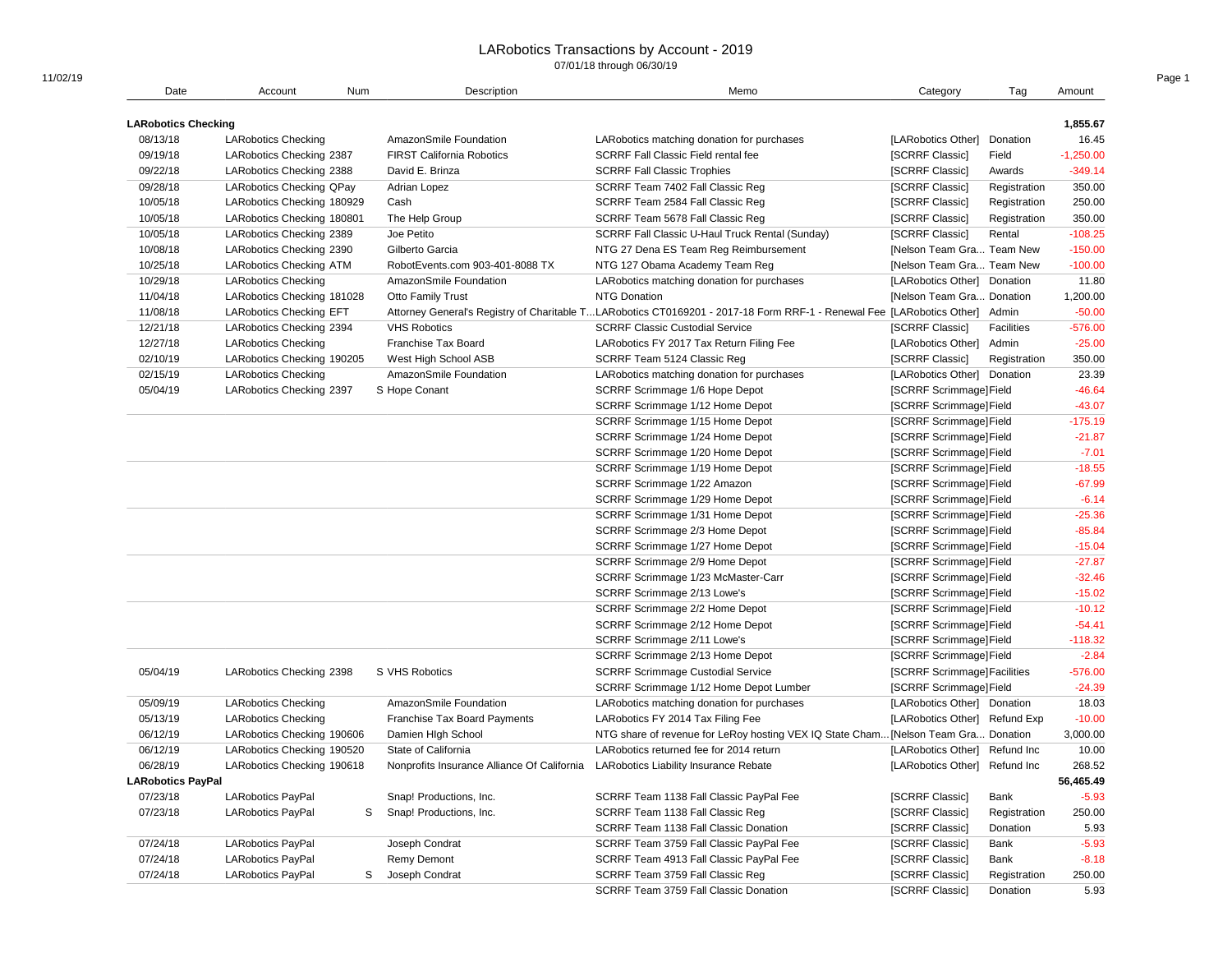| Date     | Account                  | Num | Description                     | Memo                                             | Category                       | Tag               | Amount    |
|----------|--------------------------|-----|---------------------------------|--------------------------------------------------|--------------------------------|-------------------|-----------|
| 07/24/18 | <b>LARobotics PayPal</b> | S   | <b>Remy Demont</b>              | SCRRF Team 4913 Fall Classic Reg 2 days          | [SCRRF Classic]                | Registration      | 350.00    |
|          |                          |     |                                 | SCRRF Team 4913 Fall Classic Donation            | [SCRRF Classic]                | Donation          | 8.18      |
| 07/25/18 | <b>LARobotics PayPal</b> |     | S PayPal Giving Fund            | NTG donations from LeRoy Nelson                  | [Nelson Team Gra Donation      |                   | 30,000.00 |
|          |                          |     |                                 | LARobotics Humble Bundle donations               | [LARobotics Other]             | Donation          | 6.46      |
| 07/28/18 | <b>LARobotics PayPal</b> |     | MechaPirates Team 5136          | SCRRF Team 5136 Fall Classic PayPal Fee          | [SCRRF Classic]                | Bank              | $-8.18$   |
| 07/28/18 | <b>LARobotics PayPal</b> | S   | MechaPirates Team 5136          | SCRRF Team 5136 Fall Classic Reg                 | [SCRRF Classic]                | Registration      | 350.00    |
|          |                          |     |                                 | SCRRF Team 5136 Fall Classic Donation            | [SCRRF Classic]                | Donation          | 8.18      |
| 08/07/18 | <b>LARobotics PayPal</b> |     | <b>Terry Wells</b>              | SCRRF Team 4999 Fall Classic PayPal Fee          | [SCRRF Classic]                | Bank              | $-8.18$   |
| 08/07/18 | <b>LARobotics PayPal</b> |     | S Terry Wells                   | SCRRF Team 4999 Fall Classic Reg                 | [SCRRF Classic]                | Registration      | 350.00    |
|          |                          |     |                                 | SCRRF Team 4999 Fall Classic Donation            | [SCRRF Classic]                | Donation          | 8.18      |
| 08/23/18 | <b>LARobotics PayPal</b> |     | PayPal Giving Fund              | <b>LARobotics Humble Bundle Donation</b>         | [LARobotics Other]             | Donation          | 5.62      |
| 09/04/18 | <b>LARobotics PayPal</b> |     | Eric Eichinger                  | SCRRF Team 7157 Fall Classic Reg                 | [SCRRF Classic]                | Registration      | 350.00    |
| 09/13/18 | <b>LARobotics PayPal</b> |     | <b>IT Services</b>              | SCRRF Team 5199 Fall Classic PayPal Fee          | [SCRRF Classic]                | Bank              | $-8.00$   |
| 09/13/18 | <b>LARobotics PayPal</b> |     | <b>IT Services</b>              | SCRRF Team 5199 Fall Classic Reg                 | [SCRRF Classic]                | Registration      | 350.00    |
| 09/21/18 | <b>LARobotics PayPal</b> |     | Rogue Techs                     | SCRRF Team 6821 Fall Classic PayPal Fee          | [SCRRF Classic]                | Bank              | $-5.93$   |
| 09/21/18 | <b>LARobotics PayPal</b> | S   | Rogue Techs                     | SCRRF Team 6821 Fall Classic Reg                 | [SCRRF Classic]                | Registration      | 250.00    |
|          |                          |     |                                 | SCRRF Team 6821 Fall Classic Donation            | [SCRRF Classic]                | Donation          | 5.93      |
| 09/22/18 | <b>LARobotics PayPal</b> |     | FRC Team 980 Thunderbots        | SCRRF Team 980 Fall Classic PayPal Fee           | [SCRRF Classic]                | Bank              | $-8.18$   |
| 09/22/18 | <b>LARobotics PayPal</b> | S   | FRC Team 980 Thunderbots        | SCRRF Team 980 Fall Classic Reg                  | [SCRRF Classic]                | Registration      | 350.00    |
|          |                          |     |                                 | SCRRF Team 980 Fall Classic Donation             | [SCRRF Classic]                | Donation          | 8.18      |
| 09/25/18 | <b>LARobotics PayPal</b> |     | PayPal Giving Fund              | LARobotics Humble bundle donation                | [LARobotics Other]             | Donation          | 1.02      |
| 09/26/18 | <b>LARobotics PayPal</b> |     | Seawave Technologies            | SCRRF Team 3863 Fall Classic PayPal Fee          | [SCRRF Classic]                | Bank              | $-5.93$   |
| 09/26/18 | <b>LARobotics PayPal</b> | S   | Seawave Technologies            | SCRRF Team 3863 Fall Classic Reg                 | [SCRRF Classic]                | Registration      | 250.00    |
|          |                          |     |                                 | SCRRF Team 3863 Fall Classic Donation            | [SCRRF Classic]                | Donation          | 5.93      |
| 09/28/18 | <b>LARobotics PayPal</b> |     | David Kohn                      | NTG donation PayPal Fee                          | [Nelson Team Gra Bank          |                   | $-22.30$  |
| 09/28/18 | <b>LARobotics PayPal</b> |     | David Kohn                      | <b>NTG Donation</b>                              | [Nelson Team Gra Donation      |                   | 1,000.00  |
| 09/29/18 | <b>LARobotics PayPal</b> |     | Anne Dauché                     | SCRRF Team 7042 Fall Classic PayPal Fee Refunded | [SCRRF Classic]                | <b>Refund Exp</b> | $-8.18$   |
| 09/29/18 | <b>LARobotics PayPal</b> | S   | Anne Dauché                     | SCRRF Team 7042 Fall Classic Reg Refunded        | [SCRRF Classic]                | Refund Inc        | 350.00    |
|          |                          |     |                                 | SCRRF Team 7042 Fall Classic Donation Refunded   | [SCRRF Classic]                | Refund Inc        | 8.18      |
| 09/30/18 | <b>LARobotics PayPal</b> |     | S Anne Dauché                   | SCRRF Team 7042 Fall Classic Reg Refund          | [SCRRF Classic]                | Refund Exp        | $-350.00$ |
|          |                          |     |                                 | SCRRF Team 7042 Fall Classic Donation Refund     | [SCRRF Classic]                | Refund Exp        | $-8.18$   |
| 09/30/18 | <b>LARobotics PayPal</b> |     | Anne Dauché                     | SCRRF Team 7042 Fall Classic PayPal Fee Refund   | [SCRRF Classic]                | Refund Inc        | 7.88      |
| 10/25/18 | <b>LARobotics PayPal</b> |     | PayPal Giving Fund              | LARobotics Humble bundle donation                | [LARobotics Other] Donation    |                   | 4.40      |
| 12/24/18 | <b>LARobotics PayPal</b> | S   | PayPal Giving Fund              | NTG donations from LeRoy Nelson                  | [Nelson Team Gra Donation      |                   | 12,000.00 |
| 01/17/19 |                          |     | Arcadia Unified School District |                                                  | [SCRRF Scrimmage]Bank          |                   | $-5.80$   |
| 01/17/19 | <b>LARobotics PayPal</b> |     | Matthew Heideman                | SCRRF Team 867 Scrimmage PayPal Fee              |                                |                   | $-5.93$   |
| 01/17/19 | <b>LARobotics PayPal</b> |     |                                 | SCRRF Team 2496 Scrimmage PayPal Fee             | [SCRRF Scrimmage]Bank          |                   | $-5.93$   |
| 01/17/19 | <b>LARobotics PayPal</b> |     | Angela Robbins                  | SCRRF Team 580 Scrimmage PayPal Fee              | [SCRRF Scrimmage]Bank          |                   |           |
|          | <b>LARobotics PayPal</b> |     | Arcadia Unified School District | SCRRF Team 867 Scrimmage Reg                     | [SCRRF Scrimmage] Registration |                   | 250.00    |
| 01/17/19 | <b>LARobotics PayPal</b> | S   | Matthew Heideman                | SCRRF Team 2496 Scrimmage Reg                    | [SCRRF Scrimmage]Registration  |                   | 250.00    |
|          |                          |     |                                 | SCRRF Team 2496 Scrimmage Donation               | [SCRRF Scrimmage] Donation     |                   | 5.93      |
| 01/17/19 | <b>LARobotics PayPal</b> | S   | Angela Robbins                  | SCRRF Team 580 Scrimmage Reg                     | [SCRRF Scrimmage] Registration |                   | 250.00    |
|          |                          |     |                                 | SCRRF Team 580 Scrimmage Donation                | [SCRRF Scrimmage] Donation     |                   | 5.93      |
| 01/18/19 | <b>LARobotics PayPal</b> |     | Carol Deboer                    | SCRRF Team 4415 Scrimmage PayPal Fee             | [SCRRF Scrimmage]Bank          |                   | $-5.93$   |
| 01/18/19 | <b>LARobotics PayPal</b> | S   | Carol Deboer                    | SCRRF Team 4415 Scrimmage Reg                    | [SCRRF Scrimmage]Registration  |                   | 250.00    |
|          |                          |     |                                 | SCRRF Team 4415 Scrimmage Donation               | [SCRRF Scrimmage] Donation     |                   | 5.93      |
| 01/20/19 | <b>LARobotics PayPal</b> |     | Innovos Robotics, Inc.          | SCRRF Team 6499 Scrimmage PayPal Fee             | [SCRRF Scrimmage]Bank          |                   | $-5.93$   |
| 01/20/19 | <b>LARobotics PayPal</b> | S   | Innovos Robotics, Inc.          | SCRRF Team 6499 Scrimmage Reg                    | [SCRRF Scrimmage]Registration  |                   | 250.00    |
|          |                          |     |                                 | SCRRF Team 6499 Scrimmage Donation               | [SCRRF Scrimmage] Donation     |                   | 5.93      |
| 01/23/19 | <b>LARobotics PayPal</b> |     | Snap! Productions, Inc.         | SCRRF Team 1138 Scrimmage PayPal Fee             | [SCRRF Scrimmage]Bank          |                   | $-5.93$   |
| 01/23/19 | <b>LARobotics PayPal</b> | S   | Snap! Productions, Inc.         | SCRRF Team 1138 Scrimmage Reg                    | [SCRRF Scrimmage] Registration |                   | 250.00    |
|          |                          |     |                                 | SCRRF Team 1138 Scrimmage Donation               | [SCRRF Scrimmage]Donation      |                   | 5.93      |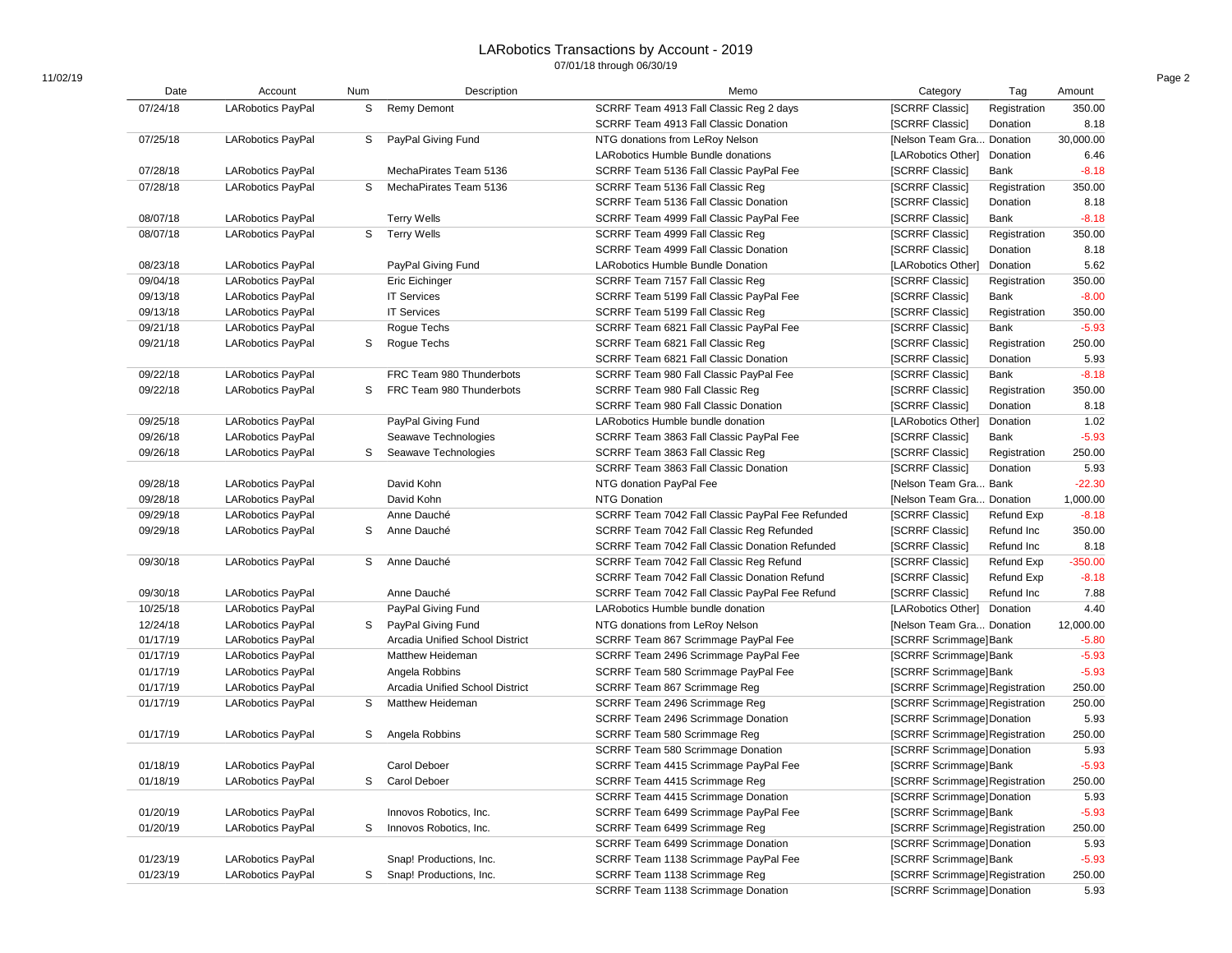| Date                          | Account                  | Num | Description                                                | Memo                                              | Category<br>Tag                    | Amount       |
|-------------------------------|--------------------------|-----|------------------------------------------------------------|---------------------------------------------------|------------------------------------|--------------|
| 01/25/19                      | <b>LARobotics PayPal</b> |     | Carol Deboer                                               | SCRRF Team 4415 Scrimmage PayPal Fee              | [SCRRF Scrimmage]Refund Inc        | 5.63         |
| 01/25/19                      | <b>LARobotics PayPal</b> | S   | Carol Deboer                                               | SCRRF Team 4415 Scrimmage Reg Refunded            | [SCRRF Scrimmage]Refund Exp        | $-250.00$    |
|                               |                          |     |                                                            | SCRRF Team 4415 Scrimmage Donation Refunded       | [SCRRF Scrimmage] Refund Exp       | $-5.93$      |
| 01/25/19                      | <b>LARobotics PayPal</b> | S   | PayPal Giving Fund                                         | NTG donations from LeRoy Nelson                   | [Nelson Team Gra Donation          | 8,000.00     |
|                               |                          |     |                                                            | NTG donations from PPGF 1% Holiday Bonus          | [Nelson Team Gra Donation          | 127.23       |
| 01/26/19                      | <b>LARobotics PayPal</b> |     | Carol Deboer                                               | SCRRF Team 4415 Scrimmage PayPal Fee Refunded     | <b>ISCRRF Scrimmage Refund Exp</b> | $-8.18$      |
| 01/26/19                      | <b>LARobotics PayPal</b> | S   | Carol Deboer                                               | SCRRF Team 4415 Scrimmage Reg Refunded            | [SCRRF Scrimmage] Refund Inc       | 350.00       |
|                               |                          |     |                                                            | SCRRF Team 4415 Scrimmage Donation Refunded       | [SCRRF Scrimmage]Refund Inc        | 8.18         |
| 01/29/19                      | <b>LARobotics PayPal</b> |     | FRC Team 980 Thunderbots                                   | SCRRF Team 980 Scrimmage PayPal Fee Refunded      | <b>ISCRRF Scrimmage Refund Exp</b> | $-5.93$      |
| 01/29/19                      | <b>LARobotics PayPal</b> | S   | FRC Team 980 Thunderbots                                   | SCRRF Team 980 Scrimmage Reg Refunded             | [SCRRF Scrimmage]Refund Inc        | 250.00       |
|                               |                          |     |                                                            | SCRRF Team 980 Scrimmage Donation Refunded        | [SCRRF Scrimmage] Refund Inc       | 5.93         |
| 02/12/19                      | <b>LARobotics PayPal</b> |     | Kent Goodman                                               | SCRRF Team 3952 Scrimmage PayPal Fee              | [SCRRF Scrimmage]Bank              | $-5.93$      |
| 02/12/19                      | <b>LARobotics PayPal</b> | S   | Kent Goodman                                               | SCRRF Team 3952 Scrimmage Reg                     | [SCRRF Scrimmage] Registration     | 250.00       |
|                               |                          |     |                                                            | SCRRF Team 3952 Scrimmage Donation                | [SCRRF Scrimmage] Donation         | 5.93         |
| 02/14/19                      | <b>LARobotics PayPal</b> |     | Maria Margallo                                             | SCRRF Team 1159 Scrimmage PayPal Fee              | [SCRRF Scrimmage]Bank              | $-5.93$      |
| 02/14/19                      | <b>LARobotics PayPal</b> | S   | Maria Margallo                                             | SCRRF Team 1159 Scrimmage Reg                     | [SCRRF Scrimmage] Registration     | 250.00       |
|                               |                          |     |                                                            | SCRRF Team 1159 Scrimmage Donation                | [SCRRF Scrimmage] Donation         | 5.93         |
| 02/15/19                      | <b>LARobotics PayPal</b> | S   | Kristine Lagman                                            | SCRRF Team 6220 Scrimmage Reg Refunded            | [SCRRF Scrimmage]Refund Inc        | 250.00       |
|                               |                          |     |                                                            | SCRRF Team 6220 Scrimmage Donation Refunded       | [SCRRF Scrimmage] Refund Inc       | 5.93         |
| 02/15/19                      | <b>LARobotics PayPal</b> |     | Kristine Lagman                                            | SCRRF Team 6220 Scrimmage PayPal Fee Refunded     | [SCRRF Scrimmage]Refund Exp        | $-5.93$      |
| 02/16/19                      |                          |     | Oscar Vasquez                                              |                                                   | <b>ISCRRF Scrimmage Bank</b>       | $-5.93$      |
|                               | <b>LARobotics PayPal</b> |     |                                                            | SCRRF Team 4501 Scrimmage PayPal Fee              |                                    |              |
| 02/16/19                      | <b>LARobotics PayPal</b> | S   | Oscar Vasquez                                              | SCRRF Team 4501 Scrimmage Reg                     | [SCRRF Scrimmage] Registration     | 250.00       |
|                               |                          |     |                                                            | SCRRF Team 4501 Scrimmage Donation                | [SCRRF Scrimmage] Donation         | 5.93         |
| 02/18/19                      | <b>LARobotics PayPal</b> |     | Kristine Lagman                                            | SCRRF Team 6220 Scrimmage PayPal Fee Refund       | [SCRRF Scrimmage]Refund Inc        | 5.63         |
| 02/18/19                      | <b>LARobotics PayPal</b> | S   | Kristine Lagman                                            | SCRRF Team 6220 Scrimmage Reg Refund              | [SCRRF Scrimmage] Refund Exp       | $-250.00$    |
|                               |                          |     |                                                            | SCRRF Team 6220 Scrimmage Donation Refund         | [SCRRF Scrimmage] Refund Exp       | $-5.93$      |
| 02/23/19                      | <b>LARobotics PayPal</b> |     | FRC Team 980 Thunderbots                                   | SCRRF Team 980 Scrimmage PayPal Fee Refund        | [SCRRF Scrimmage] Refund Inc       | 5.63         |
| 02/23/19                      | <b>LARobotics PayPal</b> | S   | FRC Team 980 Thunderbots                                   | SCRRF Team 980 Scrimmage Reg Refund               | [SCRRF Scrimmage]Refund Exp        | $-250.00$    |
|                               |                          |     |                                                            | SCRRF Team 980 Scrimmage Donation Refund          | [SCRRF Scrimmage] Refund Exp       | $-5.93$      |
| 02/23/19                      | <b>LARobotics PayPal</b> |     | Carol Deboer                                               | SCRRF Team 4415 Scrimmage PayPal Fee Refund       | [SCRRF Scrimmage] Refund Inc       | 2.25         |
| 02/23/19                      | <b>LARobotics PayPal</b> | S   | Carol Deboer                                               | SCRRF Team 4415 Scrimmage Reg Refund              | [SCRRF Scrimmage]Refund Exp        | $-100.00$    |
|                               |                          |     |                                                            | SCRRF Team 4415 Scrimmage Donation Refund         | [SCRRF Scrimmage] Refund Exp       | $-2.25$      |
| 02/25/19                      | <b>LARobotics PayPal</b> |     | PayPal Giving Fund                                         | LARobotics Humble Bundle Donation                 | [LARobotics Other] Donation        | 3.77         |
| 03/26/19                      | <b>LARobotics PayPal</b> |     | PayPal Giving Fund                                         | LARobotics Humble Bundle Donation                 | [LARobotics Other] Donation        | 2.62         |
| 05/25/19                      | <b>LARobotics PayPal</b> |     | PayPal Giving Fund                                         | <b>LARobotics Humble Bundle Donation</b>          | [LARobotics Other] Donation        | 1.67         |
| <b>LARobotics Credit Card</b> |                          |     |                                                            |                                                   |                                    | $-48,932.20$ |
| 07/05/18                      | LARobotics Credit C      |     | RobotMesh.com 425-296-2476 WA                              | NTG 0.03 Leagues 4 Field & Game Kits              | [Nelson Team Gra Team Field        | $-399.96$    |
| 07/16/18                      | LARobotics Credit C      |     | RobotEvents.com 903-401-8088 TX                            | NTG 124 Ramona ES Team Reg                        | [Nelson Team Gra Team New          | $-150.00$    |
| 07/18/18                      | LARobotics Credit C13429 |     | <b>iDESIGN USA Corp Portland OR</b>                        | NTG 13 Corona Ave ES Equipment2                   | [Nelson Team Gra Team Equip        | $-525.55$    |
| 07/18/18                      | LARobotics Credit C13430 |     | SiDESIGN USA Corp Portland OR                              | NTG 81 Beethoven St ES Equipment                  | [Nelson Team Gra Team Equip        | $-886.88$    |
|                               |                          |     |                                                            | NTG 110 Gompers MS Equipment                      | [Nelson Team Gra Team Equip        | $-886.88$    |
|                               |                          |     |                                                            | NTG 114 Flournoy ES Equipment                     | [Nelson Team Gra Team Equip        | $-886.88$    |
|                               |                          |     |                                                            | NTG 119 109th St ESEquipment                      | [Nelson Team Gra Team Equip        | $-886.88$    |
|                               |                          |     |                                                            | NTG 121 93rd St ES Equipment                      | [Nelson Team Gra Team Equip        | $-886.88$    |
|                               |                          |     |                                                            | NTG 124 Ramona ES Equipment                       | [Nelson Team Gra Team Equip        | $-886.88$    |
| 07/19/18                      |                          |     | LARobotics Credit C100033980 RobotMesh.com 425-296-2476 WA | NTG 0.04 Leagues 1 Field Inspectn, 4 ENbks, 5 LPI | [Nelson Team Gra Event             | $-219.92$    |
| 08/02/18                      |                          |     | SiDESIGN USA Corp Portland OR                              | NTG 83 Boys ALA Equipment                         |                                    |              |
|                               | LARobotics Credit C13505 |     |                                                            |                                                   | [Nelson Team Gra Team Equip        | $-886.88$    |
|                               |                          |     |                                                            | NTG 111 Compton Ave ES Equipment                  | [Nelson Team Gra Team Equip        | $-886.88$    |
|                               |                          |     |                                                            | NTG 118 Bethune MS Equipment                      | [Nelson Team Gra Team Equip        | $-886.88$    |
|                               |                          |     |                                                            | NTG 123 Wilmington MS Equipment                   | [Nelson Team Gra Team Equip        | $-886.88$    |
| 08/02/18                      | LARobotics Credit C      |     | RobotEvents.com 903-401-8088 TX                            | NTG 83 Boys ALA Team Reg                          | [Nelson Team Gra Team New          | $-150.00$    |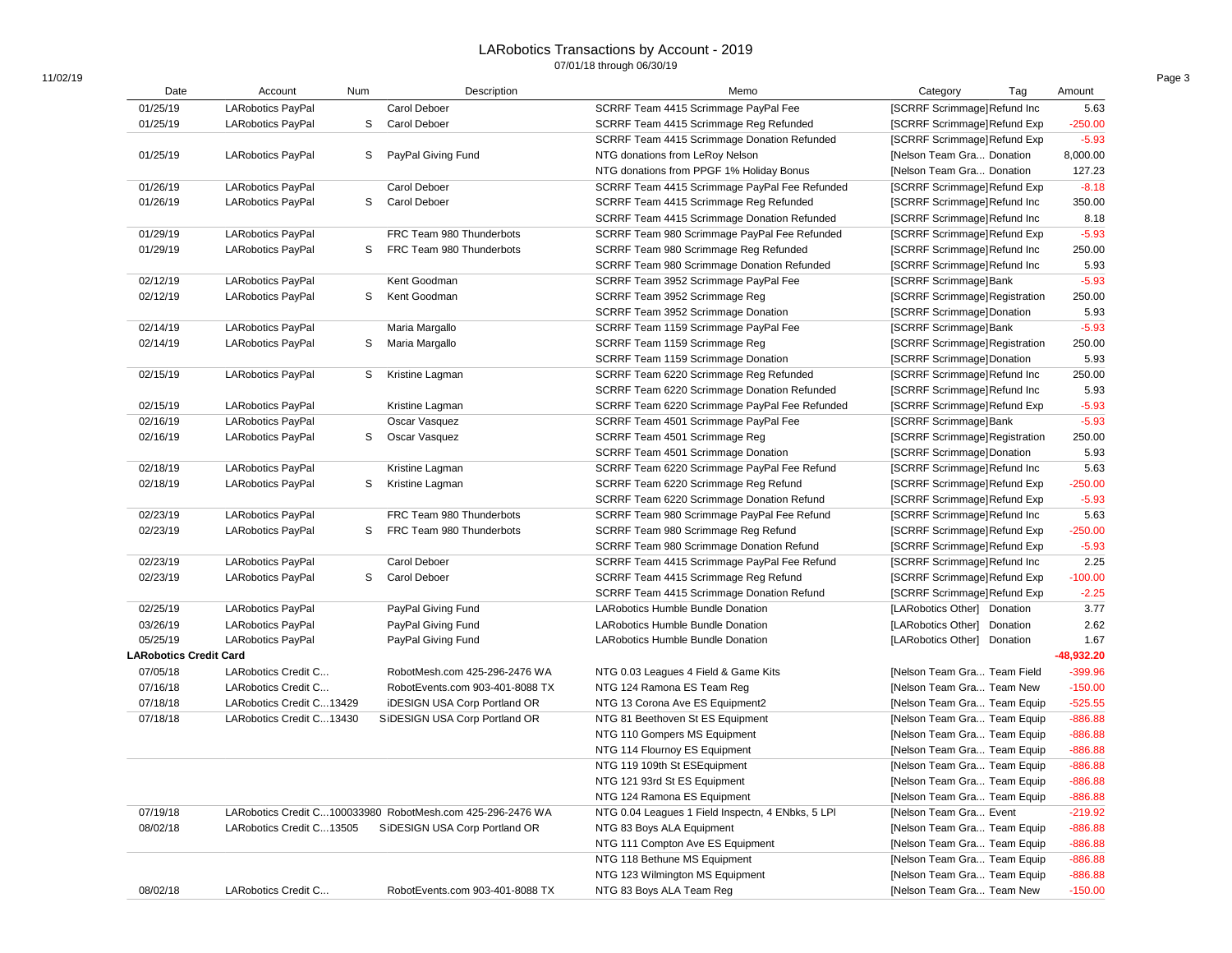| Date<br>Description<br>Memo<br>Account<br>Num<br>Tag<br>Amount<br>08/02/18<br>LARobotics Credit C<br>NTG 118 Compton Ave ES Team Reg<br>[Nelson Team Gra Team New<br>RobotEvents.com 903-401-8088 TX<br>08/02/18<br>LARobotics Credit C<br>NTG 111 Bethune MS Team Reg<br>[Nelson Team Gra Team New<br>RobotEvents.com 903-401-8088 TX<br>08/02/18<br>LARobotics Credit C<br>RobotEvents.com 903-401-8088 TX<br>NTG 123 Wilmington MS Team Reg<br>[Nelson Team Gra Team New<br>08/07/18<br>LARobotics Credit C<br>RobotEvents.com 903-401-8088 TX<br>NTG 43 61st St ES Team Reg<br>[Nelson Team Gra Team New<br>08/07/18<br>[Nelson Team Gra Team New<br>LARobotics Credit C<br>RobotEvents.com 903-401-8088 TX<br>NTG 68 Lawson Academy Team Reg<br>08/07/18<br>LARobotics Credit C<br>RobotEvents.com 903-401-8088 TX<br>NTG 116 Ritter ES Team Reg<br>[Nelson Team Gra Team New<br>08/07/18<br>LARobotics Credit C<br>RobotEvents.com 903-401-8088 TX<br>NTG 128 Moore MST Academy Team Reg<br>[Nelson Team Gra Team New<br>08/07/18<br>LARobotics Credit C13522<br>SiDESIGN USA Corp Portland OR<br>NTG 43 61st St ES Equipment2<br>[Nelson Team Gra Team Equip<br>NTG 68 Lawson Academy Equipment2<br>[Nelson Team Gra Team Equip<br>08/07/18<br>LARobotics Credit C13521<br>SiDESIGN USA Corp Portland OR<br>NTG 116 Ritter ES Equipment<br>[Nelson Team Gra Team Equip<br>NTG 128 Moore MST Academy Equipment<br>[Nelson Team Gra Team Equip<br>08/10/18<br>LARobotics Credit C<br>RobotEvents.com 903-401-8088 TX<br>NTG 115 96th St ES Team Reg<br>[Nelson Team Gra Team New<br>08/10/18<br>LARobotics Credit C<br>RobotEvents.com 903-401-8088 TX<br>NTG 113 116th St ES Team Reg<br>[Nelson Team Gra Team New<br>08/10/18<br>LARobotics Credit C<br>[Nelson Team Gra Team New<br>$-150.00$<br>RobotEvents.com 903-401-8088 TX<br>NTG 29 Albion St ES Team Reg<br>08/10/18<br>$-150.00$<br>LARobotics Credit C<br>RobotEvents.com 903-401-8088 TX<br>NTG 112 Grape St ES Team Reg<br>[Nelson Team Gra Team New<br>$-150.00$<br>08/10/18<br>LARobotics Credit C<br>RobotEvents.com 903-401-8088 TX<br>[Nelson Team Gra Team New<br>NTG 8 Torch MS Team Reg<br>08/13/18<br>$-886.88$<br>LARobotics Credit C13533<br>SiDESIGN USA Corp Portland OR<br>NTG 115 96th St ES Equipment<br>[Nelson Team Gra Team Equip<br>$-886.88$<br>NTG 113 116th St ES Equipment<br>[Nelson Team Gra Team Equip<br>$-886.88$<br>NTG 112 Grape St ES Equipment<br>[Nelson Team Gra Team Equip<br>$-886.88$<br>NTG 8 Torch MS Equipment<br>[Nelson Team Gra Team Equip<br>$-525.55$<br>NTG 29 Albion St ES Equipment2<br>[Nelson Team Gra Team Equip<br>$-150.00$<br>08/20/18<br>LARobotics Credit C<br>RobotEvents.com 903-401-8088 TX<br>[Nelson Team Gra Team New<br>NTG 120 92nd St ES Team Reg<br>08/20/18<br>LARobotics Credit C<br>$-150.00$<br>RobotEvents.com 903-401-8088 TX<br>NTG 117 112th St ES Team Req<br>[Nelson Team Gra Team New<br>08/20/18<br>$-150.00$<br>LARobotics Credit C<br>RobotEvents.com 903-401-8088 TX<br>NTG 122 Griffith Joyner ES Team Reg<br>[Nelson Team Gra Team New<br>$-886.88$<br>08/21/18<br>LARobotics Credit C13553<br>SiDESIGN USA Corp Portland OR<br>NTG 120 92nd St ES Equipment<br>[Nelson Team Gra Team Equip<br>$-886.88$<br>NTG 117 112th St ES Equipment<br>[Nelson Team Gra Team Equip<br>$-886.88$<br>NTG 122 Griffith Joyner ES Equipment<br>[Nelson Team Gra Team Equip<br>$-799.92$<br>08/28/18<br><b>LARobotics Credit C</b><br>RobotMesh.com 425-296-2476 WA<br>NTG 0.05 League 4 Fields Belvedere MS<br>[Nelson Team Gra Team Field<br>08/30/18<br>LARobotics Credit C13608<br>$-886.88$<br><b>iDESIGN USA Corp Portland OR</b><br>NTG 130 Wright MS Equipment<br>[Nelson Team Gra Team Equip<br>08/30/18<br>LARobotics Credit C<br>NTG 130 Wright MS Team Reg<br>$-150.00$<br>RobotEvents.com 903-401-8088 TX<br>[Nelson Team Gra Team New<br>$-525.55$<br>09/10/18<br>LARobotics Credit C13664<br><b>iDESIGN USA Corp Portland OR</b><br>NTG 127 Obama Equipment2<br>[Nelson Team Gra Team Equip<br>09/10/18<br>$-525.55$<br>LARobotics Credit C13660<br><b>iDESIGN USA Corp Portland OR</b><br>NTG 27 Dena Equipment2<br>[Nelson Team Gra Team Equip<br>09/10/18<br>$-722.68$<br>LARobotics Credit C13665<br><b>iDESIGN USA Corp Portland OR</b><br>NTG 17 Obama 2 SK<br>[Nelson Team Gra Refund Exp<br>$-218.98$<br>09/10/18<br>[Nelson Team Gra Event<br>LARobotics Credit C13675<br><b>iDESIGN USA Corp Portland OR</b><br>NTG 0.11 League 2 Fields Inspection<br>$-875.91$<br>09/10/18<br>LARobotics Credit C13672<br><b>iDESIGN USA Corp Portland OR</b><br>NTG 0.08 League 4 Fields Gompers MS<br>[Nelson Team Gra Team Field<br>09/10/18<br>LARobotics Credit C13671<br><b>iDESIGN USA Corp Portland OR</b><br>NTG 0.07 League 4 Fields Garvanza ES<br>[Nelson Team Gra Team Field<br>$-875.91$<br>$-875.91$<br>09/10/18<br>LARobotics Credit C13673<br><b>iDESIGN USA Corp Portland OR</b><br>NTG 0.09 League 4 Fields Obama MS<br>[Nelson Team Gra Team Field<br>09/10/18<br>$-875.91$<br>LARobotics Credit C13674<br><b>iDESIGN USA Corp Portland OR</b><br>NTG 0.10 League 4 Fields Hawkins HS<br>[Nelson Team Gra Team Field<br>09/16/18<br>LARobotics Credit C<br>UPS*1Z3WE0640373684264<br>$-5.00$<br>NTG 0.13 Obama 2 SK Change Delivery Address<br>[Nelson Team Gra Print Ship<br>$-5.00$<br>09/16/18<br>LARobotics Credit C<br>UPS*1Z3WE0640374638277<br>[Nelson Team Gra Print Ship<br>NTG 0.14 Obama 2 SK Change Delivery Address<br>09/16/18<br>$-875.91$<br>LARobotics Credit C13712<br><b>iDESIGN USA Corp Portland OR</b><br>NTG 0.12 League 4 Fields Twain MS<br>[Nelson Team Gra Team Field<br>09/19/18<br>LARobotics Credit C<br>RobotEvents.com 903-401-8088 TX<br>NTG 131 Twain MS Team Reg<br>[Nelson Team Gra Team New<br>09/19/18<br>LARobotics Credit C<br>RobotMesh.com 425-296-2476 WA<br>NTG 0.15 Leagues STEM trophies, 5RBatt, 6LP, 4SRad, 2R<br>[Nelson Team Gra Event<br>$-273.67$<br>09/25/18<br>LARobotics Credit C<br>RobotEvents.com 903-401-8088 TX<br>NTG 129 Charnock Rd ES Team Reg<br>[Nelson Team Gra Team New<br>10/02/18<br>[SCRRF Classic]<br>LARobotics Credit C<br>Alliance Member Services 800-359-6422 CA LARobotics Property Insurance for Fall Classic Field<br>Insurance<br>10/04/18<br>LARobotics Credit C13766<br>[Nelson Team Gra Team Equip<br><b>iDESIGN USA Corp Portland OR</b><br>NTG 129 Charnock Rd ES Equipment2<br>10/09/18<br>LARobotics Credit C<br>RobotEvents.com 903-401-8088 TX<br>NTG 3 49th St ES Team Reg<br>[Nelson Team Gra Team New<br>11/18/18<br>LARobotics Credit C<br>www.1and1.com 877-461-2631 PA<br>LARobotics.org 6 months<br>[LARobotics Other] Admin<br>11/27/18<br>LARobotics Credit C<br>RobotMesh.com 425-296-2476 WA<br>NTG 0.16 Leagues brain, controller, 2 batt chrgr, cord<br>[Nelson Team Gra Event<br>12/12/18<br>LARobotics Credit C<br>RobotMesh.com 425-296-2476 WA<br>NTG 0.91 2019 Teams 12 Super Kits<br>[Nelson Team Gra Team Equip<br>01/19/19<br>LARobotics Credit C<br>SCRRF Scrimmage game pieces: 20 cargo, 20 hatch<br>[SCRRF Scrimmage] Field<br>Andy Mark Inc |  |  |          |             |
|-----------------------------------------------------------------------------------------------------------------------------------------------------------------------------------------------------------------------------------------------------------------------------------------------------------------------------------------------------------------------------------------------------------------------------------------------------------------------------------------------------------------------------------------------------------------------------------------------------------------------------------------------------------------------------------------------------------------------------------------------------------------------------------------------------------------------------------------------------------------------------------------------------------------------------------------------------------------------------------------------------------------------------------------------------------------------------------------------------------------------------------------------------------------------------------------------------------------------------------------------------------------------------------------------------------------------------------------------------------------------------------------------------------------------------------------------------------------------------------------------------------------------------------------------------------------------------------------------------------------------------------------------------------------------------------------------------------------------------------------------------------------------------------------------------------------------------------------------------------------------------------------------------------------------------------------------------------------------------------------------------------------------------------------------------------------------------------------------------------------------------------------------------------------------------------------------------------------------------------------------------------------------------------------------------------------------------------------------------------------------------------------------------------------------------------------------------------------------------------------------------------------------------------------------------------------------------------------------------------------------------------------------------------------------------------------------------------------------------------------------------------------------------------------------------------------------------------------------------------------------------------------------------------------------------------------------------------------------------------------------------------------------------------------------------------------------------------------------------------------------------------------------------------------------------------------------------------------------------------------------------------------------------------------------------------------------------------------------------------------------------------------------------------------------------------------------------------------------------------------------------------------------------------------------------------------------------------------------------------------------------------------------------------------------------------------------------------------------------------------------------------------------------------------------------------------------------------------------------------------------------------------------------------------------------------------------------------------------------------------------------------------------------------------------------------------------------------------------------------------------------------------------------------------------------------------------------------------------------------------------------------------------------------------------------------------------------------------------------------------------------------------------------------------------------------------------------------------------------------------------------------------------------------------------------------------------------------------------------------------------------------------------------------------------------------------------------------------------------------------------------------------------------------------------------------------------------------------------------------------------------------------------------------------------------------------------------------------------------------------------------------------------------------------------------------------------------------------------------------------------------------------------------------------------------------------------------------------------------------------------------------------------------------------------------------------------------------------------------------------------------------------------------------------------------------------------------------------------------------------------------------------------------------------------------------------------------------------------------------------------------------------------------------------------------------------------------------------------------------------------------------------------------------------------------------------------------------------------------------------------------------------------------------------------------------------------------------------------------------------------------------------------------------------------------------------------------------------------------------------------------------------------------------------------------------------------------------------------------------------------------------------------------------------------------------------------------------------------------------------------------------------------------------------------------------------------------------------------------------------------------------------------------------------------------------------------------------------------------------------------------------------------------------------------------------------------------------------------------------------------------------------------------------------------------------------------------------------------------------------------------------------------------------------------------------------------------------------------------------------------------------------------------------------------------------------------------------------------------------------------------------------|--|--|----------|-------------|
|                                                                                                                                                                                                                                                                                                                                                                                                                                                                                                                                                                                                                                                                                                                                                                                                                                                                                                                                                                                                                                                                                                                                                                                                                                                                                                                                                                                                                                                                                                                                                                                                                                                                                                                                                                                                                                                                                                                                                                                                                                                                                                                                                                                                                                                                                                                                                                                                                                                                                                                                                                                                                                                                                                                                                                                                                                                                                                                                                                                                                                                                                                                                                                                                                                                                                                                                                                                                                                                                                                                                                                                                                                                                                                                                                                                                                                                                                                                                                                                                                                                                                                                                                                                                                                                                                                                                                                                                                                                                                                                                                                                                                                                                                                                                                                                                                                                                                                                                                                                                                                                                                                                                                                                                                                                                                                                                                                                                                                                                                                                                                                                                                                                                                                                                                                                                                                                                                                                                                                                                                                                                                                                                                                                                                                                                                                                                                                                                                                                                                                                                                                                                                                                                                                                                                                                                                                                                                                                                                                                                                                                                                                                                         |  |  | Category |             |
|                                                                                                                                                                                                                                                                                                                                                                                                                                                                                                                                                                                                                                                                                                                                                                                                                                                                                                                                                                                                                                                                                                                                                                                                                                                                                                                                                                                                                                                                                                                                                                                                                                                                                                                                                                                                                                                                                                                                                                                                                                                                                                                                                                                                                                                                                                                                                                                                                                                                                                                                                                                                                                                                                                                                                                                                                                                                                                                                                                                                                                                                                                                                                                                                                                                                                                                                                                                                                                                                                                                                                                                                                                                                                                                                                                                                                                                                                                                                                                                                                                                                                                                                                                                                                                                                                                                                                                                                                                                                                                                                                                                                                                                                                                                                                                                                                                                                                                                                                                                                                                                                                                                                                                                                                                                                                                                                                                                                                                                                                                                                                                                                                                                                                                                                                                                                                                                                                                                                                                                                                                                                                                                                                                                                                                                                                                                                                                                                                                                                                                                                                                                                                                                                                                                                                                                                                                                                                                                                                                                                                                                                                                                                         |  |  |          | $-150.00$   |
|                                                                                                                                                                                                                                                                                                                                                                                                                                                                                                                                                                                                                                                                                                                                                                                                                                                                                                                                                                                                                                                                                                                                                                                                                                                                                                                                                                                                                                                                                                                                                                                                                                                                                                                                                                                                                                                                                                                                                                                                                                                                                                                                                                                                                                                                                                                                                                                                                                                                                                                                                                                                                                                                                                                                                                                                                                                                                                                                                                                                                                                                                                                                                                                                                                                                                                                                                                                                                                                                                                                                                                                                                                                                                                                                                                                                                                                                                                                                                                                                                                                                                                                                                                                                                                                                                                                                                                                                                                                                                                                                                                                                                                                                                                                                                                                                                                                                                                                                                                                                                                                                                                                                                                                                                                                                                                                                                                                                                                                                                                                                                                                                                                                                                                                                                                                                                                                                                                                                                                                                                                                                                                                                                                                                                                                                                                                                                                                                                                                                                                                                                                                                                                                                                                                                                                                                                                                                                                                                                                                                                                                                                                                                         |  |  |          | $-150.00$   |
|                                                                                                                                                                                                                                                                                                                                                                                                                                                                                                                                                                                                                                                                                                                                                                                                                                                                                                                                                                                                                                                                                                                                                                                                                                                                                                                                                                                                                                                                                                                                                                                                                                                                                                                                                                                                                                                                                                                                                                                                                                                                                                                                                                                                                                                                                                                                                                                                                                                                                                                                                                                                                                                                                                                                                                                                                                                                                                                                                                                                                                                                                                                                                                                                                                                                                                                                                                                                                                                                                                                                                                                                                                                                                                                                                                                                                                                                                                                                                                                                                                                                                                                                                                                                                                                                                                                                                                                                                                                                                                                                                                                                                                                                                                                                                                                                                                                                                                                                                                                                                                                                                                                                                                                                                                                                                                                                                                                                                                                                                                                                                                                                                                                                                                                                                                                                                                                                                                                                                                                                                                                                                                                                                                                                                                                                                                                                                                                                                                                                                                                                                                                                                                                                                                                                                                                                                                                                                                                                                                                                                                                                                                                                         |  |  |          | $-150.00$   |
|                                                                                                                                                                                                                                                                                                                                                                                                                                                                                                                                                                                                                                                                                                                                                                                                                                                                                                                                                                                                                                                                                                                                                                                                                                                                                                                                                                                                                                                                                                                                                                                                                                                                                                                                                                                                                                                                                                                                                                                                                                                                                                                                                                                                                                                                                                                                                                                                                                                                                                                                                                                                                                                                                                                                                                                                                                                                                                                                                                                                                                                                                                                                                                                                                                                                                                                                                                                                                                                                                                                                                                                                                                                                                                                                                                                                                                                                                                                                                                                                                                                                                                                                                                                                                                                                                                                                                                                                                                                                                                                                                                                                                                                                                                                                                                                                                                                                                                                                                                                                                                                                                                                                                                                                                                                                                                                                                                                                                                                                                                                                                                                                                                                                                                                                                                                                                                                                                                                                                                                                                                                                                                                                                                                                                                                                                                                                                                                                                                                                                                                                                                                                                                                                                                                                                                                                                                                                                                                                                                                                                                                                                                                                         |  |  |          | $-150.00$   |
|                                                                                                                                                                                                                                                                                                                                                                                                                                                                                                                                                                                                                                                                                                                                                                                                                                                                                                                                                                                                                                                                                                                                                                                                                                                                                                                                                                                                                                                                                                                                                                                                                                                                                                                                                                                                                                                                                                                                                                                                                                                                                                                                                                                                                                                                                                                                                                                                                                                                                                                                                                                                                                                                                                                                                                                                                                                                                                                                                                                                                                                                                                                                                                                                                                                                                                                                                                                                                                                                                                                                                                                                                                                                                                                                                                                                                                                                                                                                                                                                                                                                                                                                                                                                                                                                                                                                                                                                                                                                                                                                                                                                                                                                                                                                                                                                                                                                                                                                                                                                                                                                                                                                                                                                                                                                                                                                                                                                                                                                                                                                                                                                                                                                                                                                                                                                                                                                                                                                                                                                                                                                                                                                                                                                                                                                                                                                                                                                                                                                                                                                                                                                                                                                                                                                                                                                                                                                                                                                                                                                                                                                                                                                         |  |  |          | $-150.00$   |
|                                                                                                                                                                                                                                                                                                                                                                                                                                                                                                                                                                                                                                                                                                                                                                                                                                                                                                                                                                                                                                                                                                                                                                                                                                                                                                                                                                                                                                                                                                                                                                                                                                                                                                                                                                                                                                                                                                                                                                                                                                                                                                                                                                                                                                                                                                                                                                                                                                                                                                                                                                                                                                                                                                                                                                                                                                                                                                                                                                                                                                                                                                                                                                                                                                                                                                                                                                                                                                                                                                                                                                                                                                                                                                                                                                                                                                                                                                                                                                                                                                                                                                                                                                                                                                                                                                                                                                                                                                                                                                                                                                                                                                                                                                                                                                                                                                                                                                                                                                                                                                                                                                                                                                                                                                                                                                                                                                                                                                                                                                                                                                                                                                                                                                                                                                                                                                                                                                                                                                                                                                                                                                                                                                                                                                                                                                                                                                                                                                                                                                                                                                                                                                                                                                                                                                                                                                                                                                                                                                                                                                                                                                                                         |  |  |          | $-150.00$   |
|                                                                                                                                                                                                                                                                                                                                                                                                                                                                                                                                                                                                                                                                                                                                                                                                                                                                                                                                                                                                                                                                                                                                                                                                                                                                                                                                                                                                                                                                                                                                                                                                                                                                                                                                                                                                                                                                                                                                                                                                                                                                                                                                                                                                                                                                                                                                                                                                                                                                                                                                                                                                                                                                                                                                                                                                                                                                                                                                                                                                                                                                                                                                                                                                                                                                                                                                                                                                                                                                                                                                                                                                                                                                                                                                                                                                                                                                                                                                                                                                                                                                                                                                                                                                                                                                                                                                                                                                                                                                                                                                                                                                                                                                                                                                                                                                                                                                                                                                                                                                                                                                                                                                                                                                                                                                                                                                                                                                                                                                                                                                                                                                                                                                                                                                                                                                                                                                                                                                                                                                                                                                                                                                                                                                                                                                                                                                                                                                                                                                                                                                                                                                                                                                                                                                                                                                                                                                                                                                                                                                                                                                                                                                         |  |  |          | $-150.00$   |
|                                                                                                                                                                                                                                                                                                                                                                                                                                                                                                                                                                                                                                                                                                                                                                                                                                                                                                                                                                                                                                                                                                                                                                                                                                                                                                                                                                                                                                                                                                                                                                                                                                                                                                                                                                                                                                                                                                                                                                                                                                                                                                                                                                                                                                                                                                                                                                                                                                                                                                                                                                                                                                                                                                                                                                                                                                                                                                                                                                                                                                                                                                                                                                                                                                                                                                                                                                                                                                                                                                                                                                                                                                                                                                                                                                                                                                                                                                                                                                                                                                                                                                                                                                                                                                                                                                                                                                                                                                                                                                                                                                                                                                                                                                                                                                                                                                                                                                                                                                                                                                                                                                                                                                                                                                                                                                                                                                                                                                                                                                                                                                                                                                                                                                                                                                                                                                                                                                                                                                                                                                                                                                                                                                                                                                                                                                                                                                                                                                                                                                                                                                                                                                                                                                                                                                                                                                                                                                                                                                                                                                                                                                                                         |  |  |          | $-525.55$   |
|                                                                                                                                                                                                                                                                                                                                                                                                                                                                                                                                                                                                                                                                                                                                                                                                                                                                                                                                                                                                                                                                                                                                                                                                                                                                                                                                                                                                                                                                                                                                                                                                                                                                                                                                                                                                                                                                                                                                                                                                                                                                                                                                                                                                                                                                                                                                                                                                                                                                                                                                                                                                                                                                                                                                                                                                                                                                                                                                                                                                                                                                                                                                                                                                                                                                                                                                                                                                                                                                                                                                                                                                                                                                                                                                                                                                                                                                                                                                                                                                                                                                                                                                                                                                                                                                                                                                                                                                                                                                                                                                                                                                                                                                                                                                                                                                                                                                                                                                                                                                                                                                                                                                                                                                                                                                                                                                                                                                                                                                                                                                                                                                                                                                                                                                                                                                                                                                                                                                                                                                                                                                                                                                                                                                                                                                                                                                                                                                                                                                                                                                                                                                                                                                                                                                                                                                                                                                                                                                                                                                                                                                                                                                         |  |  |          | $-525.55$   |
|                                                                                                                                                                                                                                                                                                                                                                                                                                                                                                                                                                                                                                                                                                                                                                                                                                                                                                                                                                                                                                                                                                                                                                                                                                                                                                                                                                                                                                                                                                                                                                                                                                                                                                                                                                                                                                                                                                                                                                                                                                                                                                                                                                                                                                                                                                                                                                                                                                                                                                                                                                                                                                                                                                                                                                                                                                                                                                                                                                                                                                                                                                                                                                                                                                                                                                                                                                                                                                                                                                                                                                                                                                                                                                                                                                                                                                                                                                                                                                                                                                                                                                                                                                                                                                                                                                                                                                                                                                                                                                                                                                                                                                                                                                                                                                                                                                                                                                                                                                                                                                                                                                                                                                                                                                                                                                                                                                                                                                                                                                                                                                                                                                                                                                                                                                                                                                                                                                                                                                                                                                                                                                                                                                                                                                                                                                                                                                                                                                                                                                                                                                                                                                                                                                                                                                                                                                                                                                                                                                                                                                                                                                                                         |  |  |          | $-886.88$   |
|                                                                                                                                                                                                                                                                                                                                                                                                                                                                                                                                                                                                                                                                                                                                                                                                                                                                                                                                                                                                                                                                                                                                                                                                                                                                                                                                                                                                                                                                                                                                                                                                                                                                                                                                                                                                                                                                                                                                                                                                                                                                                                                                                                                                                                                                                                                                                                                                                                                                                                                                                                                                                                                                                                                                                                                                                                                                                                                                                                                                                                                                                                                                                                                                                                                                                                                                                                                                                                                                                                                                                                                                                                                                                                                                                                                                                                                                                                                                                                                                                                                                                                                                                                                                                                                                                                                                                                                                                                                                                                                                                                                                                                                                                                                                                                                                                                                                                                                                                                                                                                                                                                                                                                                                                                                                                                                                                                                                                                                                                                                                                                                                                                                                                                                                                                                                                                                                                                                                                                                                                                                                                                                                                                                                                                                                                                                                                                                                                                                                                                                                                                                                                                                                                                                                                                                                                                                                                                                                                                                                                                                                                                                                         |  |  |          | $-886.88$   |
|                                                                                                                                                                                                                                                                                                                                                                                                                                                                                                                                                                                                                                                                                                                                                                                                                                                                                                                                                                                                                                                                                                                                                                                                                                                                                                                                                                                                                                                                                                                                                                                                                                                                                                                                                                                                                                                                                                                                                                                                                                                                                                                                                                                                                                                                                                                                                                                                                                                                                                                                                                                                                                                                                                                                                                                                                                                                                                                                                                                                                                                                                                                                                                                                                                                                                                                                                                                                                                                                                                                                                                                                                                                                                                                                                                                                                                                                                                                                                                                                                                                                                                                                                                                                                                                                                                                                                                                                                                                                                                                                                                                                                                                                                                                                                                                                                                                                                                                                                                                                                                                                                                                                                                                                                                                                                                                                                                                                                                                                                                                                                                                                                                                                                                                                                                                                                                                                                                                                                                                                                                                                                                                                                                                                                                                                                                                                                                                                                                                                                                                                                                                                                                                                                                                                                                                                                                                                                                                                                                                                                                                                                                                                         |  |  |          | $-150.00$   |
|                                                                                                                                                                                                                                                                                                                                                                                                                                                                                                                                                                                                                                                                                                                                                                                                                                                                                                                                                                                                                                                                                                                                                                                                                                                                                                                                                                                                                                                                                                                                                                                                                                                                                                                                                                                                                                                                                                                                                                                                                                                                                                                                                                                                                                                                                                                                                                                                                                                                                                                                                                                                                                                                                                                                                                                                                                                                                                                                                                                                                                                                                                                                                                                                                                                                                                                                                                                                                                                                                                                                                                                                                                                                                                                                                                                                                                                                                                                                                                                                                                                                                                                                                                                                                                                                                                                                                                                                                                                                                                                                                                                                                                                                                                                                                                                                                                                                                                                                                                                                                                                                                                                                                                                                                                                                                                                                                                                                                                                                                                                                                                                                                                                                                                                                                                                                                                                                                                                                                                                                                                                                                                                                                                                                                                                                                                                                                                                                                                                                                                                                                                                                                                                                                                                                                                                                                                                                                                                                                                                                                                                                                                                                         |  |  |          | $-150.00$   |
|                                                                                                                                                                                                                                                                                                                                                                                                                                                                                                                                                                                                                                                                                                                                                                                                                                                                                                                                                                                                                                                                                                                                                                                                                                                                                                                                                                                                                                                                                                                                                                                                                                                                                                                                                                                                                                                                                                                                                                                                                                                                                                                                                                                                                                                                                                                                                                                                                                                                                                                                                                                                                                                                                                                                                                                                                                                                                                                                                                                                                                                                                                                                                                                                                                                                                                                                                                                                                                                                                                                                                                                                                                                                                                                                                                                                                                                                                                                                                                                                                                                                                                                                                                                                                                                                                                                                                                                                                                                                                                                                                                                                                                                                                                                                                                                                                                                                                                                                                                                                                                                                                                                                                                                                                                                                                                                                                                                                                                                                                                                                                                                                                                                                                                                                                                                                                                                                                                                                                                                                                                                                                                                                                                                                                                                                                                                                                                                                                                                                                                                                                                                                                                                                                                                                                                                                                                                                                                                                                                                                                                                                                                                                         |  |  |          |             |
|                                                                                                                                                                                                                                                                                                                                                                                                                                                                                                                                                                                                                                                                                                                                                                                                                                                                                                                                                                                                                                                                                                                                                                                                                                                                                                                                                                                                                                                                                                                                                                                                                                                                                                                                                                                                                                                                                                                                                                                                                                                                                                                                                                                                                                                                                                                                                                                                                                                                                                                                                                                                                                                                                                                                                                                                                                                                                                                                                                                                                                                                                                                                                                                                                                                                                                                                                                                                                                                                                                                                                                                                                                                                                                                                                                                                                                                                                                                                                                                                                                                                                                                                                                                                                                                                                                                                                                                                                                                                                                                                                                                                                                                                                                                                                                                                                                                                                                                                                                                                                                                                                                                                                                                                                                                                                                                                                                                                                                                                                                                                                                                                                                                                                                                                                                                                                                                                                                                                                                                                                                                                                                                                                                                                                                                                                                                                                                                                                                                                                                                                                                                                                                                                                                                                                                                                                                                                                                                                                                                                                                                                                                                                         |  |  |          |             |
|                                                                                                                                                                                                                                                                                                                                                                                                                                                                                                                                                                                                                                                                                                                                                                                                                                                                                                                                                                                                                                                                                                                                                                                                                                                                                                                                                                                                                                                                                                                                                                                                                                                                                                                                                                                                                                                                                                                                                                                                                                                                                                                                                                                                                                                                                                                                                                                                                                                                                                                                                                                                                                                                                                                                                                                                                                                                                                                                                                                                                                                                                                                                                                                                                                                                                                                                                                                                                                                                                                                                                                                                                                                                                                                                                                                                                                                                                                                                                                                                                                                                                                                                                                                                                                                                                                                                                                                                                                                                                                                                                                                                                                                                                                                                                                                                                                                                                                                                                                                                                                                                                                                                                                                                                                                                                                                                                                                                                                                                                                                                                                                                                                                                                                                                                                                                                                                                                                                                                                                                                                                                                                                                                                                                                                                                                                                                                                                                                                                                                                                                                                                                                                                                                                                                                                                                                                                                                                                                                                                                                                                                                                                                         |  |  |          |             |
|                                                                                                                                                                                                                                                                                                                                                                                                                                                                                                                                                                                                                                                                                                                                                                                                                                                                                                                                                                                                                                                                                                                                                                                                                                                                                                                                                                                                                                                                                                                                                                                                                                                                                                                                                                                                                                                                                                                                                                                                                                                                                                                                                                                                                                                                                                                                                                                                                                                                                                                                                                                                                                                                                                                                                                                                                                                                                                                                                                                                                                                                                                                                                                                                                                                                                                                                                                                                                                                                                                                                                                                                                                                                                                                                                                                                                                                                                                                                                                                                                                                                                                                                                                                                                                                                                                                                                                                                                                                                                                                                                                                                                                                                                                                                                                                                                                                                                                                                                                                                                                                                                                                                                                                                                                                                                                                                                                                                                                                                                                                                                                                                                                                                                                                                                                                                                                                                                                                                                                                                                                                                                                                                                                                                                                                                                                                                                                                                                                                                                                                                                                                                                                                                                                                                                                                                                                                                                                                                                                                                                                                                                                                                         |  |  |          |             |
|                                                                                                                                                                                                                                                                                                                                                                                                                                                                                                                                                                                                                                                                                                                                                                                                                                                                                                                                                                                                                                                                                                                                                                                                                                                                                                                                                                                                                                                                                                                                                                                                                                                                                                                                                                                                                                                                                                                                                                                                                                                                                                                                                                                                                                                                                                                                                                                                                                                                                                                                                                                                                                                                                                                                                                                                                                                                                                                                                                                                                                                                                                                                                                                                                                                                                                                                                                                                                                                                                                                                                                                                                                                                                                                                                                                                                                                                                                                                                                                                                                                                                                                                                                                                                                                                                                                                                                                                                                                                                                                                                                                                                                                                                                                                                                                                                                                                                                                                                                                                                                                                                                                                                                                                                                                                                                                                                                                                                                                                                                                                                                                                                                                                                                                                                                                                                                                                                                                                                                                                                                                                                                                                                                                                                                                                                                                                                                                                                                                                                                                                                                                                                                                                                                                                                                                                                                                                                                                                                                                                                                                                                                                                         |  |  |          |             |
|                                                                                                                                                                                                                                                                                                                                                                                                                                                                                                                                                                                                                                                                                                                                                                                                                                                                                                                                                                                                                                                                                                                                                                                                                                                                                                                                                                                                                                                                                                                                                                                                                                                                                                                                                                                                                                                                                                                                                                                                                                                                                                                                                                                                                                                                                                                                                                                                                                                                                                                                                                                                                                                                                                                                                                                                                                                                                                                                                                                                                                                                                                                                                                                                                                                                                                                                                                                                                                                                                                                                                                                                                                                                                                                                                                                                                                                                                                                                                                                                                                                                                                                                                                                                                                                                                                                                                                                                                                                                                                                                                                                                                                                                                                                                                                                                                                                                                                                                                                                                                                                                                                                                                                                                                                                                                                                                                                                                                                                                                                                                                                                                                                                                                                                                                                                                                                                                                                                                                                                                                                                                                                                                                                                                                                                                                                                                                                                                                                                                                                                                                                                                                                                                                                                                                                                                                                                                                                                                                                                                                                                                                                                                         |  |  |          |             |
|                                                                                                                                                                                                                                                                                                                                                                                                                                                                                                                                                                                                                                                                                                                                                                                                                                                                                                                                                                                                                                                                                                                                                                                                                                                                                                                                                                                                                                                                                                                                                                                                                                                                                                                                                                                                                                                                                                                                                                                                                                                                                                                                                                                                                                                                                                                                                                                                                                                                                                                                                                                                                                                                                                                                                                                                                                                                                                                                                                                                                                                                                                                                                                                                                                                                                                                                                                                                                                                                                                                                                                                                                                                                                                                                                                                                                                                                                                                                                                                                                                                                                                                                                                                                                                                                                                                                                                                                                                                                                                                                                                                                                                                                                                                                                                                                                                                                                                                                                                                                                                                                                                                                                                                                                                                                                                                                                                                                                                                                                                                                                                                                                                                                                                                                                                                                                                                                                                                                                                                                                                                                                                                                                                                                                                                                                                                                                                                                                                                                                                                                                                                                                                                                                                                                                                                                                                                                                                                                                                                                                                                                                                                                         |  |  |          |             |
|                                                                                                                                                                                                                                                                                                                                                                                                                                                                                                                                                                                                                                                                                                                                                                                                                                                                                                                                                                                                                                                                                                                                                                                                                                                                                                                                                                                                                                                                                                                                                                                                                                                                                                                                                                                                                                                                                                                                                                                                                                                                                                                                                                                                                                                                                                                                                                                                                                                                                                                                                                                                                                                                                                                                                                                                                                                                                                                                                                                                                                                                                                                                                                                                                                                                                                                                                                                                                                                                                                                                                                                                                                                                                                                                                                                                                                                                                                                                                                                                                                                                                                                                                                                                                                                                                                                                                                                                                                                                                                                                                                                                                                                                                                                                                                                                                                                                                                                                                                                                                                                                                                                                                                                                                                                                                                                                                                                                                                                                                                                                                                                                                                                                                                                                                                                                                                                                                                                                                                                                                                                                                                                                                                                                                                                                                                                                                                                                                                                                                                                                                                                                                                                                                                                                                                                                                                                                                                                                                                                                                                                                                                                                         |  |  |          |             |
|                                                                                                                                                                                                                                                                                                                                                                                                                                                                                                                                                                                                                                                                                                                                                                                                                                                                                                                                                                                                                                                                                                                                                                                                                                                                                                                                                                                                                                                                                                                                                                                                                                                                                                                                                                                                                                                                                                                                                                                                                                                                                                                                                                                                                                                                                                                                                                                                                                                                                                                                                                                                                                                                                                                                                                                                                                                                                                                                                                                                                                                                                                                                                                                                                                                                                                                                                                                                                                                                                                                                                                                                                                                                                                                                                                                                                                                                                                                                                                                                                                                                                                                                                                                                                                                                                                                                                                                                                                                                                                                                                                                                                                                                                                                                                                                                                                                                                                                                                                                                                                                                                                                                                                                                                                                                                                                                                                                                                                                                                                                                                                                                                                                                                                                                                                                                                                                                                                                                                                                                                                                                                                                                                                                                                                                                                                                                                                                                                                                                                                                                                                                                                                                                                                                                                                                                                                                                                                                                                                                                                                                                                                                                         |  |  |          |             |
|                                                                                                                                                                                                                                                                                                                                                                                                                                                                                                                                                                                                                                                                                                                                                                                                                                                                                                                                                                                                                                                                                                                                                                                                                                                                                                                                                                                                                                                                                                                                                                                                                                                                                                                                                                                                                                                                                                                                                                                                                                                                                                                                                                                                                                                                                                                                                                                                                                                                                                                                                                                                                                                                                                                                                                                                                                                                                                                                                                                                                                                                                                                                                                                                                                                                                                                                                                                                                                                                                                                                                                                                                                                                                                                                                                                                                                                                                                                                                                                                                                                                                                                                                                                                                                                                                                                                                                                                                                                                                                                                                                                                                                                                                                                                                                                                                                                                                                                                                                                                                                                                                                                                                                                                                                                                                                                                                                                                                                                                                                                                                                                                                                                                                                                                                                                                                                                                                                                                                                                                                                                                                                                                                                                                                                                                                                                                                                                                                                                                                                                                                                                                                                                                                                                                                                                                                                                                                                                                                                                                                                                                                                                                         |  |  |          |             |
|                                                                                                                                                                                                                                                                                                                                                                                                                                                                                                                                                                                                                                                                                                                                                                                                                                                                                                                                                                                                                                                                                                                                                                                                                                                                                                                                                                                                                                                                                                                                                                                                                                                                                                                                                                                                                                                                                                                                                                                                                                                                                                                                                                                                                                                                                                                                                                                                                                                                                                                                                                                                                                                                                                                                                                                                                                                                                                                                                                                                                                                                                                                                                                                                                                                                                                                                                                                                                                                                                                                                                                                                                                                                                                                                                                                                                                                                                                                                                                                                                                                                                                                                                                                                                                                                                                                                                                                                                                                                                                                                                                                                                                                                                                                                                                                                                                                                                                                                                                                                                                                                                                                                                                                                                                                                                                                                                                                                                                                                                                                                                                                                                                                                                                                                                                                                                                                                                                                                                                                                                                                                                                                                                                                                                                                                                                                                                                                                                                                                                                                                                                                                                                                                                                                                                                                                                                                                                                                                                                                                                                                                                                                                         |  |  |          |             |
|                                                                                                                                                                                                                                                                                                                                                                                                                                                                                                                                                                                                                                                                                                                                                                                                                                                                                                                                                                                                                                                                                                                                                                                                                                                                                                                                                                                                                                                                                                                                                                                                                                                                                                                                                                                                                                                                                                                                                                                                                                                                                                                                                                                                                                                                                                                                                                                                                                                                                                                                                                                                                                                                                                                                                                                                                                                                                                                                                                                                                                                                                                                                                                                                                                                                                                                                                                                                                                                                                                                                                                                                                                                                                                                                                                                                                                                                                                                                                                                                                                                                                                                                                                                                                                                                                                                                                                                                                                                                                                                                                                                                                                                                                                                                                                                                                                                                                                                                                                                                                                                                                                                                                                                                                                                                                                                                                                                                                                                                                                                                                                                                                                                                                                                                                                                                                                                                                                                                                                                                                                                                                                                                                                                                                                                                                                                                                                                                                                                                                                                                                                                                                                                                                                                                                                                                                                                                                                                                                                                                                                                                                                                                         |  |  |          |             |
|                                                                                                                                                                                                                                                                                                                                                                                                                                                                                                                                                                                                                                                                                                                                                                                                                                                                                                                                                                                                                                                                                                                                                                                                                                                                                                                                                                                                                                                                                                                                                                                                                                                                                                                                                                                                                                                                                                                                                                                                                                                                                                                                                                                                                                                                                                                                                                                                                                                                                                                                                                                                                                                                                                                                                                                                                                                                                                                                                                                                                                                                                                                                                                                                                                                                                                                                                                                                                                                                                                                                                                                                                                                                                                                                                                                                                                                                                                                                                                                                                                                                                                                                                                                                                                                                                                                                                                                                                                                                                                                                                                                                                                                                                                                                                                                                                                                                                                                                                                                                                                                                                                                                                                                                                                                                                                                                                                                                                                                                                                                                                                                                                                                                                                                                                                                                                                                                                                                                                                                                                                                                                                                                                                                                                                                                                                                                                                                                                                                                                                                                                                                                                                                                                                                                                                                                                                                                                                                                                                                                                                                                                                                                         |  |  |          |             |
|                                                                                                                                                                                                                                                                                                                                                                                                                                                                                                                                                                                                                                                                                                                                                                                                                                                                                                                                                                                                                                                                                                                                                                                                                                                                                                                                                                                                                                                                                                                                                                                                                                                                                                                                                                                                                                                                                                                                                                                                                                                                                                                                                                                                                                                                                                                                                                                                                                                                                                                                                                                                                                                                                                                                                                                                                                                                                                                                                                                                                                                                                                                                                                                                                                                                                                                                                                                                                                                                                                                                                                                                                                                                                                                                                                                                                                                                                                                                                                                                                                                                                                                                                                                                                                                                                                                                                                                                                                                                                                                                                                                                                                                                                                                                                                                                                                                                                                                                                                                                                                                                                                                                                                                                                                                                                                                                                                                                                                                                                                                                                                                                                                                                                                                                                                                                                                                                                                                                                                                                                                                                                                                                                                                                                                                                                                                                                                                                                                                                                                                                                                                                                                                                                                                                                                                                                                                                                                                                                                                                                                                                                                                                         |  |  |          |             |
|                                                                                                                                                                                                                                                                                                                                                                                                                                                                                                                                                                                                                                                                                                                                                                                                                                                                                                                                                                                                                                                                                                                                                                                                                                                                                                                                                                                                                                                                                                                                                                                                                                                                                                                                                                                                                                                                                                                                                                                                                                                                                                                                                                                                                                                                                                                                                                                                                                                                                                                                                                                                                                                                                                                                                                                                                                                                                                                                                                                                                                                                                                                                                                                                                                                                                                                                                                                                                                                                                                                                                                                                                                                                                                                                                                                                                                                                                                                                                                                                                                                                                                                                                                                                                                                                                                                                                                                                                                                                                                                                                                                                                                                                                                                                                                                                                                                                                                                                                                                                                                                                                                                                                                                                                                                                                                                                                                                                                                                                                                                                                                                                                                                                                                                                                                                                                                                                                                                                                                                                                                                                                                                                                                                                                                                                                                                                                                                                                                                                                                                                                                                                                                                                                                                                                                                                                                                                                                                                                                                                                                                                                                                                         |  |  |          |             |
|                                                                                                                                                                                                                                                                                                                                                                                                                                                                                                                                                                                                                                                                                                                                                                                                                                                                                                                                                                                                                                                                                                                                                                                                                                                                                                                                                                                                                                                                                                                                                                                                                                                                                                                                                                                                                                                                                                                                                                                                                                                                                                                                                                                                                                                                                                                                                                                                                                                                                                                                                                                                                                                                                                                                                                                                                                                                                                                                                                                                                                                                                                                                                                                                                                                                                                                                                                                                                                                                                                                                                                                                                                                                                                                                                                                                                                                                                                                                                                                                                                                                                                                                                                                                                                                                                                                                                                                                                                                                                                                                                                                                                                                                                                                                                                                                                                                                                                                                                                                                                                                                                                                                                                                                                                                                                                                                                                                                                                                                                                                                                                                                                                                                                                                                                                                                                                                                                                                                                                                                                                                                                                                                                                                                                                                                                                                                                                                                                                                                                                                                                                                                                                                                                                                                                                                                                                                                                                                                                                                                                                                                                                                                         |  |  |          |             |
|                                                                                                                                                                                                                                                                                                                                                                                                                                                                                                                                                                                                                                                                                                                                                                                                                                                                                                                                                                                                                                                                                                                                                                                                                                                                                                                                                                                                                                                                                                                                                                                                                                                                                                                                                                                                                                                                                                                                                                                                                                                                                                                                                                                                                                                                                                                                                                                                                                                                                                                                                                                                                                                                                                                                                                                                                                                                                                                                                                                                                                                                                                                                                                                                                                                                                                                                                                                                                                                                                                                                                                                                                                                                                                                                                                                                                                                                                                                                                                                                                                                                                                                                                                                                                                                                                                                                                                                                                                                                                                                                                                                                                                                                                                                                                                                                                                                                                                                                                                                                                                                                                                                                                                                                                                                                                                                                                                                                                                                                                                                                                                                                                                                                                                                                                                                                                                                                                                                                                                                                                                                                                                                                                                                                                                                                                                                                                                                                                                                                                                                                                                                                                                                                                                                                                                                                                                                                                                                                                                                                                                                                                                                                         |  |  |          |             |
|                                                                                                                                                                                                                                                                                                                                                                                                                                                                                                                                                                                                                                                                                                                                                                                                                                                                                                                                                                                                                                                                                                                                                                                                                                                                                                                                                                                                                                                                                                                                                                                                                                                                                                                                                                                                                                                                                                                                                                                                                                                                                                                                                                                                                                                                                                                                                                                                                                                                                                                                                                                                                                                                                                                                                                                                                                                                                                                                                                                                                                                                                                                                                                                                                                                                                                                                                                                                                                                                                                                                                                                                                                                                                                                                                                                                                                                                                                                                                                                                                                                                                                                                                                                                                                                                                                                                                                                                                                                                                                                                                                                                                                                                                                                                                                                                                                                                                                                                                                                                                                                                                                                                                                                                                                                                                                                                                                                                                                                                                                                                                                                                                                                                                                                                                                                                                                                                                                                                                                                                                                                                                                                                                                                                                                                                                                                                                                                                                                                                                                                                                                                                                                                                                                                                                                                                                                                                                                                                                                                                                                                                                                                                         |  |  |          |             |
|                                                                                                                                                                                                                                                                                                                                                                                                                                                                                                                                                                                                                                                                                                                                                                                                                                                                                                                                                                                                                                                                                                                                                                                                                                                                                                                                                                                                                                                                                                                                                                                                                                                                                                                                                                                                                                                                                                                                                                                                                                                                                                                                                                                                                                                                                                                                                                                                                                                                                                                                                                                                                                                                                                                                                                                                                                                                                                                                                                                                                                                                                                                                                                                                                                                                                                                                                                                                                                                                                                                                                                                                                                                                                                                                                                                                                                                                                                                                                                                                                                                                                                                                                                                                                                                                                                                                                                                                                                                                                                                                                                                                                                                                                                                                                                                                                                                                                                                                                                                                                                                                                                                                                                                                                                                                                                                                                                                                                                                                                                                                                                                                                                                                                                                                                                                                                                                                                                                                                                                                                                                                                                                                                                                                                                                                                                                                                                                                                                                                                                                                                                                                                                                                                                                                                                                                                                                                                                                                                                                                                                                                                                                                         |  |  |          |             |
|                                                                                                                                                                                                                                                                                                                                                                                                                                                                                                                                                                                                                                                                                                                                                                                                                                                                                                                                                                                                                                                                                                                                                                                                                                                                                                                                                                                                                                                                                                                                                                                                                                                                                                                                                                                                                                                                                                                                                                                                                                                                                                                                                                                                                                                                                                                                                                                                                                                                                                                                                                                                                                                                                                                                                                                                                                                                                                                                                                                                                                                                                                                                                                                                                                                                                                                                                                                                                                                                                                                                                                                                                                                                                                                                                                                                                                                                                                                                                                                                                                                                                                                                                                                                                                                                                                                                                                                                                                                                                                                                                                                                                                                                                                                                                                                                                                                                                                                                                                                                                                                                                                                                                                                                                                                                                                                                                                                                                                                                                                                                                                                                                                                                                                                                                                                                                                                                                                                                                                                                                                                                                                                                                                                                                                                                                                                                                                                                                                                                                                                                                                                                                                                                                                                                                                                                                                                                                                                                                                                                                                                                                                                                         |  |  |          |             |
|                                                                                                                                                                                                                                                                                                                                                                                                                                                                                                                                                                                                                                                                                                                                                                                                                                                                                                                                                                                                                                                                                                                                                                                                                                                                                                                                                                                                                                                                                                                                                                                                                                                                                                                                                                                                                                                                                                                                                                                                                                                                                                                                                                                                                                                                                                                                                                                                                                                                                                                                                                                                                                                                                                                                                                                                                                                                                                                                                                                                                                                                                                                                                                                                                                                                                                                                                                                                                                                                                                                                                                                                                                                                                                                                                                                                                                                                                                                                                                                                                                                                                                                                                                                                                                                                                                                                                                                                                                                                                                                                                                                                                                                                                                                                                                                                                                                                                                                                                                                                                                                                                                                                                                                                                                                                                                                                                                                                                                                                                                                                                                                                                                                                                                                                                                                                                                                                                                                                                                                                                                                                                                                                                                                                                                                                                                                                                                                                                                                                                                                                                                                                                                                                                                                                                                                                                                                                                                                                                                                                                                                                                                                                         |  |  |          |             |
|                                                                                                                                                                                                                                                                                                                                                                                                                                                                                                                                                                                                                                                                                                                                                                                                                                                                                                                                                                                                                                                                                                                                                                                                                                                                                                                                                                                                                                                                                                                                                                                                                                                                                                                                                                                                                                                                                                                                                                                                                                                                                                                                                                                                                                                                                                                                                                                                                                                                                                                                                                                                                                                                                                                                                                                                                                                                                                                                                                                                                                                                                                                                                                                                                                                                                                                                                                                                                                                                                                                                                                                                                                                                                                                                                                                                                                                                                                                                                                                                                                                                                                                                                                                                                                                                                                                                                                                                                                                                                                                                                                                                                                                                                                                                                                                                                                                                                                                                                                                                                                                                                                                                                                                                                                                                                                                                                                                                                                                                                                                                                                                                                                                                                                                                                                                                                                                                                                                                                                                                                                                                                                                                                                                                                                                                                                                                                                                                                                                                                                                                                                                                                                                                                                                                                                                                                                                                                                                                                                                                                                                                                                                                         |  |  |          |             |
|                                                                                                                                                                                                                                                                                                                                                                                                                                                                                                                                                                                                                                                                                                                                                                                                                                                                                                                                                                                                                                                                                                                                                                                                                                                                                                                                                                                                                                                                                                                                                                                                                                                                                                                                                                                                                                                                                                                                                                                                                                                                                                                                                                                                                                                                                                                                                                                                                                                                                                                                                                                                                                                                                                                                                                                                                                                                                                                                                                                                                                                                                                                                                                                                                                                                                                                                                                                                                                                                                                                                                                                                                                                                                                                                                                                                                                                                                                                                                                                                                                                                                                                                                                                                                                                                                                                                                                                                                                                                                                                                                                                                                                                                                                                                                                                                                                                                                                                                                                                                                                                                                                                                                                                                                                                                                                                                                                                                                                                                                                                                                                                                                                                                                                                                                                                                                                                                                                                                                                                                                                                                                                                                                                                                                                                                                                                                                                                                                                                                                                                                                                                                                                                                                                                                                                                                                                                                                                                                                                                                                                                                                                                                         |  |  |          |             |
|                                                                                                                                                                                                                                                                                                                                                                                                                                                                                                                                                                                                                                                                                                                                                                                                                                                                                                                                                                                                                                                                                                                                                                                                                                                                                                                                                                                                                                                                                                                                                                                                                                                                                                                                                                                                                                                                                                                                                                                                                                                                                                                                                                                                                                                                                                                                                                                                                                                                                                                                                                                                                                                                                                                                                                                                                                                                                                                                                                                                                                                                                                                                                                                                                                                                                                                                                                                                                                                                                                                                                                                                                                                                                                                                                                                                                                                                                                                                                                                                                                                                                                                                                                                                                                                                                                                                                                                                                                                                                                                                                                                                                                                                                                                                                                                                                                                                                                                                                                                                                                                                                                                                                                                                                                                                                                                                                                                                                                                                                                                                                                                                                                                                                                                                                                                                                                                                                                                                                                                                                                                                                                                                                                                                                                                                                                                                                                                                                                                                                                                                                                                                                                                                                                                                                                                                                                                                                                                                                                                                                                                                                                                                         |  |  |          |             |
|                                                                                                                                                                                                                                                                                                                                                                                                                                                                                                                                                                                                                                                                                                                                                                                                                                                                                                                                                                                                                                                                                                                                                                                                                                                                                                                                                                                                                                                                                                                                                                                                                                                                                                                                                                                                                                                                                                                                                                                                                                                                                                                                                                                                                                                                                                                                                                                                                                                                                                                                                                                                                                                                                                                                                                                                                                                                                                                                                                                                                                                                                                                                                                                                                                                                                                                                                                                                                                                                                                                                                                                                                                                                                                                                                                                                                                                                                                                                                                                                                                                                                                                                                                                                                                                                                                                                                                                                                                                                                                                                                                                                                                                                                                                                                                                                                                                                                                                                                                                                                                                                                                                                                                                                                                                                                                                                                                                                                                                                                                                                                                                                                                                                                                                                                                                                                                                                                                                                                                                                                                                                                                                                                                                                                                                                                                                                                                                                                                                                                                                                                                                                                                                                                                                                                                                                                                                                                                                                                                                                                                                                                                                                         |  |  |          |             |
|                                                                                                                                                                                                                                                                                                                                                                                                                                                                                                                                                                                                                                                                                                                                                                                                                                                                                                                                                                                                                                                                                                                                                                                                                                                                                                                                                                                                                                                                                                                                                                                                                                                                                                                                                                                                                                                                                                                                                                                                                                                                                                                                                                                                                                                                                                                                                                                                                                                                                                                                                                                                                                                                                                                                                                                                                                                                                                                                                                                                                                                                                                                                                                                                                                                                                                                                                                                                                                                                                                                                                                                                                                                                                                                                                                                                                                                                                                                                                                                                                                                                                                                                                                                                                                                                                                                                                                                                                                                                                                                                                                                                                                                                                                                                                                                                                                                                                                                                                                                                                                                                                                                                                                                                                                                                                                                                                                                                                                                                                                                                                                                                                                                                                                                                                                                                                                                                                                                                                                                                                                                                                                                                                                                                                                                                                                                                                                                                                                                                                                                                                                                                                                                                                                                                                                                                                                                                                                                                                                                                                                                                                                                                         |  |  |          |             |
|                                                                                                                                                                                                                                                                                                                                                                                                                                                                                                                                                                                                                                                                                                                                                                                                                                                                                                                                                                                                                                                                                                                                                                                                                                                                                                                                                                                                                                                                                                                                                                                                                                                                                                                                                                                                                                                                                                                                                                                                                                                                                                                                                                                                                                                                                                                                                                                                                                                                                                                                                                                                                                                                                                                                                                                                                                                                                                                                                                                                                                                                                                                                                                                                                                                                                                                                                                                                                                                                                                                                                                                                                                                                                                                                                                                                                                                                                                                                                                                                                                                                                                                                                                                                                                                                                                                                                                                                                                                                                                                                                                                                                                                                                                                                                                                                                                                                                                                                                                                                                                                                                                                                                                                                                                                                                                                                                                                                                                                                                                                                                                                                                                                                                                                                                                                                                                                                                                                                                                                                                                                                                                                                                                                                                                                                                                                                                                                                                                                                                                                                                                                                                                                                                                                                                                                                                                                                                                                                                                                                                                                                                                                                         |  |  |          |             |
|                                                                                                                                                                                                                                                                                                                                                                                                                                                                                                                                                                                                                                                                                                                                                                                                                                                                                                                                                                                                                                                                                                                                                                                                                                                                                                                                                                                                                                                                                                                                                                                                                                                                                                                                                                                                                                                                                                                                                                                                                                                                                                                                                                                                                                                                                                                                                                                                                                                                                                                                                                                                                                                                                                                                                                                                                                                                                                                                                                                                                                                                                                                                                                                                                                                                                                                                                                                                                                                                                                                                                                                                                                                                                                                                                                                                                                                                                                                                                                                                                                                                                                                                                                                                                                                                                                                                                                                                                                                                                                                                                                                                                                                                                                                                                                                                                                                                                                                                                                                                                                                                                                                                                                                                                                                                                                                                                                                                                                                                                                                                                                                                                                                                                                                                                                                                                                                                                                                                                                                                                                                                                                                                                                                                                                                                                                                                                                                                                                                                                                                                                                                                                                                                                                                                                                                                                                                                                                                                                                                                                                                                                                                                         |  |  |          |             |
|                                                                                                                                                                                                                                                                                                                                                                                                                                                                                                                                                                                                                                                                                                                                                                                                                                                                                                                                                                                                                                                                                                                                                                                                                                                                                                                                                                                                                                                                                                                                                                                                                                                                                                                                                                                                                                                                                                                                                                                                                                                                                                                                                                                                                                                                                                                                                                                                                                                                                                                                                                                                                                                                                                                                                                                                                                                                                                                                                                                                                                                                                                                                                                                                                                                                                                                                                                                                                                                                                                                                                                                                                                                                                                                                                                                                                                                                                                                                                                                                                                                                                                                                                                                                                                                                                                                                                                                                                                                                                                                                                                                                                                                                                                                                                                                                                                                                                                                                                                                                                                                                                                                                                                                                                                                                                                                                                                                                                                                                                                                                                                                                                                                                                                                                                                                                                                                                                                                                                                                                                                                                                                                                                                                                                                                                                                                                                                                                                                                                                                                                                                                                                                                                                                                                                                                                                                                                                                                                                                                                                                                                                                                                         |  |  |          |             |
|                                                                                                                                                                                                                                                                                                                                                                                                                                                                                                                                                                                                                                                                                                                                                                                                                                                                                                                                                                                                                                                                                                                                                                                                                                                                                                                                                                                                                                                                                                                                                                                                                                                                                                                                                                                                                                                                                                                                                                                                                                                                                                                                                                                                                                                                                                                                                                                                                                                                                                                                                                                                                                                                                                                                                                                                                                                                                                                                                                                                                                                                                                                                                                                                                                                                                                                                                                                                                                                                                                                                                                                                                                                                                                                                                                                                                                                                                                                                                                                                                                                                                                                                                                                                                                                                                                                                                                                                                                                                                                                                                                                                                                                                                                                                                                                                                                                                                                                                                                                                                                                                                                                                                                                                                                                                                                                                                                                                                                                                                                                                                                                                                                                                                                                                                                                                                                                                                                                                                                                                                                                                                                                                                                                                                                                                                                                                                                                                                                                                                                                                                                                                                                                                                                                                                                                                                                                                                                                                                                                                                                                                                                                                         |  |  |          | $-150.00$   |
|                                                                                                                                                                                                                                                                                                                                                                                                                                                                                                                                                                                                                                                                                                                                                                                                                                                                                                                                                                                                                                                                                                                                                                                                                                                                                                                                                                                                                                                                                                                                                                                                                                                                                                                                                                                                                                                                                                                                                                                                                                                                                                                                                                                                                                                                                                                                                                                                                                                                                                                                                                                                                                                                                                                                                                                                                                                                                                                                                                                                                                                                                                                                                                                                                                                                                                                                                                                                                                                                                                                                                                                                                                                                                                                                                                                                                                                                                                                                                                                                                                                                                                                                                                                                                                                                                                                                                                                                                                                                                                                                                                                                                                                                                                                                                                                                                                                                                                                                                                                                                                                                                                                                                                                                                                                                                                                                                                                                                                                                                                                                                                                                                                                                                                                                                                                                                                                                                                                                                                                                                                                                                                                                                                                                                                                                                                                                                                                                                                                                                                                                                                                                                                                                                                                                                                                                                                                                                                                                                                                                                                                                                                                                         |  |  |          |             |
|                                                                                                                                                                                                                                                                                                                                                                                                                                                                                                                                                                                                                                                                                                                                                                                                                                                                                                                                                                                                                                                                                                                                                                                                                                                                                                                                                                                                                                                                                                                                                                                                                                                                                                                                                                                                                                                                                                                                                                                                                                                                                                                                                                                                                                                                                                                                                                                                                                                                                                                                                                                                                                                                                                                                                                                                                                                                                                                                                                                                                                                                                                                                                                                                                                                                                                                                                                                                                                                                                                                                                                                                                                                                                                                                                                                                                                                                                                                                                                                                                                                                                                                                                                                                                                                                                                                                                                                                                                                                                                                                                                                                                                                                                                                                                                                                                                                                                                                                                                                                                                                                                                                                                                                                                                                                                                                                                                                                                                                                                                                                                                                                                                                                                                                                                                                                                                                                                                                                                                                                                                                                                                                                                                                                                                                                                                                                                                                                                                                                                                                                                                                                                                                                                                                                                                                                                                                                                                                                                                                                                                                                                                                                         |  |  |          | $-150.00$   |
|                                                                                                                                                                                                                                                                                                                                                                                                                                                                                                                                                                                                                                                                                                                                                                                                                                                                                                                                                                                                                                                                                                                                                                                                                                                                                                                                                                                                                                                                                                                                                                                                                                                                                                                                                                                                                                                                                                                                                                                                                                                                                                                                                                                                                                                                                                                                                                                                                                                                                                                                                                                                                                                                                                                                                                                                                                                                                                                                                                                                                                                                                                                                                                                                                                                                                                                                                                                                                                                                                                                                                                                                                                                                                                                                                                                                                                                                                                                                                                                                                                                                                                                                                                                                                                                                                                                                                                                                                                                                                                                                                                                                                                                                                                                                                                                                                                                                                                                                                                                                                                                                                                                                                                                                                                                                                                                                                                                                                                                                                                                                                                                                                                                                                                                                                                                                                                                                                                                                                                                                                                                                                                                                                                                                                                                                                                                                                                                                                                                                                                                                                                                                                                                                                                                                                                                                                                                                                                                                                                                                                                                                                                                                         |  |  |          | $-587.00$   |
|                                                                                                                                                                                                                                                                                                                                                                                                                                                                                                                                                                                                                                                                                                                                                                                                                                                                                                                                                                                                                                                                                                                                                                                                                                                                                                                                                                                                                                                                                                                                                                                                                                                                                                                                                                                                                                                                                                                                                                                                                                                                                                                                                                                                                                                                                                                                                                                                                                                                                                                                                                                                                                                                                                                                                                                                                                                                                                                                                                                                                                                                                                                                                                                                                                                                                                                                                                                                                                                                                                                                                                                                                                                                                                                                                                                                                                                                                                                                                                                                                                                                                                                                                                                                                                                                                                                                                                                                                                                                                                                                                                                                                                                                                                                                                                                                                                                                                                                                                                                                                                                                                                                                                                                                                                                                                                                                                                                                                                                                                                                                                                                                                                                                                                                                                                                                                                                                                                                                                                                                                                                                                                                                                                                                                                                                                                                                                                                                                                                                                                                                                                                                                                                                                                                                                                                                                                                                                                                                                                                                                                                                                                                                         |  |  |          | $-525.55$   |
|                                                                                                                                                                                                                                                                                                                                                                                                                                                                                                                                                                                                                                                                                                                                                                                                                                                                                                                                                                                                                                                                                                                                                                                                                                                                                                                                                                                                                                                                                                                                                                                                                                                                                                                                                                                                                                                                                                                                                                                                                                                                                                                                                                                                                                                                                                                                                                                                                                                                                                                                                                                                                                                                                                                                                                                                                                                                                                                                                                                                                                                                                                                                                                                                                                                                                                                                                                                                                                                                                                                                                                                                                                                                                                                                                                                                                                                                                                                                                                                                                                                                                                                                                                                                                                                                                                                                                                                                                                                                                                                                                                                                                                                                                                                                                                                                                                                                                                                                                                                                                                                                                                                                                                                                                                                                                                                                                                                                                                                                                                                                                                                                                                                                                                                                                                                                                                                                                                                                                                                                                                                                                                                                                                                                                                                                                                                                                                                                                                                                                                                                                                                                                                                                                                                                                                                                                                                                                                                                                                                                                                                                                                                                         |  |  |          | $-150.00$   |
|                                                                                                                                                                                                                                                                                                                                                                                                                                                                                                                                                                                                                                                                                                                                                                                                                                                                                                                                                                                                                                                                                                                                                                                                                                                                                                                                                                                                                                                                                                                                                                                                                                                                                                                                                                                                                                                                                                                                                                                                                                                                                                                                                                                                                                                                                                                                                                                                                                                                                                                                                                                                                                                                                                                                                                                                                                                                                                                                                                                                                                                                                                                                                                                                                                                                                                                                                                                                                                                                                                                                                                                                                                                                                                                                                                                                                                                                                                                                                                                                                                                                                                                                                                                                                                                                                                                                                                                                                                                                                                                                                                                                                                                                                                                                                                                                                                                                                                                                                                                                                                                                                                                                                                                                                                                                                                                                                                                                                                                                                                                                                                                                                                                                                                                                                                                                                                                                                                                                                                                                                                                                                                                                                                                                                                                                                                                                                                                                                                                                                                                                                                                                                                                                                                                                                                                                                                                                                                                                                                                                                                                                                                                                         |  |  |          | $-65.94$    |
|                                                                                                                                                                                                                                                                                                                                                                                                                                                                                                                                                                                                                                                                                                                                                                                                                                                                                                                                                                                                                                                                                                                                                                                                                                                                                                                                                                                                                                                                                                                                                                                                                                                                                                                                                                                                                                                                                                                                                                                                                                                                                                                                                                                                                                                                                                                                                                                                                                                                                                                                                                                                                                                                                                                                                                                                                                                                                                                                                                                                                                                                                                                                                                                                                                                                                                                                                                                                                                                                                                                                                                                                                                                                                                                                                                                                                                                                                                                                                                                                                                                                                                                                                                                                                                                                                                                                                                                                                                                                                                                                                                                                                                                                                                                                                                                                                                                                                                                                                                                                                                                                                                                                                                                                                                                                                                                                                                                                                                                                                                                                                                                                                                                                                                                                                                                                                                                                                                                                                                                                                                                                                                                                                                                                                                                                                                                                                                                                                                                                                                                                                                                                                                                                                                                                                                                                                                                                                                                                                                                                                                                                                                                                         |  |  |          | $-194.93$   |
|                                                                                                                                                                                                                                                                                                                                                                                                                                                                                                                                                                                                                                                                                                                                                                                                                                                                                                                                                                                                                                                                                                                                                                                                                                                                                                                                                                                                                                                                                                                                                                                                                                                                                                                                                                                                                                                                                                                                                                                                                                                                                                                                                                                                                                                                                                                                                                                                                                                                                                                                                                                                                                                                                                                                                                                                                                                                                                                                                                                                                                                                                                                                                                                                                                                                                                                                                                                                                                                                                                                                                                                                                                                                                                                                                                                                                                                                                                                                                                                                                                                                                                                                                                                                                                                                                                                                                                                                                                                                                                                                                                                                                                                                                                                                                                                                                                                                                                                                                                                                                                                                                                                                                                                                                                                                                                                                                                                                                                                                                                                                                                                                                                                                                                                                                                                                                                                                                                                                                                                                                                                                                                                                                                                                                                                                                                                                                                                                                                                                                                                                                                                                                                                                                                                                                                                                                                                                                                                                                                                                                                                                                                                                         |  |  |          | $-3,849.99$ |
|                                                                                                                                                                                                                                                                                                                                                                                                                                                                                                                                                                                                                                                                                                                                                                                                                                                                                                                                                                                                                                                                                                                                                                                                                                                                                                                                                                                                                                                                                                                                                                                                                                                                                                                                                                                                                                                                                                                                                                                                                                                                                                                                                                                                                                                                                                                                                                                                                                                                                                                                                                                                                                                                                                                                                                                                                                                                                                                                                                                                                                                                                                                                                                                                                                                                                                                                                                                                                                                                                                                                                                                                                                                                                                                                                                                                                                                                                                                                                                                                                                                                                                                                                                                                                                                                                                                                                                                                                                                                                                                                                                                                                                                                                                                                                                                                                                                                                                                                                                                                                                                                                                                                                                                                                                                                                                                                                                                                                                                                                                                                                                                                                                                                                                                                                                                                                                                                                                                                                                                                                                                                                                                                                                                                                                                                                                                                                                                                                                                                                                                                                                                                                                                                                                                                                                                                                                                                                                                                                                                                                                                                                                                                         |  |  |          | $-846.83$   |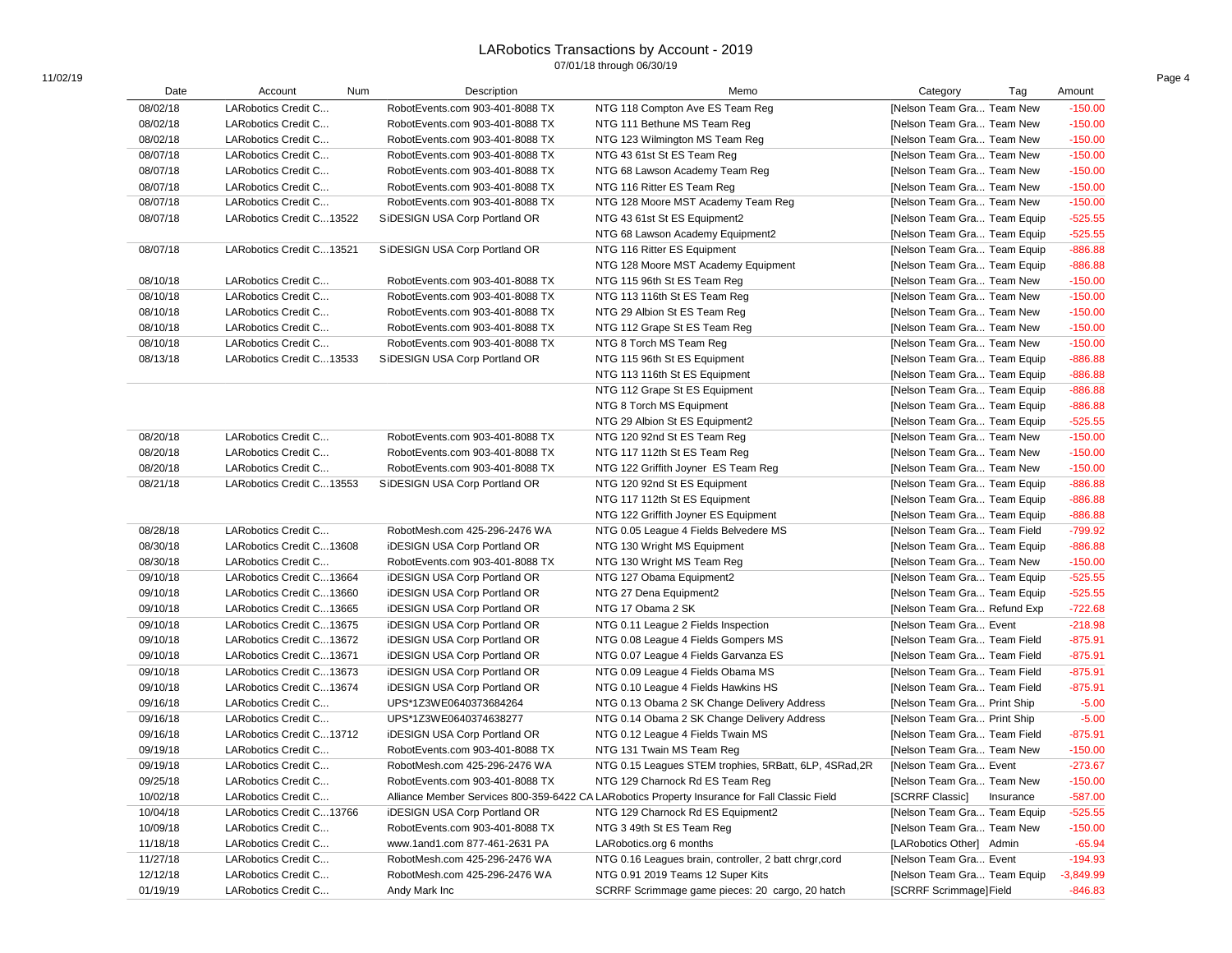### LARobotics Transactions by Account - 2019 07/01/18 through 06/30/19

| Date                       | Account                    | Num   | Description                                                             | Memo                                                                                  | Category                       | Tag          | Amount      |
|----------------------------|----------------------------|-------|-------------------------------------------------------------------------|---------------------------------------------------------------------------------------|--------------------------------|--------------|-------------|
| 01/29/19                   | LARobotics Credit C        |       | <b>VEX Robotics Inc</b>                                                 | NTG 0.02 Extra VEX IQ Trophy Pack                                                     | [Nelson Team Gra Event         |              | $-147.62$   |
| 05/01/19                   |                            |       | LARobotics Credit C100038851 RobotMesh.com 425-296-2476 WA              | NTG 0.04 12 Super Kits & 1 Game Kit                                                   | [Nelson Team Gra Team Equip    |              | $-3,949.97$ |
| 05/01/19                   | LARobotics Credit C15541   |       | SiDESIGN USA Corp Portland OR                                           | NTG 0.05 1 Game Kit                                                                   | [Nelson Team Gra Team Field    |              | $-109.48$   |
|                            |                            |       |                                                                         | NTG 0.05 1 Game Kit tax adjustment refunded                                           | [Nelson Team Gra Refund Exp    |              | $-0.75$     |
| 05/14/19                   | LARobotics Credit C        |       | Alliance Member Services 800-359-6422 CA LARobotics Liability Insurance |                                                                                       | [LARobotics Other] Insurance   |              | $-1,984.00$ |
| 05/18/19                   | LARobotics Credit C        |       | www.1and1.com 877-461-2631 PA                                           | LARobotics.org 6 months                                                               | [LARobotics Other] Admin       |              | $-65.94$    |
| 06/04/19                   | LARobotics Credit C15798   |       | <b>iDESIGN USA Corp Portland OR</b>                                     | NTG 0.07 10 Game Kits                                                                 | [Nelson Team Gra Team Field    |              | $-1,094.78$ |
| 06/06/19                   | LARobotics Credit C        |       | RobotMesh.com 425-296-2476 WA                                           | NTG 0.08 2 VEX V5 Comp Super Kits for Nava GP Academy  [Nelson Team Gra Team Host     |                                |              | $-3,284.98$ |
| 06/10/19                   | LARobotics Credit C        |       | RobotEvents.com 903-401-8088 TX                                         | NTG 001-002 Latona Ave ES Team Reg                                                    | [Nelson Team Gra Team New      |              | $-250.00$   |
| 06/10/19                   | LARobotics Credit C        |       | RobotEvents.com 903-401-8088 TX                                         | NTG 003-004 Loren Miller ES Team Reg                                                  | [Nelson Team Gra Team New      |              | $-250.00$   |
| 06/10/19                   | LARobotics Credit C        |       | RobotEvents.com 903-401-8088 TX                                         | NTG 015-016 Hallidale Ave ES Team Reg                                                 | [Nelson Team Gra Team New      |              | $-250.00$   |
| 06/11/19                   | LARobotics Credit C        |       | <b>ULINE Shipping Supplies</b>                                          | NTG 0.09 10 boxes for VEX IQ fields                                                   | [Nelson Team Gra Team Field    |              | $-39.53$    |
| 06/17/19                   | LARobotics Credit C        |       | RobotEvents.com 903-401-8088 TX                                         | NTG 029-030 Beachy Ave ES Team Reg                                                    | [Nelson Team Gra Team New      |              | $-250.00$   |
| 06/17/19                   | LARobotics Credit C        |       | RobotEvents.com 903-401-8088 TX                                         | NTG 033-034 Sara Coughlin ES Team Reg                                                 | [Nelson Team Gra Team New      |              | $-250.00$   |
| 06/17/19                   | LARobotics Credit C        |       | RobotEvents.com 903-401-8088 TX                                         | NTG 005-006 Carson St ES Team Reg                                                     | [Nelson Team Gra Team New      |              | $-250.00$   |
| 06/17/19                   | LARobotics Credit C15541   |       | iDESIGN USA Corp Portland OR                                            | NTG 0.05 1 Game Kit Refund                                                            | [Nelson Team Gra Refund Inc    |              | 0.75        |
| 06/19/19                   | LARobotics Credit C        |       | <b>USPS Click-N-Ship</b>                                                | NTG 0.10 Forward trophy from Obama to AI2KIDS                                         | [Nelson Team Gra Print Ship    |              | $-7.35$     |
| 06/24/19                   | LARobotics Credit C        |       | RobotEvents.com 903-401-8088 TX                                         | NTG 025-026 Solano Ave ES Team Reg                                                    | [Nelson Team Gra Team New      |              | $-250.00$   |
| 06/24/19                   | LARobotics Credit C        |       | RobotEvents.com 903-401-8088 TX                                         | NTG 043-044 Esperanza ES Team Reg                                                     | [Nelson Team Gra Team New      |              | $-250.00$   |
| 06/27/19                   | LARobotics Credit C        |       | Capital One                                                             | NTG 1.5% Cash Back Reward                                                             | [Nelson Team Gra Refund Inc    |              | 887.27      |
| <b>LARobotics Invoices</b> |                            |       |                                                                         |                                                                                       |                                |              | 722.68      |
| 09/17/18                   | LARobotics Invoices 152    |       | S Barack Obama Global Preparation Academy VEX IQ Super Kit              |                                                                                       | [Nelson Team Gra Refund Inc    |              | 659.98      |
|                            |                            |       |                                                                         |                                                                                       | [Nelson Team Gra Refund Inc    |              | 62.70       |
| <b>SCRRF Invoices</b>      |                            |       |                                                                         |                                                                                       |                                |              | 1,000.00    |
| 07/26/18                   | <b>SCRRF</b> Invoices      | 150   | S North County Trade Tech High School                                   | SCRRF Team 4866 Fall Classic Reg 9/28                                                 | [SCRRF Classic]                | Registration | 250.00      |
| 08/28/18                   | <b>SCRRF</b> Invoices      | 151   | S San Pasqual High School                                               | SCRRF Team 3255 Fall Classic Reg 9/28                                                 | [SCRRF Classic]                | Registration | 250.00      |
| 09/18/18                   | <b>SCRRF</b> Invoices      | 153   | S St. John Bosco High School                                            | SCRRF Team 4123 Fall Classic Reg 9/29                                                 | [SCRRF Classic]                | Registration | 250.00      |
| 01/25/19                   | <b>SCRRF</b> Invoices      | 154   | S Fillmore Unified School District                                      | SCRRF Team 6764 Scrimmage Reg                                                         | [SCRRF Scrimmage] Registration |              | 250.00      |
| <b>SCRRF Receivable</b>    |                            |       |                                                                         |                                                                                       |                                |              | $-250.00$   |
| 01/01/19                   | <b>SCRRF Receivable</b>    |       | Palos Verdes Institute Of Technology                                    | SCRRF Team 5285 Scrimmage Reg - Write off                                             | [SCRRF Scrimmage] Write Off    |              | $-250.00$   |
| <b>LARobotics Payable</b>  |                            |       |                                                                         |                                                                                       |                                |              | $-986.03$   |
| 07/05/18                   | <b>LARobotics Payable</b>  |       | Use Tax Payable For Team Grants                                         | NTG 0.03 Leagues 4 Game Kits Use Tax 9.5% of 399.96                                   | [Nelson Team Gra Team Use      |              | $-38.00$    |
| 07/19/18                   | <b>LARobotics Payable</b>  |       | Use Tax Payable For Team Grants                                         | NTG 0.04 Leagues Fld, 5EN, 5LP Use Tax 9.5% of 219.92                                 | [Nelson Team Gra Use Tax       |              | $-20.89$    |
| 08/28/18                   | <b>LARobotics Payable</b>  |       | Use Tax Payable For Team Grants                                         | NTG 0.05 League Flds Belvedere Use Tax 9.5% of 799.92                                 | [Nelson Team Gra Team Use      |              | $-75.99$    |
| 09/19/18                   | <b>LARobotics Payable</b>  |       | Use Tax Payable For Team Grants                                         | NTG 0.15 Leagues STEM, RB, LP, SR Use Tax 9.5% of 273.67                              | [Nelson Team Gra Use Tax       |              | $-26.00$    |
| 11/27/18                   | <b>LARobotics Payable</b>  |       | Use Tax Payable For Team Grants                                         | NTG 0.16 Leagues brain, cntr, 2ch UseTax 9.5% of 194.93                               | [Nelson Team Gra Use Tax       |              | $-18.52$    |
| 12/12/18                   | <b>LARobotics Payable</b>  |       | Use Tax Payable For Team Grants                                         | NTG 0.91 2019 Teams 12 SK for Use Tax 9.5% of 3,849.99                                | [Nelson Team Gra Team Use      |              | $-365.75$   |
| 01/19/19                   | <b>LARobotics Payable</b>  |       | Use Tax Payable for AndyMark                                            | SCRRF Use Tax 7.75% of 846.83                                                         | [SCRRF Scrimmage]Use Tax       |              | $-65.63$    |
| 05/01/19                   | LARobotics Payable Payable |       | Sales Tax Payable For Team Grants                                       | NTG 0.04 12 Super Kits & 1 Game Kit SalesTax 9.5% of 3,94 [Nelson Team Gra Team Equip |                                |              | $-375.25$   |
| <b>NTG Payable</b>         |                            |       |                                                                         |                                                                                       |                                |              | $-8,431.48$ |
| 12/16/18                   |                            | 14537 |                                                                         |                                                                                       |                                |              | $-4,244.61$ |
|                            | NTG Payable                |       | <b>iDESIGN USA Corp Portland OR</b>                                     | NTG 0.92 2019 Teams 12 Super Kits on backorder                                        | [Nelson Team Gra Team Equip    |              |             |
| 01/12/19<br>04/25/19       | NTG Payable                | 14729 | <b>iDESIGN USA Corp Portland OR</b>                                     | NTG 0.01 2019 Teams 12 Super Kits on backorder                                        | [Nelson Team Gra Team Equip    |              | $-4,244.61$ |
|                            | NTG Payable                | 14537 | <b>iDESIGN USA Corp Portland OR</b>                                     | NTG 0.03=0.92 2019 Teams 12 Super Kits tax adjustment                                 | [Nelson Team Gra Team Equip    |              | 28.87       |
| 05/27/19                   | NTG Payable                | 14729 | <b>iDESIGN USA Corp Portland OR</b>                                     | NTG 0.06=0.01 Teams 12 Super Kits tax adjustment                                      | [Nelson Team Gra Team Equip    |              | 28.87       |
|                            |                            |       |                                                                         |                                                                                       | <b>OVERALL TOT</b>             |              | 1,444.13    |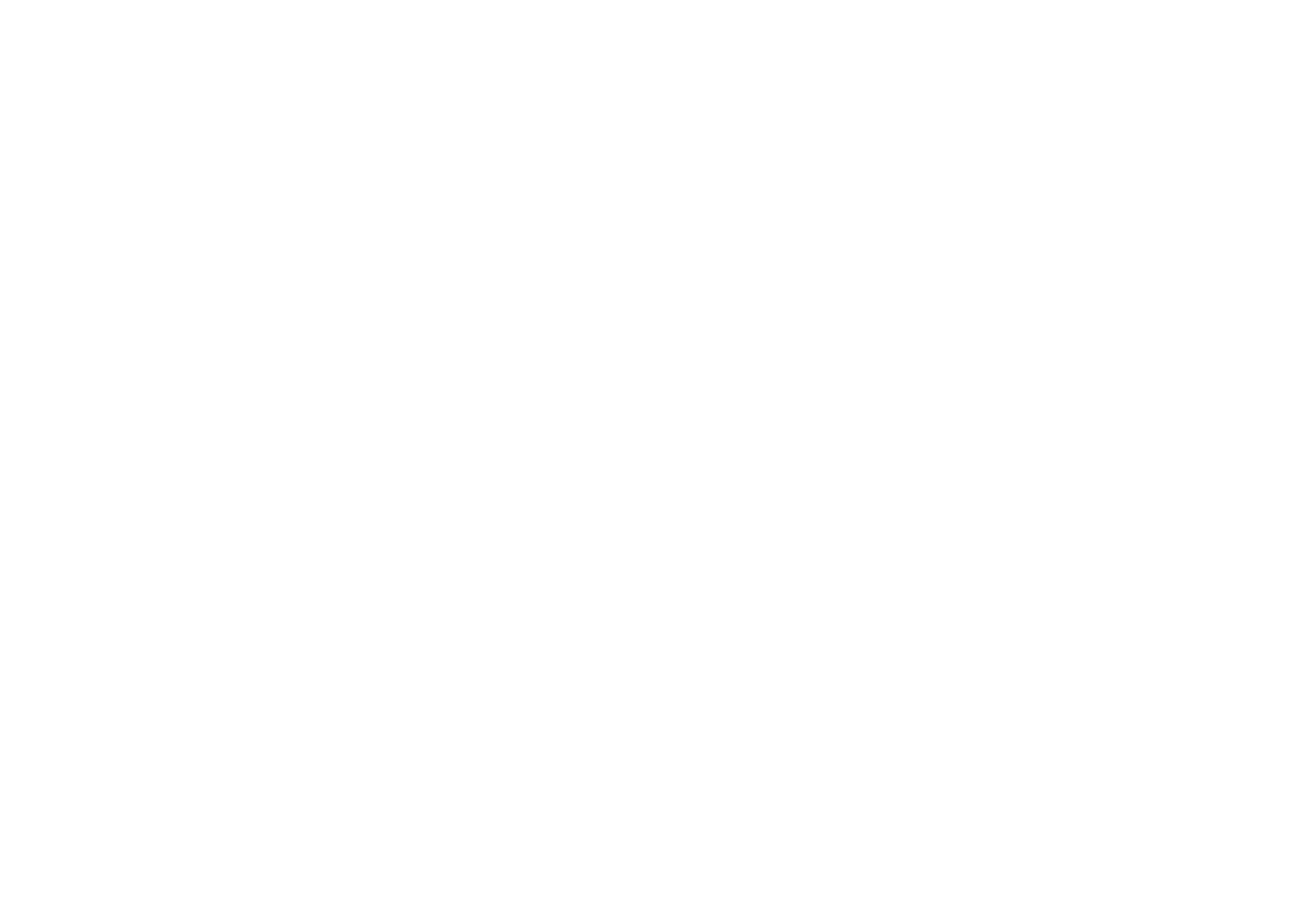# SCRRF Account Balances (SCRRF Assets are LARobotics Liabilities) - As of 06/30/19

| 07/06/19                        |                            |                            |                            |                            | Page 1                     |
|---------------------------------|----------------------------|----------------------------|----------------------------|----------------------------|----------------------------|
| Account                         | 06/30/17<br><b>Balance</b> | 12/31/17<br><b>Balance</b> | 06/30/18<br><b>Balance</b> | 12/31/18<br><b>Balance</b> | 06/30/19<br><b>Balance</b> |
| <b>Liability Accounts</b>       |                            |                            |                            |                            |                            |
| <b>SCRRF Classic</b>            | $-3,453.65$                | $-3,453.35$                | $-3,309.35$                | $-5.230.66$                | $-5,580.66$                |
| <b>SCRRF Other</b>              | $-1,322.66$                | $-1,887.66$                | $-1,887.66$                | $-2.351.01$                | $-2,351.01$                |
| <b>SCRRF Overwatch</b>          | $-23,750.00$               | $-463.35$                  | $-463.35$                  | 0.00                       | 0.00                       |
| <b>SCRRF Scrimmage</b>          | $-2,185.78$                | $-2.185.78$                | $-1.262.19$                | $-1.262.19$                | $-1.218.90$                |
| <b>SCRRF Workshops</b>          | $-3.352.71$                | $-3.352.71$                | $-3.352.71$                | $-3.352.71$                | $-3.352.71$                |
| <b>TOTAL Liability Accounts</b> | $-34.064.80$               | $-11.342.85$               | $-10.275.26$               | $-12.196.57$               | $-12.503.28$               |
| <b>OVERALL TOTAL</b>            | $-34.064.80$               | $-11.342.85$               | $-10.275.26$               | $-12.196.57$               | $-12.503.28$               |

# **SCRRF**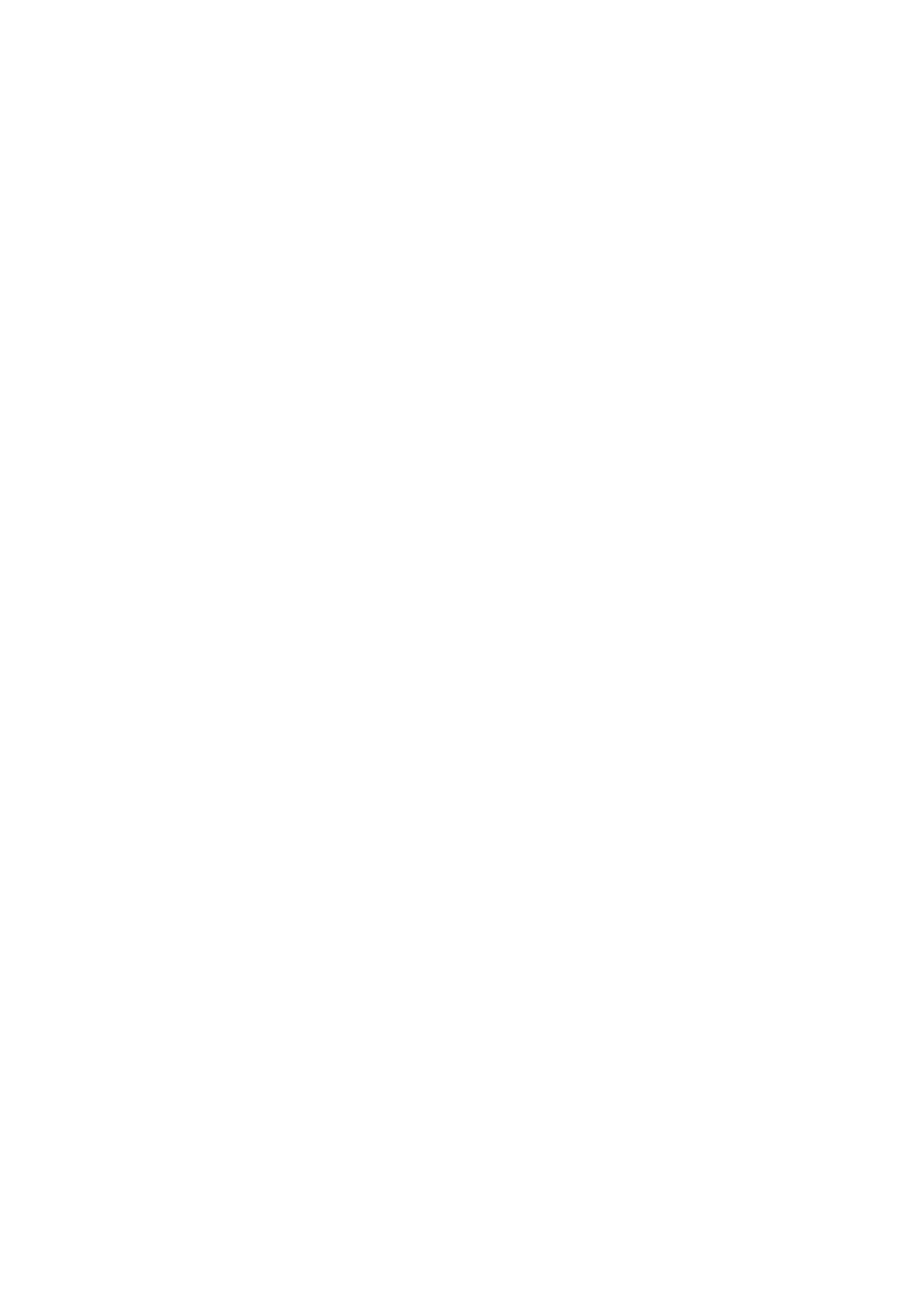### SCRRF Categories by Tag - 2019

| 10/26/19                  |                    |               |                            |                            |                 |         |             |                                                                                        |                  |        |        |          |           | Page 1   |
|---------------------------|--------------------|---------------|----------------------------|----------------------------|-----------------|---------|-------------|----------------------------------------------------------------------------------------|------------------|--------|--------|----------|-----------|----------|
| Category                  | Awards             | Bank          | <b>Donation Facilities</b> |                            | Field           |         |             | Insurance Refund Exp Refund Inc Registration Rental Transfer Use Tax Write Off OVERALL |                  |        |        |          |           | TOTAL    |
| <b>INFLOWS</b>            |                    |               |                            |                            |                 |         |             |                                                                                        |                  |        |        |          |           |          |
| <b>FROM SCRRF Classic</b> | 0.00               | 0.00          | 56.44                      | 0.00                       | 0.00            | 0.00    | 0.00        | 366.06                                                                                 | 5,150.00         | 0.00   | 0.00   | 0.00     | 0.00      | 5,572.50 |
| <b>FROM SCRRF Other</b>   | 0.00               | 0.00          | 0.00                       | 0.00                       | 0.00            | 0.00    | 0.00        | 0.00                                                                                   | 0.00             | 0.00   | 463.35 | 0.00     | 0.00      | 463.35   |
| FROM SCRRF Scrimma        | 0.00               | 0.00          | 47.44                      | 0.00                       | 0.00            | 0.00    | 0.00        | 889.18                                                                                 | 2,500.00         | 0.00   | 0.00   | 0.00     | $0.00\,$  | 3,436.62 |
| <b>TOTAL INFLOWS</b>      | 0.00 <sub>1</sub>  | 0.00          | 103.88                     | 0.00                       | 0.00            | 0.00    | 0.00        | 1,255.24                                                                               | 7,650.00         | 0.00   | 463.35 | 0.00     | 0.00      | 9,472.47 |
| <b>OUTFLOWS</b>           |                    |               |                            |                            |                 |         |             |                                                                                        |                  |        |        |          |           |          |
| <b>TO SCRRF Classic</b>   | 349.14             | 64.44         | 0.00                       |                            | 576.00 1,250.00 | 587.00  | 366.36      | 0.00                                                                                   | 0.00             | 108.25 | 0.00   | 0.00     | 0.00      | 3,301.19 |
| <b>TO SCRRF Overwatch</b> | 0.00               | 0.00          | 0.00                       | 0.00                       | 0.00            | 0.00    | 0.00        | 0.00                                                                                   | 0.00             | 0.00   | 463.35 | 0.00     | 0.00      | 463.35   |
| <b>TO SCRRF Scrimmage</b> | 0.00               | 53.24         | 0.00                       |                            | 576.00 1.644.96 | 0.00    | 890.08      | 0.00                                                                                   | 0.00             | 0.00   | 0.00   | 65.63    | 250.00    | 3,479.91 |
| <b>TOTAL OUTFLOWS</b>     |                    | 349.14 117.68 |                            | 0.00 1,152.00 2,894.96     |                 | 587.00  | 1,256.44    | 0.00                                                                                   | 0.00             | 108.25 | 463.35 | 65.63    | 250.00    | 7,244.45 |
| <b>OVERALL TOTAL</b>      | $-349.14 - 117.68$ |               |                            | 103.88 -1,152.00 -2,894.96 |                 | -587.00 | $-1,256.44$ | 1,255.24                                                                               | 7,650.00 -108.25 |        | 0.00   | $-65.63$ | $-250.00$ | 2,228.02 |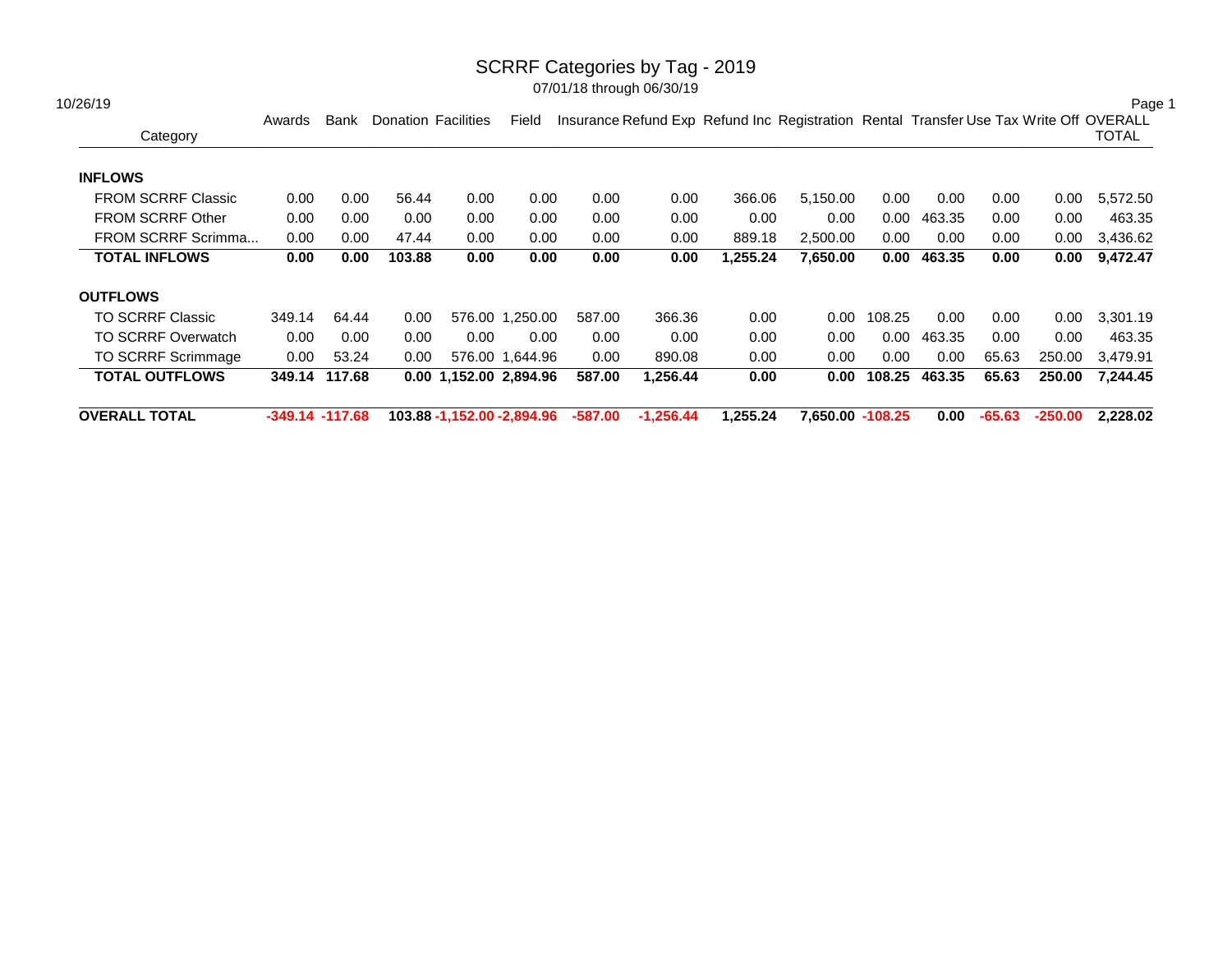# SCRRF Categories by Year

| 07/06/19 |                             |              |           |                |
|----------|-----------------------------|--------------|-----------|----------------|
|          |                             | 07/01/17-    | 07/01/18- | <b>OVERALL</b> |
|          | Category                    | 06/30/18     | 06/30/19  | <b>TOTAL</b>   |
|          | <b>INFLOWS</b>              |              |           |                |
|          | <b>FROM SCRRF Classic</b>   | 485.45       | 5,572.50  | 6,057.95       |
|          | <b>FROM SCRRF Other</b>     | 565.00       | 463.35    | 1,028.35       |
|          | <b>FROM SCRRF Overwatch</b> | 11,300.00    | 0.00      | 11,300.00      |
|          | FROM SCRRF Scrimmage        | 4,038.28     | 3,436.62  | 7,474.90       |
|          | <b>TOTAL INFLOWS</b>        | 16,388.73    | 9,472.47  | 25,861.20      |
|          | <b>OUTFLOWS</b>             |              |           |                |
|          | <b>TO SCRRF Classic</b>     | 629.75       | 3,301.19  | 3,930.94       |
|          | <b>TO SCRRF Overwatch</b>   | 34,586.65    | 463.35    | 35,050.00      |
|          | TO SCRRF Scrimmage          | 4,961.87     | 3,479.91  | 8,441.78       |
|          | <b>TOTAL OUTFLOWS</b>       | 40,178.27    | 7,244.45  | 47,422.72      |
|          | <b>OVERALL TOTAL</b>        | $-23,789.54$ | 2,228.02  | $-21,561.52$   |
|          |                             |              |           |                |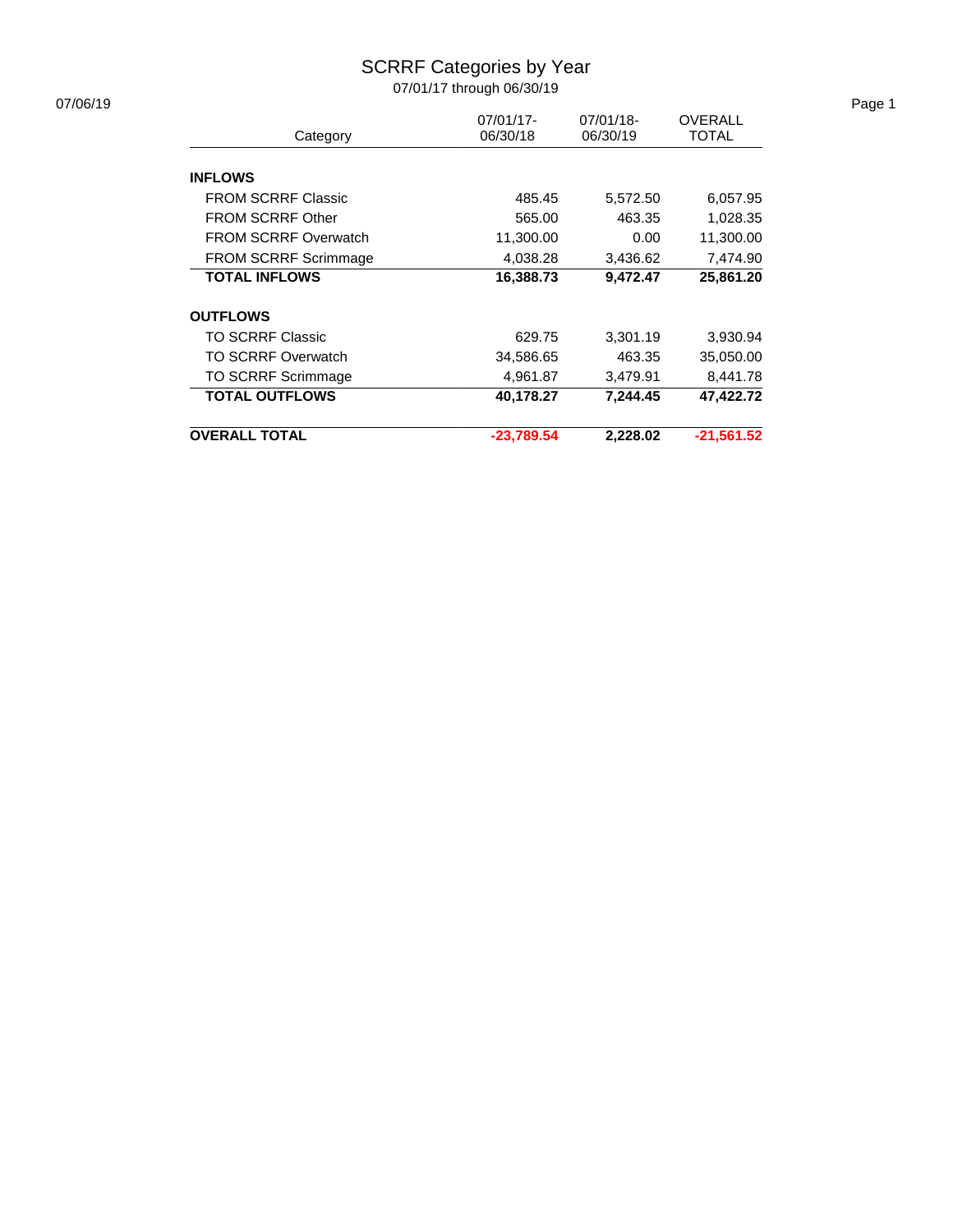# SCRRF Tags by Year

| 07/06/19 |                          |              |             |                | Page 1 |
|----------|--------------------------|--------------|-------------|----------------|--------|
|          |                          | 07/01/17-    | 07/01/18-   | <b>OVERALL</b> |        |
|          | <b>Class Description</b> | 06/30/18     | 06/30/19    | TOTAL          |        |
|          |                          |              |             |                |        |
|          | Awards                   | 0.00         | $-349.14$   | $-349.14$      |        |
|          | Bank                     | $-57.15$     | $-117.68$   | $-174.83$      |        |
|          | Donation                 | 11,440.08    | 103.88      | 11,543.96      |        |
|          | <b>Facilities</b>        | $-144.00$    | $-1,152.00$ | $-1,296.00$    |        |
|          | Field                    | $-1,265.29$  | $-2,894.96$ | $-4,160.25$    |        |
|          | Insurance                | 0.00         | $-587.00$   | $-587.00$      |        |
|          | <b>Other Grants</b>      | $-34,000.00$ | 0.00        | $-34,000.00$   |        |
|          | Print Ship               | $-6.65$      | 0.00        | $-6.65$        |        |
|          | Refund Exp               | $-1,103.54$  | $-1,256.44$ | $-2,359.98$    |        |
|          | Refund Inc               | 1,097.01     | 1,255.24    | 2,352.25       |        |
|          | Registration             | 3,250.00     | 7,650.00    | 10,900.00      |        |
|          | Rental                   | 0.00         | $-108.25$   | $-108.25$      |        |
|          | Scholarship              | $-3,000.00$  | 0.00        | $-3,000.00$    |        |
|          | Transfer                 | 0.00         | 0.00        | 0.00           |        |
|          | Use Tax                  | 0.00         | $-65.63$    | $-65.63$       |        |
|          | Write Off                | 0.00         | $-250.00$   | $-250.00$      |        |
|          | <b>OVERALL TOTAL</b>     | $-23,789.54$ | 2,228.02    | $-21,561.52$   |        |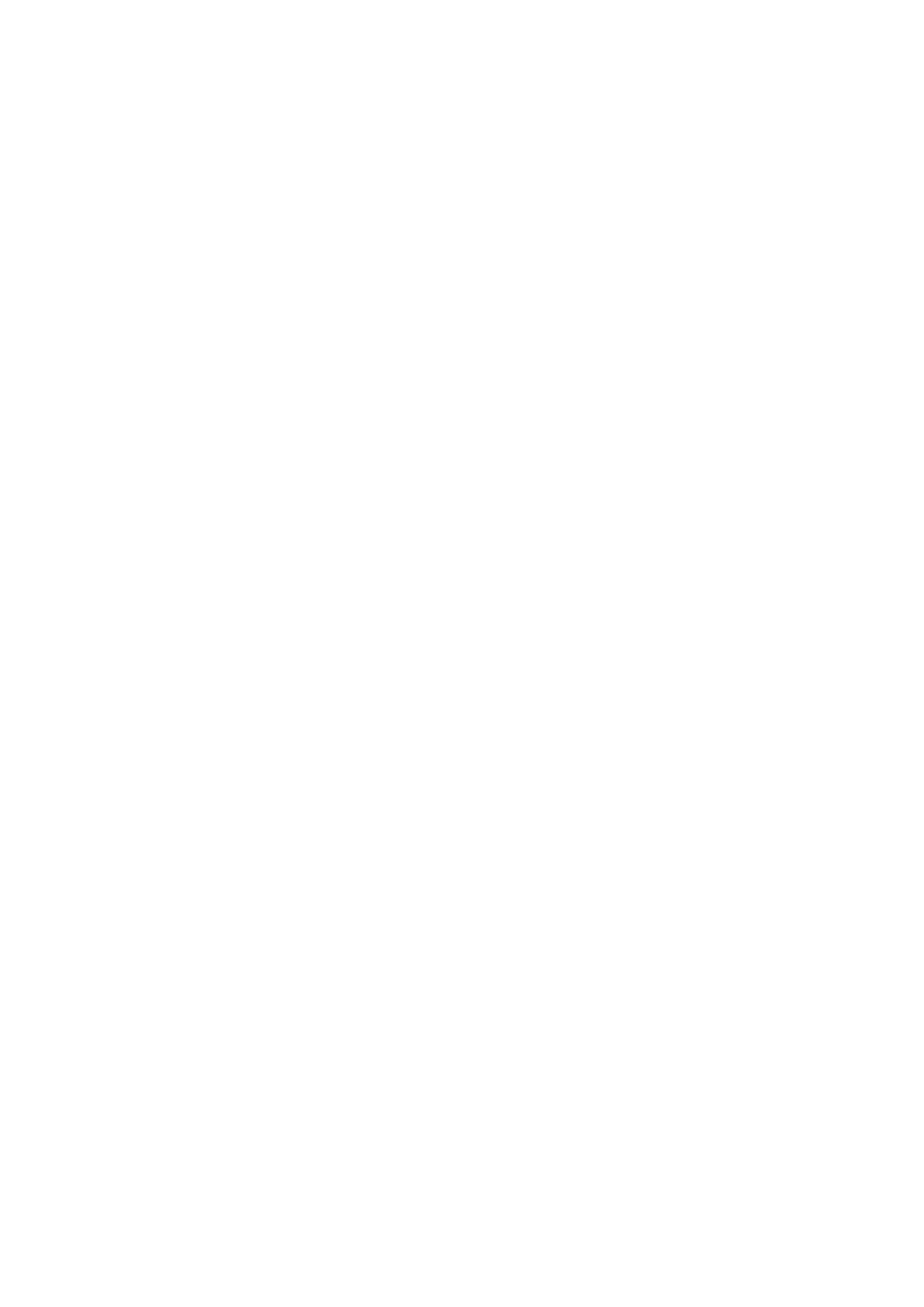# SCRRF Payees by Year

07/01/17 through 06/30/19 (Accrual Basis)

| Payee                                   | 07/01/17-<br>06/30/18 | 07/01/18-<br>06/30/19 | <b>OVERALL</b><br><b>TOTAL</b> |
|-----------------------------------------|-----------------------|-----------------------|--------------------------------|
| <b>INCOME</b>                           |                       |                       |                                |
| <b>Adrian Lopez</b>                     | 0.00                  | 350.00                | 350.00                         |
| Angela Robbins                          | 255.93                | 255.93                | 511.86                         |
| Anne Dauché                             | 0.00                  | 366.06                | 366.06                         |
| <b>Arcadia Unified School District</b>  | 255.93                | 250.00                | 505.93                         |
| Aulikki Flagan                          | 350.00                | 0.00                  | 350.00                         |
| Carol Deboer                            | 358.18                | 621.99                | 980.17                         |
| Cash                                    | 0.00                  | 250.00                | 250.00                         |
| Chris Walter                            | 261.56                | 0.00                  | 261.56                         |
| CMI USA, Inc                            | 10,000.00             | 0.00                  | 10,000.00                      |
| Daniel Horvath                          | 358.18                | 0.00                  | 358.18                         |
| Eric Eichinger                          | 0.00                  | 350.00                | 350.00                         |
| Fillmore High School                    | 250.00                | 0.00                  | 250.00                         |
| <b>Fillmore Unified School District</b> | 0.00                  | 250.00                | 250.00                         |
| FRC Team 980 Thunderbots                | 0.00                  | 619.74                | 619.74                         |
| Gregory R Thomas                        | 300.00                | 0.00                  | 300.00                         |
| <b>GTDEVICE LLC</b>                     | 1,000.00              | 0.00                  | 1,000.00                       |
| Hesperia High School ASB                | 350.00                | 0.00                  | 350.00                         |
| Illuminous Enterprises Inc              | 350.00                | 0.00                  | 350.00                         |
| Innovos Robotics, Inc.                  | 0.00                  | 255.93                | 255.93                         |
| <b>IT Services</b>                      |                       |                       |                                |
| John Conant                             | 0.00<br>36.64         | 350.00<br>0.00        | 350.00<br>36.64                |
|                                         |                       |                       |                                |
| Joseph Condrat                          | 0.00                  | 255.93                | 255.93                         |
| Kent Goodman                            | 0.00                  | 255.93                | 255.93                         |
| Klint Kirkconnell                       | 485.45                | 0.00                  | 485.45                         |
| Kristine Lagman                         | 0.00                  | 261.56                | 261.56                         |
| Maria Margallo                          | 0.00                  | 255.93                | 255.93                         |
| <b>Matthew Heideman</b>                 | 0.00                  | 255.93                | 255.93                         |
| MechaPirates Team 5136                  | 0.00                  | 358.18                | 358.18                         |
| North County Trade Tech High School     | 0.00                  | 250.00                | 250.00                         |
| Oscar Vasquez                           | 0.00                  | 255.93                | 255.93                         |
| Palos Verdes Institute Of Technology    | 250.00                | 0.00                  | 250.00                         |
| Processing Fee                          | 565.00                | 0.00                  | 565.00                         |
| Remy Demont                             | 0.00                  | 358.18                | 358.18                         |
| Richard Jung                            | 255.93                | 0.00                  | 255.93                         |
| Rogue Techs                             | 0.00                  | 255.93                | 255.93                         |
| San Pasqual High School                 | 0.00                  | 250.00                | 250.00                         |
| Seawave Technologies                    | 0.00                  | 255.93                | 255.93                         |
| Snap! Productions, Inc.                 | 255.93                | 511.86                | 767.79                         |
| St. John Bosco High School              | 0.00                  | 250.00                | 250.00                         |
| <b>Terry Wells</b>                      | 0.00                  | 358.18                | 358.18                         |
| The Help Group                          | 0.00                  | 350.00                | 350.00                         |
| <b>Transfer</b>                         | 0.00                  | 463.35                | 463.35                         |
| Wendy E Jacoby                          | 100.00                | 0.00                  | 100.00                         |
| West High School ASB                    | 350.00                | 350.00                | 700.00                         |
| <b>TOTAL INCOME</b>                     | 16,388.73             | 9,472.47              | 25,861.20                      |
| <b>EXPENSES</b>                         |                       |                       |                                |
| Alliance Member Services 800-359-6422   | 0.00                  | 587.00                | 587.00                         |
| Andy Mark Inc                           | 0.00                  | 846.83                | 846.83                         |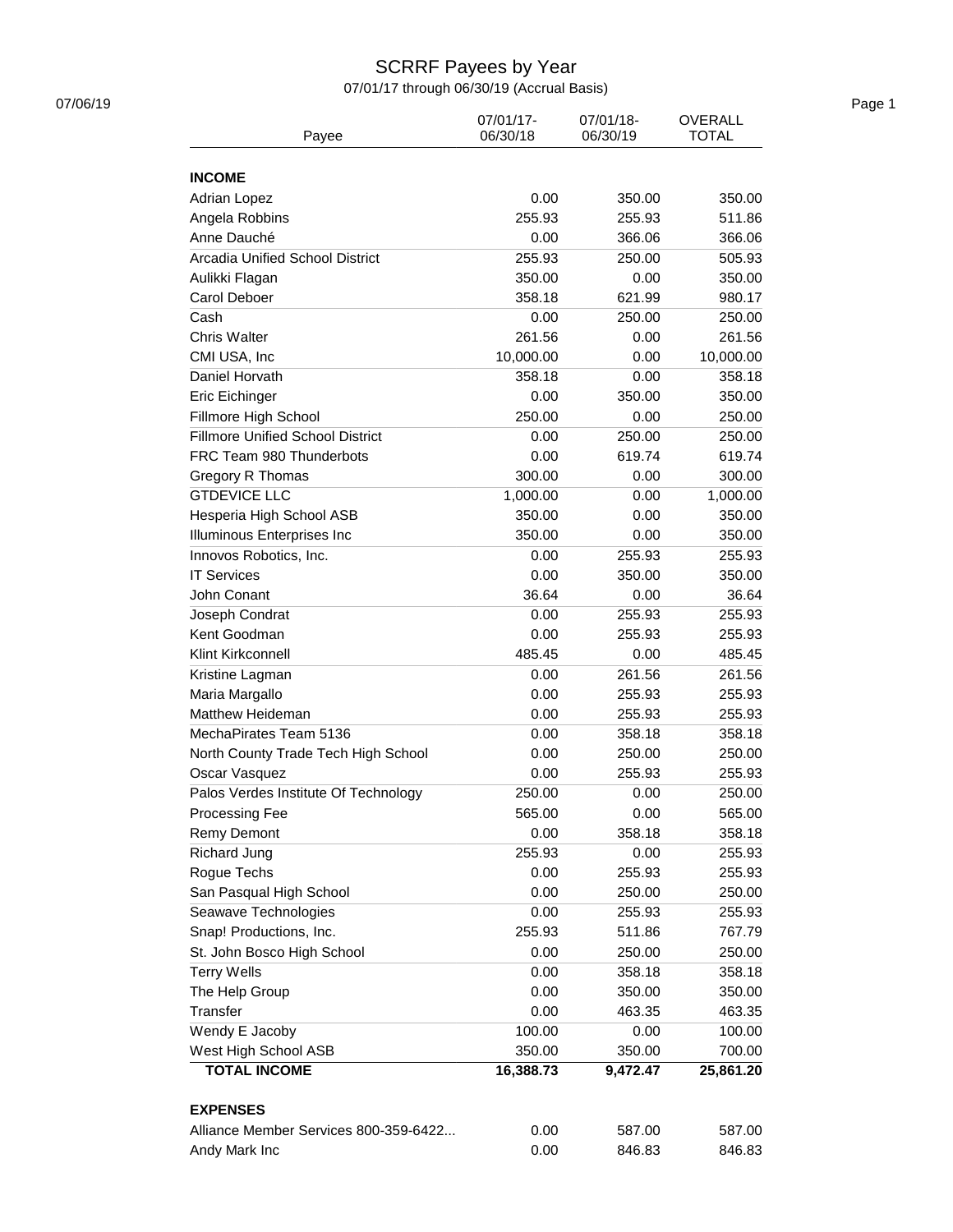# SCRRF Payees by Year

07/01/17 through 06/30/19 (Accrual Basis)

| <b>OVERALL TOTAL</b>                 | $-23,789.54$          | 2,228.02              | $-21,561.52$                   |
|--------------------------------------|-----------------------|-----------------------|--------------------------------|
|                                      |                       |                       |                                |
| <b>TOTAL EXPENSES</b>                | 40,178.27             | 7,244.45              | 47,422.72                      |
| Wilder Buchanan                      | 1,000.00              | 0.00                  | 1,000.00                       |
| <b>VHS Robotics</b>                  | 0.00                  | 1,176.39              | 1,176.39                       |
| Valencia High School - ASB Robotics  | 144.00                | 0.00                  | 144.00                         |
| <b>USPS</b>                          | 6.65                  | 0.00                  | 6.65                           |
| Use Tax Payable for AndyMark         | 0.00                  | 65.63                 | 65.63                          |
| Transfer                             | 0.00                  | 463.35                | 463.35                         |
| <b>Terry Wells</b>                   | 0.00                  | 8.18                  | 8.18                           |
| <b>Terry Little</b>                  | 49.65                 | 0.00                  | 49.65                          |
| Snap! Productions, Inc.              | 5.93                  | 11.86                 | 17.79                          |
| Seawave Technologies                 | 0.00<br>0.00          | 5.93                  | 5.93                           |
| Rogue Techs                          |                       | 5.93                  | 5.93                           |
| <b>Richard Jung</b>                  | 5.93                  | 0.00                  | 5.93                           |
| <b>Remy Demont</b>                   | 0.00                  | 8.18                  | 8.18                           |
| Processing Fee                       | 565.00                | 0.00                  | 565.00                         |
| Palos Verdes Institute Of Technology | 0.00                  | 250.00                | 250.00                         |
| Oscar Vasquez                        | 0.00                  | 5.93                  | 5.93                           |
| Michael McNabb                       | 1,000.00              | 0.00                  | 1,000.00                       |
| MechaPirates Team 5136               | 0.00                  | 8.18                  | 8.18                           |
| <b>Matthew Heideman</b>              | 0.00                  | 5.93                  | 5.93                           |
| Maria Margallo                       | 0.00                  | 5.93                  | 5.93                           |
| <b>Madison Robbins</b>               | 1,000.00              | 0.00                  | 1,000.00                       |
| Kristine Lagman                      | 0.00                  | 261.86                | 261.86                         |
| Klint Kirkconnell                    | 485.75                | 0.00                  | 485.75                         |
| Kent Goodman                         | 0.00                  | 5.93                  | 5.93                           |
| Joseph Condrat                       | 0.00                  | 5.93                  | 5.93                           |
| John Conant                          | 574.53                | 0.00                  | 574.53                         |
| Joe Petito                           | 0.00                  | 108.25                | 108.25                         |
| <b>IT Services</b>                   | 0.00                  | 8.00                  | 8.00                           |
| Innovos Robotics, Inc.               | 0.00                  | 5.93                  | 5.93                           |
| Hope Conant                          | 376.75                | 773.74                | 1,150.49                       |
| Hesperia High School ASB             | 350.00                | 0.00                  | 350.00                         |
| FRC Team 980 Thunderbots             | 0.00                  | 270.04                | 270.04                         |
| <b>FIRST California Robotics</b>     | 0.00                  | 1,250.00              | 1,250.00                       |
| <b>FIRST</b>                         | 34,000.00             | 0.00                  | 34,000.00                      |
| Farm Plast LLC                       | 249.95                | 0.00                  | 249.95                         |
| Domestic Incoming Wire Fee           | 15.00                 | 0.00                  | 15.00                          |
| David Mard                           | 51.05                 | 0.00                  | 51.05                          |
| David E. Brinza                      | 0.00                  | 349.14                | 349.14                         |
| Daniel Horvath                       | 8.18                  | 0.00                  | 8.18                           |
| <b>Chris Walter</b>                  | 261.86                | 0.00                  | 261.86                         |
| Carol Deboer                         | 8.18                  | 372.29                | 380.47                         |
| Aulikki Flagan                       | 8.00                  | 0.00                  | 8.00                           |
| Arcadia Unified School District      | 5.93                  | 5.80                  | 11.73                          |
| Anne Dauché                          | 0.00                  | 366.36                | 366.36                         |
| Angela Robbins                       | 5.93                  | 5.93                  | 11.86                          |
| Payee                                | 07/01/17-<br>06/30/18 | 07/01/18-<br>06/30/19 | <b>OVERALL</b><br><b>TOTAL</b> |

07/06/19 Page 2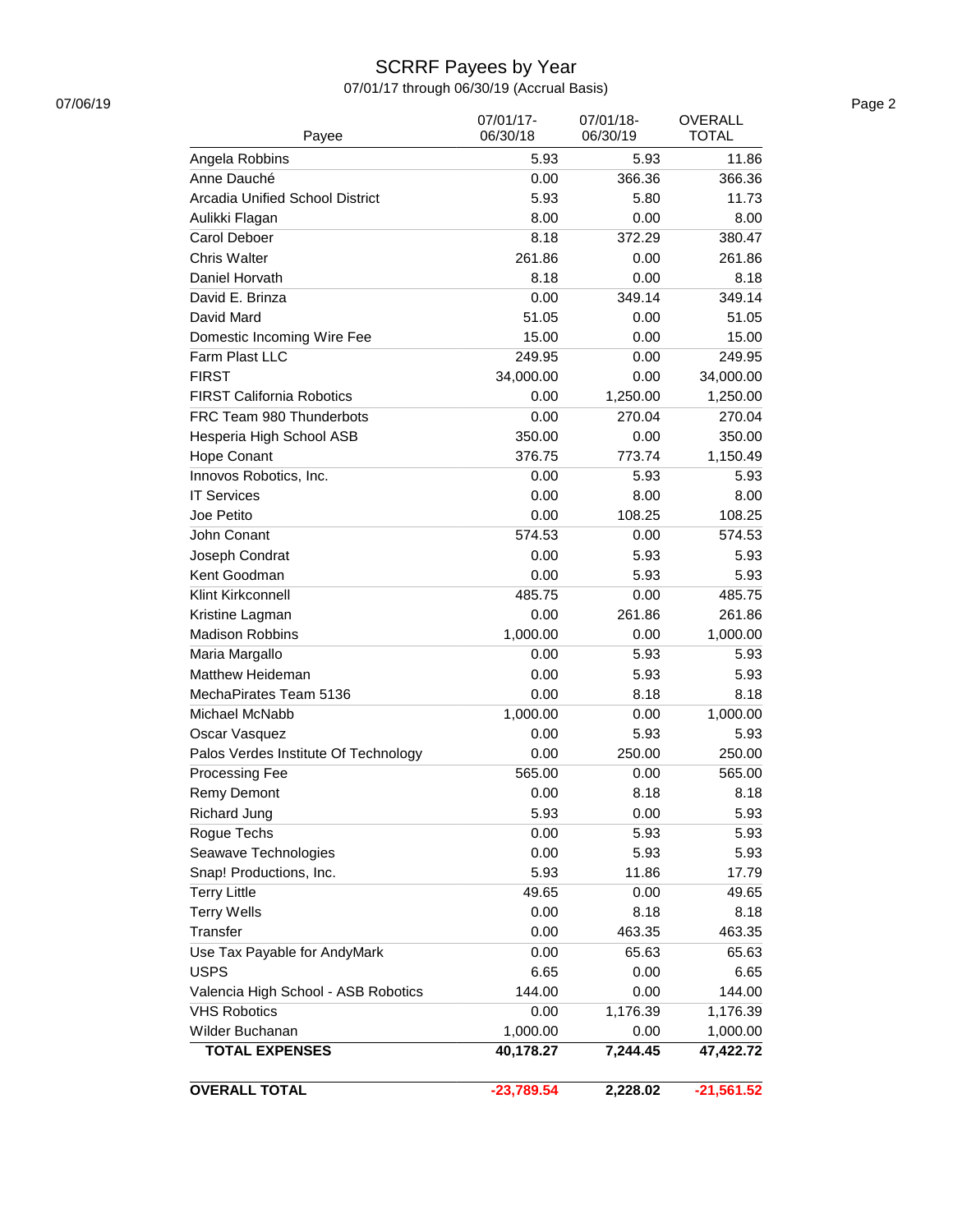07/01/18 through 06/30/19

| Category<br>[SCRRF Classic]                                | Amount<br>$-349.14$<br>$-349.14$                                                                                                                                                                                                                                                                                                                                                                                                                                                                                                                                                                                                                                                                                                                                                                                                                                                                                            |
|------------------------------------------------------------|-----------------------------------------------------------------------------------------------------------------------------------------------------------------------------------------------------------------------------------------------------------------------------------------------------------------------------------------------------------------------------------------------------------------------------------------------------------------------------------------------------------------------------------------------------------------------------------------------------------------------------------------------------------------------------------------------------------------------------------------------------------------------------------------------------------------------------------------------------------------------------------------------------------------------------|
|                                                            |                                                                                                                                                                                                                                                                                                                                                                                                                                                                                                                                                                                                                                                                                                                                                                                                                                                                                                                             |
|                                                            |                                                                                                                                                                                                                                                                                                                                                                                                                                                                                                                                                                                                                                                                                                                                                                                                                                                                                                                             |
|                                                            |                                                                                                                                                                                                                                                                                                                                                                                                                                                                                                                                                                                                                                                                                                                                                                                                                                                                                                                             |
|                                                            | $-117.68$                                                                                                                                                                                                                                                                                                                                                                                                                                                                                                                                                                                                                                                                                                                                                                                                                                                                                                                   |
| SCRRF Team 1138 Fall Classic PayPal Fee<br>[SCRRF Classic] | $-5.93$                                                                                                                                                                                                                                                                                                                                                                                                                                                                                                                                                                                                                                                                                                                                                                                                                                                                                                                     |
| SCRRF Team 3759 Fall Classic PayPal Fee<br>[SCRRF Classic] | $-5.93$                                                                                                                                                                                                                                                                                                                                                                                                                                                                                                                                                                                                                                                                                                                                                                                                                                                                                                                     |
| SCRRF Team 4913 Fall Classic PayPal Fee<br>[SCRRF Classic] | $-8.18$                                                                                                                                                                                                                                                                                                                                                                                                                                                                                                                                                                                                                                                                                                                                                                                                                                                                                                                     |
| SCRRF Team 5136 Fall Classic PayPal Fee<br>[SCRRF Classic] | $-8.18$                                                                                                                                                                                                                                                                                                                                                                                                                                                                                                                                                                                                                                                                                                                                                                                                                                                                                                                     |
| [SCRRF Classic]<br>SCRRF Team 4999 Fall Classic PayPal Fee | $-8.18$                                                                                                                                                                                                                                                                                                                                                                                                                                                                                                                                                                                                                                                                                                                                                                                                                                                                                                                     |
| SCRRF Team 5199 Fall Classic PayPal Fee<br>[SCRRF Classic] | $-8.00$                                                                                                                                                                                                                                                                                                                                                                                                                                                                                                                                                                                                                                                                                                                                                                                                                                                                                                                     |
| SCRRF Team 6821 Fall Classic PayPal Fee<br>[SCRRF Classic] | $-5.93$                                                                                                                                                                                                                                                                                                                                                                                                                                                                                                                                                                                                                                                                                                                                                                                                                                                                                                                     |
| SCRRF Team 980 Fall Classic PayPal Fee<br>[SCRRF Classic]  | $-8.18$                                                                                                                                                                                                                                                                                                                                                                                                                                                                                                                                                                                                                                                                                                                                                                                                                                                                                                                     |
| [SCRRF Classic]<br>SCRRF Team 3863 Fall Classic PayPal Fee | $-5.93$                                                                                                                                                                                                                                                                                                                                                                                                                                                                                                                                                                                                                                                                                                                                                                                                                                                                                                                     |
| SCRRF Team 867 Scrimmage PayPal Fee<br>[SCRRF Scrimmage]   | $-5.80$                                                                                                                                                                                                                                                                                                                                                                                                                                                                                                                                                                                                                                                                                                                                                                                                                                                                                                                     |
| SCRRF Team 2496 Scrimmage PayPal Fee<br>[SCRRF Scrimmage]  | $-5.93$                                                                                                                                                                                                                                                                                                                                                                                                                                                                                                                                                                                                                                                                                                                                                                                                                                                                                                                     |
| SCRRF Team 580 Scrimmage PayPal Fee<br>[SCRRF Scrimmage]   | $-5.93$                                                                                                                                                                                                                                                                                                                                                                                                                                                                                                                                                                                                                                                                                                                                                                                                                                                                                                                     |
| SCRRF Team 4415 Scrimmage PayPal Fee<br>[SCRRF Scrimmage]  | $-5.93$                                                                                                                                                                                                                                                                                                                                                                                                                                                                                                                                                                                                                                                                                                                                                                                                                                                                                                                     |
|                                                            | $-5.93$                                                                                                                                                                                                                                                                                                                                                                                                                                                                                                                                                                                                                                                                                                                                                                                                                                                                                                                     |
|                                                            | $-5.93$                                                                                                                                                                                                                                                                                                                                                                                                                                                                                                                                                                                                                                                                                                                                                                                                                                                                                                                     |
|                                                            | $-5.93$                                                                                                                                                                                                                                                                                                                                                                                                                                                                                                                                                                                                                                                                                                                                                                                                                                                                                                                     |
|                                                            | $-5.93$                                                                                                                                                                                                                                                                                                                                                                                                                                                                                                                                                                                                                                                                                                                                                                                                                                                                                                                     |
|                                                            | $-5.93$                                                                                                                                                                                                                                                                                                                                                                                                                                                                                                                                                                                                                                                                                                                                                                                                                                                                                                                     |
|                                                            | 103.88                                                                                                                                                                                                                                                                                                                                                                                                                                                                                                                                                                                                                                                                                                                                                                                                                                                                                                                      |
| [SCRRF Classic]                                            | 5.93                                                                                                                                                                                                                                                                                                                                                                                                                                                                                                                                                                                                                                                                                                                                                                                                                                                                                                                        |
| [SCRRF Classic]                                            | 5.93                                                                                                                                                                                                                                                                                                                                                                                                                                                                                                                                                                                                                                                                                                                                                                                                                                                                                                                        |
| [SCRRF Classic]                                            | 8.18                                                                                                                                                                                                                                                                                                                                                                                                                                                                                                                                                                                                                                                                                                                                                                                                                                                                                                                        |
| [SCRRF Classic]                                            | 8.18                                                                                                                                                                                                                                                                                                                                                                                                                                                                                                                                                                                                                                                                                                                                                                                                                                                                                                                        |
| [SCRRF Classic]                                            | 8.18                                                                                                                                                                                                                                                                                                                                                                                                                                                                                                                                                                                                                                                                                                                                                                                                                                                                                                                        |
| [SCRRF Classic]                                            | 5.93                                                                                                                                                                                                                                                                                                                                                                                                                                                                                                                                                                                                                                                                                                                                                                                                                                                                                                                        |
| [SCRRF Classic]                                            | 8.18                                                                                                                                                                                                                                                                                                                                                                                                                                                                                                                                                                                                                                                                                                                                                                                                                                                                                                                        |
| [SCRRF Classic]                                            | 5.93                                                                                                                                                                                                                                                                                                                                                                                                                                                                                                                                                                                                                                                                                                                                                                                                                                                                                                                        |
|                                                            | 5.93                                                                                                                                                                                                                                                                                                                                                                                                                                                                                                                                                                                                                                                                                                                                                                                                                                                                                                                        |
|                                                            | 5.93                                                                                                                                                                                                                                                                                                                                                                                                                                                                                                                                                                                                                                                                                                                                                                                                                                                                                                                        |
|                                                            | 5.93                                                                                                                                                                                                                                                                                                                                                                                                                                                                                                                                                                                                                                                                                                                                                                                                                                                                                                                        |
|                                                            | 5.93                                                                                                                                                                                                                                                                                                                                                                                                                                                                                                                                                                                                                                                                                                                                                                                                                                                                                                                        |
|                                                            |                                                                                                                                                                                                                                                                                                                                                                                                                                                                                                                                                                                                                                                                                                                                                                                                                                                                                                                             |
| SCRRF Team 1138 Scrimmage Donation<br>[SCRRF Scrimmage]    | 5.93                                                                                                                                                                                                                                                                                                                                                                                                                                                                                                                                                                                                                                                                                                                                                                                                                                                                                                                        |
| SCRRF Team 3952 Scrimmage Donation<br>[SCRRF Scrimmage]    | 5.93<br>5.93                                                                                                                                                                                                                                                                                                                                                                                                                                                                                                                                                                                                                                                                                                                                                                                                                                                                                                                |
|                                                            | SCRRF Team 6499 Scrimmage PayPal Fee<br>[SCRRF Scrimmage]<br>SCRRF Team 1138 Scrimmage PayPal Fee<br>[SCRRF Scrimmage]<br>SCRRF Team 3952 Scrimmage PayPal Fee<br>[SCRRF Scrimmage]<br>SCRRF Team 1159 Scrimmage PayPal Fee<br>[SCRRF Scrimmage]<br>SCRRF Team 4501 Scrimmage PayPal Fee<br>[SCRRF Scrimmage]<br><b>SCRRF Team 1138 Fall Classic Donation</b><br>SCRRF Team 3759 Fall Classic Donation<br>SCRRF Team 4913 Fall Classic Donation<br><b>SCRRF Team 5136 Fall Classic Donation</b><br><b>SCRRF Team 4999 Fall Classic Donation</b><br>SCRRF Team 6821 Fall Classic Donation<br><b>SCRRF Team 980 Fall Classic Donation</b><br>SCRRF Team 3863 Fall Classic Donation<br>SCRRF Team 2496 Scrimmage Donation<br>[SCRRF Scrimmage]<br>SCRRF Team 580 Scrimmage Donation<br>[SCRRF Scrimmage]<br>SCRRF Team 4415 Scrimmage Donation<br>[SCRRF Scrimmage]<br>SCRRF Team 6499 Scrimmage Donation<br>[SCRRF Scrimmage] |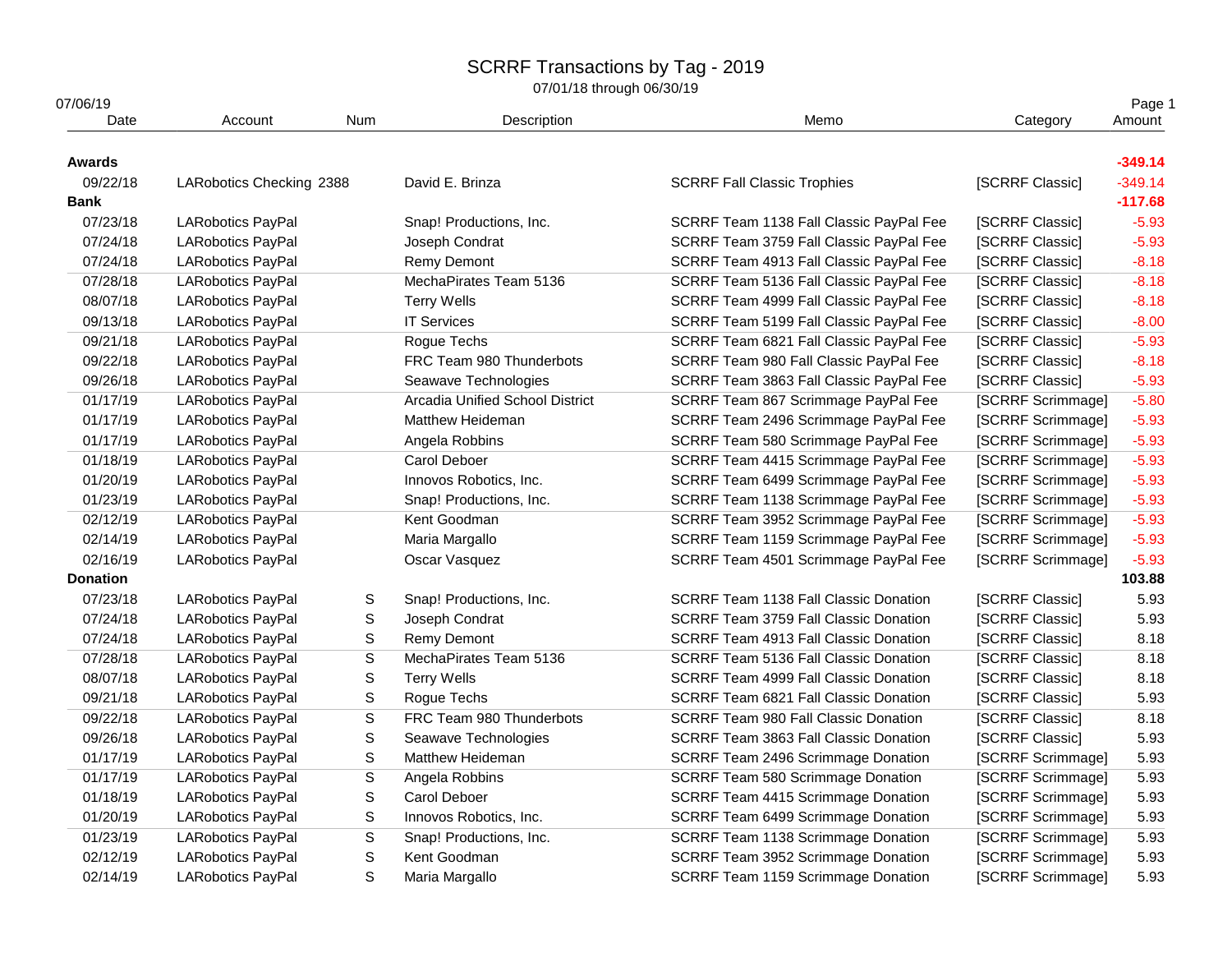| 07/06/19          |                          |     |                                  |                                                                                                     |                           | Page 2      |
|-------------------|--------------------------|-----|----------------------------------|-----------------------------------------------------------------------------------------------------|---------------------------|-------------|
| Date              | Account                  | Num | Description                      | Memo                                                                                                | Category                  | Amount      |
| 02/16/19          | <b>LARobotics PayPal</b> | S   | Oscar Vasquez                    | SCRRF Team 4501 Scrimmage Donation                                                                  | [SCRRF Scrimmage]         | 5.93        |
| <b>Facilities</b> |                          |     |                                  |                                                                                                     |                           | $-1,152.00$ |
| 12/21/18          | LARobotics Checking 2394 |     | <b>VHS Robotics</b>              | <b>SCRRF Classic Custodial Service</b>                                                              | [SCRRF Classic]           | $-576.00$   |
| 05/04/19          | LARobotics Checking 2398 | S.  | <b>VHS Robotics</b>              | <b>SCRRF Scrimmage Custodial Service</b>                                                            | [SCRRF Scrimmage] -576.00 |             |
| Field             |                          |     |                                  |                                                                                                     |                           | $-2,894.96$ |
| 09/19/18          | LARobotics Checking 2387 |     | <b>FIRST California Robotics</b> | <b>SCRRF Fall Classic Field rental fee</b>                                                          | [SCRRF Classic]           | $-1,250$    |
| 01/19/19          | LARobotics Credit C      |     | Andy Mark Inc                    | SCRRF Scrimmage game pieces: 20 cargo, 2 [SCRRF Scrimmage] -846.83                                  |                           |             |
| 05/04/19          | LARobotics Checking 2397 | S.  | <b>Hope Conant</b>               | SCRRF Scrimmage 1/6 Hope Depot                                                                      | [SCRRF Scrimmage]         | $-46.64$    |
|                   |                          |     |                                  | SCRRF Scrimmage 1/12 Home Depot                                                                     | [SCRRF Scrimmage]         | $-43.07$    |
|                   |                          |     |                                  | SCRRF Scrimmage 1/15 Home Depot                                                                     | [SCRRF Scrimmage] -175.19 |             |
|                   |                          |     |                                  | SCRRF Scrimmage 1/24 Home Depot                                                                     | [SCRRF Scrimmage]         | $-21.87$    |
|                   |                          |     |                                  | SCRRF Scrimmage 1/20 Home Depot                                                                     | [SCRRF Scrimmage]         | $-7.01$     |
|                   |                          |     |                                  | SCRRF Scrimmage 1/19 Home Depot                                                                     | [SCRRF Scrimmage]         | $-18.55$    |
|                   |                          |     |                                  | SCRRF Scrimmage 1/22 Amazon                                                                         | [SCRRF Scrimmage]         | $-67.99$    |
|                   |                          |     |                                  | SCRRF Scrimmage 1/29 Home Depot                                                                     | [SCRRF Scrimmage]         | $-6.14$     |
|                   |                          |     |                                  | SCRRF Scrimmage 1/31 Home Depot                                                                     | [SCRRF Scrimmage]         | $-25.36$    |
|                   |                          |     |                                  | SCRRF Scrimmage 2/3 Home Depot                                                                      | [SCRRF Scrimmage]         | $-85.84$    |
|                   |                          |     |                                  | SCRRF Scrimmage 1/27 Home Depot                                                                     | [SCRRF Scrimmage]         | $-15.04$    |
|                   |                          |     |                                  | SCRRF Scrimmage 2/9 Home Depot                                                                      | [SCRRF Scrimmage]         | $-27.87$    |
|                   |                          |     |                                  | SCRRF Scrimmage 1/23 McMaster-Carr                                                                  | [SCRRF Scrimmage]         | $-32.46$    |
|                   |                          |     |                                  | SCRRF Scrimmage 2/13 Lowe's                                                                         | [SCRRF Scrimmage]         | $-15.02$    |
|                   |                          |     |                                  | SCRRF Scrimmage 2/2 Home Depot                                                                      | [SCRRF Scrimmage]         | $-10.12$    |
|                   |                          |     |                                  | SCRRF Scrimmage 2/12 Home Depot                                                                     | [SCRRF Scrimmage]         | $-54.41$    |
|                   |                          |     |                                  | SCRRF Scrimmage 2/11 Lowe's                                                                         | [SCRRF Scrimmage] -118.32 |             |
|                   |                          |     |                                  | SCRRF Scrimmage 2/13 Home Depot                                                                     | [SCRRF Scrimmage]         | $-2.84$     |
| 05/04/19          | LARobotics Checking 2398 |     | S VHS Robotics                   | SCRRF Scrimmage 1/12 Home Depot Lumber                                                              | [SCRRF Scrimmage]         | $-24.39$    |
| <b>Insurance</b>  |                          |     |                                  |                                                                                                     |                           | $-587.00$   |
| 10/02/18          | LARobotics Credit C      |     |                                  | Alliance Member Services 800-359-6422LARobotics Property Insurance for Fall Classic [SCRRF Classic] |                           | $-587.00$   |
| <b>Refund Exp</b> |                          |     |                                  |                                                                                                     |                           | $-1,256.44$ |
| 09/29/18          | <b>LARobotics PayPal</b> |     | Anne Dauché                      | SCRRF Team 7042 Fall Classic PayPal Fee R [SCRRF Classic]                                           |                           | $-8.18$     |
| 09/30/18          | <b>LARobotics PayPal</b> | S   | Anne Dauché                      | SCRRF Team 7042 Fall Classic Reg Refund                                                             | [SCRRF Classic]           | $-350.00$   |
|                   |                          |     |                                  | SCRRF Team 7042 Fall Classic Donation Refu [SCRRF Classic]                                          |                           | $-8.18$     |
| 01/25/19          | <b>LARobotics PayPal</b> | S   | Carol Deboer                     | SCRRF Team 4415 Scrimmage Reg Refunded [SCRRF Scrimmage] -250.00                                    |                           |             |
|                   |                          |     |                                  | SCRRF Team 4415 Scrimmage Donation Refu [SCRRF Scrimmage]                                           |                           | $-5.93$     |
| 01/26/19          | <b>LARobotics PayPal</b> |     | Carol Deboer                     | SCRRF Team 4415 Scrimmage PayPal Fee R [SCRRF Scrimmage]                                            |                           | $-8.18$     |
| 01/29/19          | <b>LARobotics PayPal</b> |     | FRC Team 980 Thunderbots         | SCRRF Team 980 Scrimmage PayPal Fee Ref[SCRRF Scrimmage]                                            |                           | $-5.93$     |
| 02/15/19          | <b>LARobotics PayPal</b> |     | Kristine Lagman                  | SCRRF Team 6220 Scrimmage PayPal Fee R [SCRRF Scrimmage]                                            |                           | $-5.93$     |
| 02/18/19          | <b>LARobotics PayPal</b> | S   | Kristine Lagman                  | SCRRF Team 6220 Scrimmage Reg Refund                                                                | [SCRRF Scrimmage] -250.00 |             |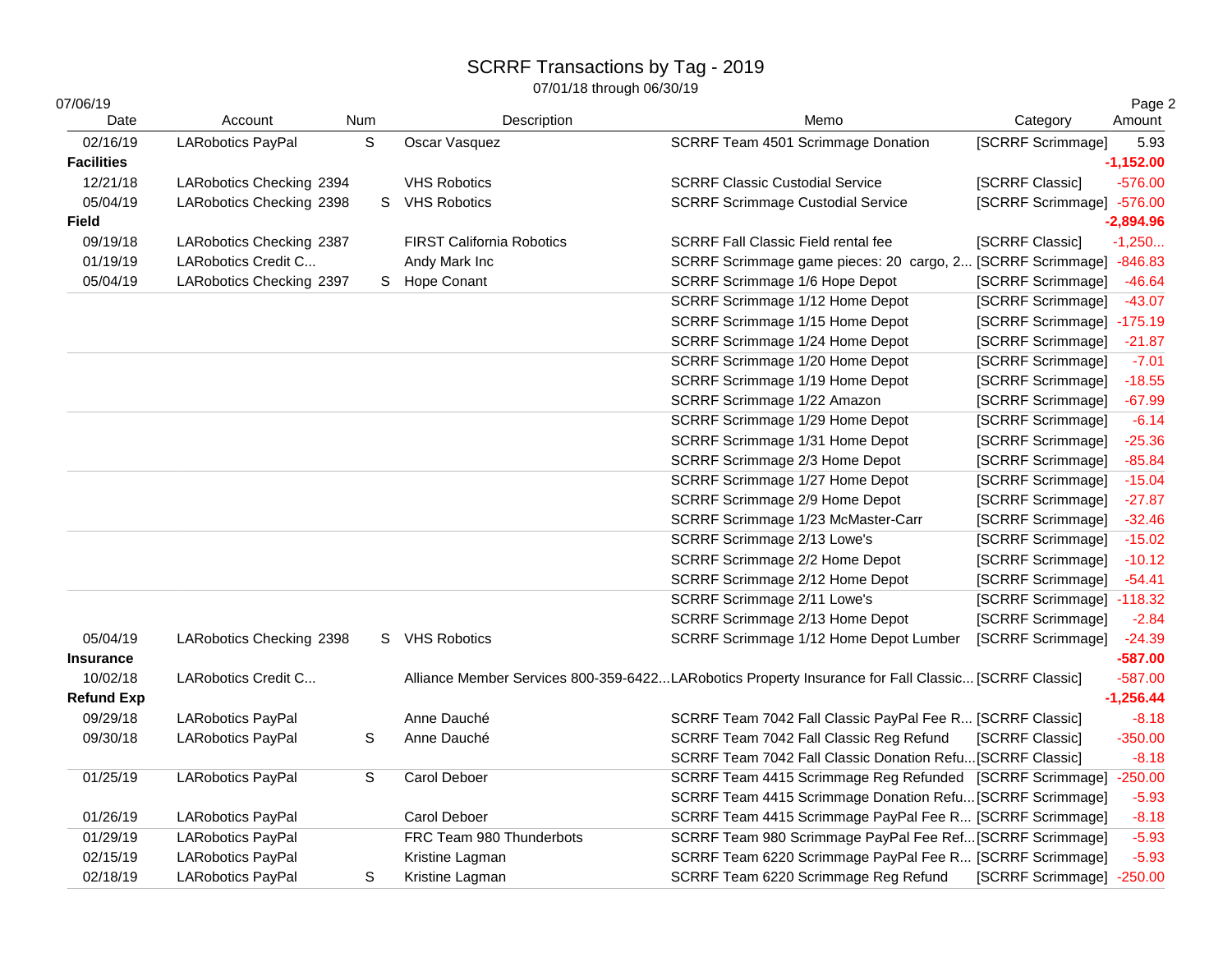| 07/06/19<br>Date  | Account                         |     | Num         | Description                         | Memo                                                       | Category                  | Page 3<br>Amount |
|-------------------|---------------------------------|-----|-------------|-------------------------------------|------------------------------------------------------------|---------------------------|------------------|
|                   |                                 |     |             |                                     | SCRRF Team 6220 Scrimmage Donation Refu [SCRRF Scrimmage]  |                           | $-5.93$          |
| 02/23/19          | <b>LARobotics PayPal</b>        |     | S           | FRC Team 980 Thunderbots            | SCRRF Team 980 Scrimmage Reg Refund                        | [SCRRF Scrimmage] -250.00 |                  |
|                   |                                 |     |             |                                     | SCRRF Team 980 Scrimmage Donation Refund [SCRRF Scrimmage] |                           | $-5.93$          |
| 02/23/19          | <b>LARobotics PayPal</b>        |     | S           | Carol Deboer                        | SCRRF Team 4415 Scrimmage Reg Refund                       | [SCRRF Scrimmage] -100.00 |                  |
|                   |                                 |     |             |                                     | SCRRF Team 4415 Scrimmage Donation Refu [SCRRF Scrimmage]  |                           | $-2.25$          |
| <b>Refund Inc</b> |                                 |     |             |                                     |                                                            |                           | 1,255.24         |
| 09/29/18          | LARobotics PayPal               |     | S           | Anne Dauché                         | SCRRF Team 7042 Fall Classic Reg Refunded [SCRRF Classic]  |                           | 350.00           |
|                   |                                 |     |             |                                     | SCRRF Team 7042 Fall Classic Donation Refu [SCRRF Classic] |                           | 8.18             |
| 09/30/18          | <b>LARobotics PayPal</b>        |     |             | Anne Dauché                         | SCRRF Team 7042 Fall Classic PayPal Fee R [SCRRF Classic]  |                           | 7.88             |
| 01/25/19          | <b>LARobotics PayPal</b>        |     |             | Carol Deboer                        | SCRRF Team 4415 Scrimmage PayPal Fee                       | [SCRRF Scrimmage]         | 5.63             |
| 01/26/19          | LARobotics PayPal               |     | $\mathbb S$ | Carol Deboer                        | SCRRF Team 4415 Scrimmage Reg Refunded [SCRRF Scrimmage]   |                           | 350.00           |
|                   |                                 |     |             |                                     | SCRRF Team 4415 Scrimmage Donation Refu [SCRRF Scrimmage]  |                           | 8.18             |
| 01/29/19          | <b>LARobotics PayPal</b>        |     | S           | FRC Team 980 Thunderbots            | SCRRF Team 980 Scrimmage Reg Refunded                      | [SCRRF Scrimmage]         | 250.00           |
|                   |                                 |     |             |                                     | SCRRF Team 980 Scrimmage Donation Refun [SCRRF Scrimmage]  |                           | 5.93             |
| 02/15/19          | LARobotics PayPal               |     | $\mathbb S$ | Kristine Lagman                     | SCRRF Team 6220 Scrimmage Reg Refunded [SCRRF Scrimmage]   |                           | 250.00           |
|                   |                                 |     |             |                                     | SCRRF Team 6220 Scrimmage Donation Refu [SCRRF Scrimmage]  |                           | 5.93             |
| 02/18/19          | <b>LARobotics PayPal</b>        |     |             | Kristine Lagman                     | SCRRF Team 6220 Scrimmage PayPal Fee R [SCRRF Scrimmage]   |                           | 5.63             |
| 02/23/19          | <b>LARobotics PayPal</b>        |     |             | FRC Team 980 Thunderbots            | SCRRF Team 980 Scrimmage PayPal Fee Ref[SCRRF Scrimmage]   |                           | 5.63             |
| 02/23/19          | LARobotics PayPal               |     |             | Carol Deboer                        | SCRRF Team 4415 Scrimmage PayPal Fee R [SCRRF Scrimmage]   |                           | 2.25             |
| Registration      |                                 |     |             |                                     |                                                            |                           | 7,650.00         |
| 07/23/18          | <b>LARobotics PayPal</b>        |     | S           | Snap! Productions, Inc.             | SCRRF Team 1138 Fall Classic Reg                           | [SCRRF Classic]           | 250.00           |
| 07/24/18          | <b>LARobotics PayPal</b>        |     | $\mathbb S$ | Joseph Condrat                      | SCRRF Team 3759 Fall Classic Reg                           | [SCRRF Classic]           | 250.00           |
| 07/24/18          | <b>LARobotics PayPal</b>        |     | $\mathbf S$ | <b>Remy Demont</b>                  | SCRRF Team 4913 Fall Classic Reg 2 days                    | [SCRRF Classic]           | 350.00           |
| 07/26/18          | <b>SCRRF Invoices</b>           | 150 | S           | North County Trade Tech High School | SCRRF Team 4866 Fall Classic Reg 9/28                      | [SCRRF Classic]           | 250.00           |
| 07/28/18          | <b>LARobotics PayPal</b>        |     | S           | MechaPirates Team 5136              | SCRRF Team 5136 Fall Classic Reg                           | [SCRRF Classic]           | 350.00           |
| 08/07/18          | <b>LARobotics PayPal</b>        |     | $\mathbb S$ | <b>Terry Wells</b>                  | SCRRF Team 4999 Fall Classic Reg                           | [SCRRF Classic]           | 350.00           |
| 08/28/18          | <b>SCRRF Invoices</b>           | 151 | S           | San Pasqual High School             | SCRRF Team 3255 Fall Classic Reg 9/28                      | [SCRRF Classic]           | 250.00           |
| 09/04/18          | LARobotics PayPal               |     |             | Eric Eichinger                      | SCRRF Team 7157 Fall Classic Reg                           | [SCRRF Classic]           | 350.00           |
| 09/13/18          | <b>LARobotics PayPal</b>        |     |             | <b>IT Services</b>                  | SCRRF Team 5199 Fall Classic Reg                           | [SCRRF Classic]           | 350.00           |
| 09/18/18          | <b>SCRRF Invoices</b>           | 153 | S           | St. John Bosco High School          | SCRRF Team 4123 Fall Classic Reg 9/29                      | [SCRRF Classic]           | 250.00           |
| 09/21/18          | <b>LARobotics PayPal</b>        |     | S           | Rogue Techs                         | SCRRF Team 6821 Fall Classic Reg                           | [SCRRF Classic]           | 250.00           |
| 09/22/18          | LARobotics PayPal               |     | S           | FRC Team 980 Thunderbots            | SCRRF Team 980 Fall Classic Reg                            | [SCRRF Classic]           | 350.00           |
| 09/26/18          | LARobotics PayPal               |     | S           | Seawave Technologies                | SCRRF Team 3863 Fall Classic Reg                           | [SCRRF Classic]           | 250.00           |
| 09/28/18          | <b>LARobotics Checking QPay</b> |     |             | <b>Adrian Lopez</b>                 | SCRRF Team 7402 Fall Classic Reg                           | [SCRRF Classic]           | 350.00           |
| 10/05/18          | LARobotics Checking 180929      |     |             | Cash                                | SCRRF Team 2584 Fall Classic Reg                           | [SCRRF Classic]           | 250.00           |
| 10/05/18          | LARobotics Checking 180801      |     |             | The Help Group                      | SCRRF Team 5678 Fall Classic Reg                           | [SCRRF Classic]           | 350.00           |
| 01/17/19          | LARobotics PayPal               |     |             | Arcadia Unified School District     | SCRRF Team 867 Scrimmage Reg                               | [SCRRF Scrimmage]         | 250.00           |
| 01/17/19          | <b>LARobotics PayPal</b>        |     | S           | <b>Matthew Heideman</b>             | SCRRF Team 2496 Scrimmage Reg                              | [SCRRF Scrimmage]         | 250.00           |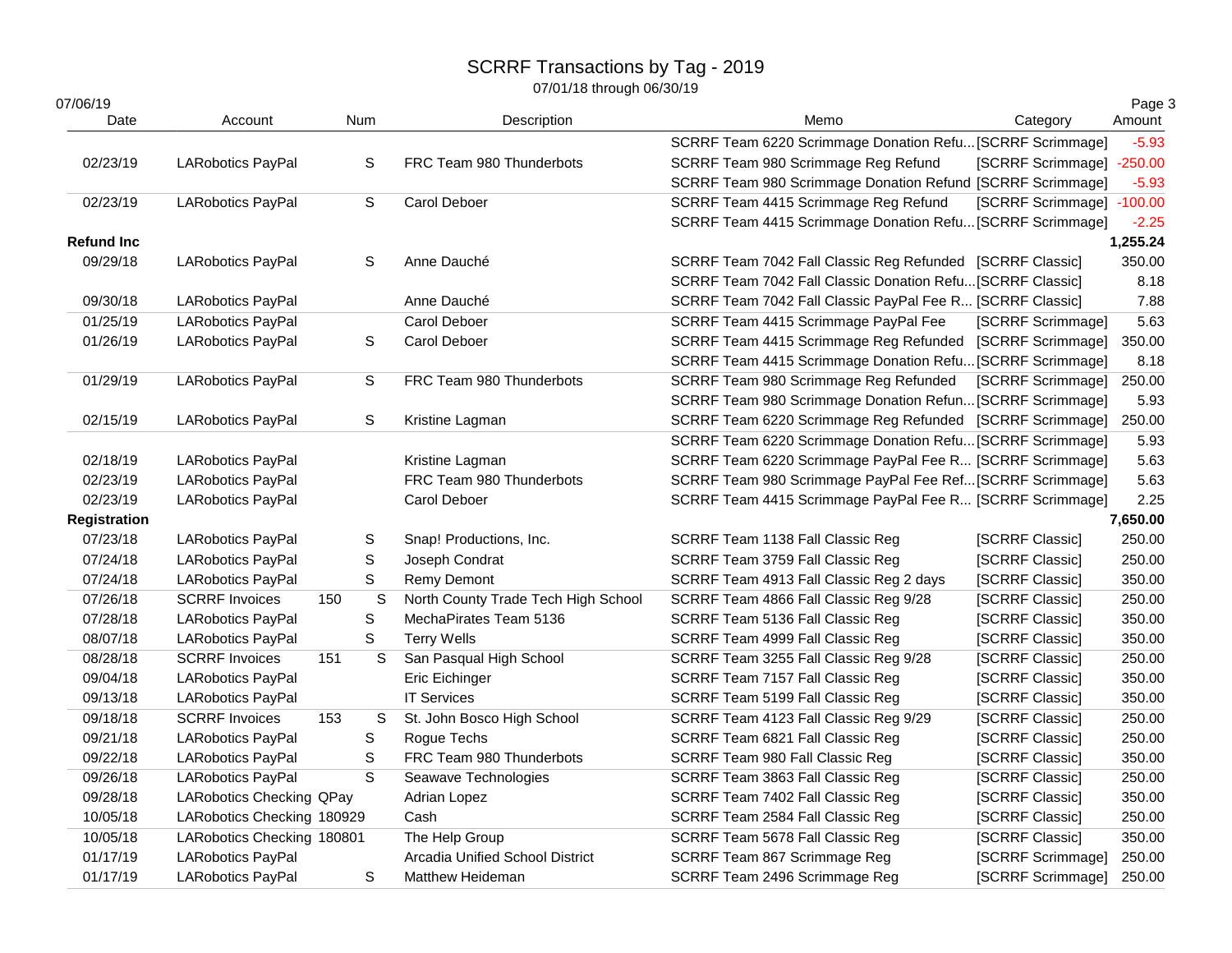| 07/06/19<br>Date | Account                    | Num      | Description                             | Memo                                                        | Category          | Page 4<br>Amount |
|------------------|----------------------------|----------|-----------------------------------------|-------------------------------------------------------------|-------------------|------------------|
| 01/17/19         | LARobotics PayPal          | S        | Angela Robbins                          | SCRRF Team 580 Scrimmage Reg                                | [SCRRF Scrimmage] | 250.00           |
| 01/18/19         | <b>LARobotics PayPal</b>   | S        | Carol Deboer                            | SCRRF Team 4415 Scrimmage Reg                               | [SCRRF Scrimmage] | 250.00           |
| 01/20/19         | <b>LARobotics PayPal</b>   | S        | Innovos Robotics, Inc.                  | SCRRF Team 6499 Scrimmage Reg                               | [SCRRF Scrimmage] | 250.00           |
| 01/23/19         | <b>LARobotics PayPal</b>   | S        | Snap! Productions, Inc.                 | SCRRF Team 1138 Scrimmage Reg                               | [SCRRF Scrimmage] | 250.00           |
| 01/25/19         | <b>SCRRF Invoices</b>      | S<br>154 | <b>Fillmore Unified School District</b> | SCRRF Team 6764 Scrimmage Reg                               | [SCRRF Scrimmage] | 250.00           |
| 02/10/19         | LARobotics Checking 190205 |          | West High School ASB                    | SCRRF Team 5124 Classic Reg                                 | [SCRRF Classic]   | 350.00           |
| 02/12/19         | <b>LARobotics PayPal</b>   | S        | Kent Goodman                            | SCRRF Team 3952 Scrimmage Reg                               | [SCRRF Scrimmage] | 250.00           |
| 02/14/19         | <b>LARobotics PayPal</b>   | S        | Maria Margallo                          | SCRRF Team 1159 Scrimmage Reg                               | [SCRRF Scrimmage] | 250.00           |
| 02/16/19         | <b>LARobotics PayPal</b>   | S        | Oscar Vasquez                           | SCRRF Team 4501 Scrimmage Reg                               | [SCRRF Scrimmage] | 250.00           |
| Rental           |                            |          |                                         |                                                             |                   | $-108.25$        |
| 10/05/18         | LARobotics Checking 2389   |          | Joe Petito                              | SCRRF Fall Classic U-Haul Truck Rental (Sun [SCRRF Classic] |                   | $-108.25$        |
| <b>Transfer</b>  |                            |          |                                         |                                                             |                   | 0.00             |
| 09/28/18         | <b>SCRRF Other</b>         |          | Transfer                                | SCRRF Overwatch Sponsorship closed out                      | [SCRRF Overwatch] | $-463.35$        |
| 09/28/18         | <b>SCRRF Overwatch</b>     |          | Transfer                                | SCRRF Overwatch Sponsorship closed out                      | [SCRRF Other]     | 463.35           |
| Use Tax          |                            |          |                                         |                                                             |                   | $-65.63$         |
| 01/19/19         | <b>LARobotics Payable</b>  |          | Use Tax Payable for AndyMark            | SCRRF Use Tax 7.75% of 846.83                               | [SCRRF Scrimmage] | $-65.63$         |
| <b>Write Off</b> |                            |          |                                         |                                                             |                   | $-250.00$        |
| 01/01/19         | <b>SCRRF Receivable</b>    |          | Palos Verdes Institute Of Technology    | SCRRF Team 5285 Scrimmage Reg - Write off [SCRRF Scrimmage] |                   | $-250.00$        |
|                  |                            |          |                                         |                                                             | <b>OVERALL TO</b> | 2,228.02         |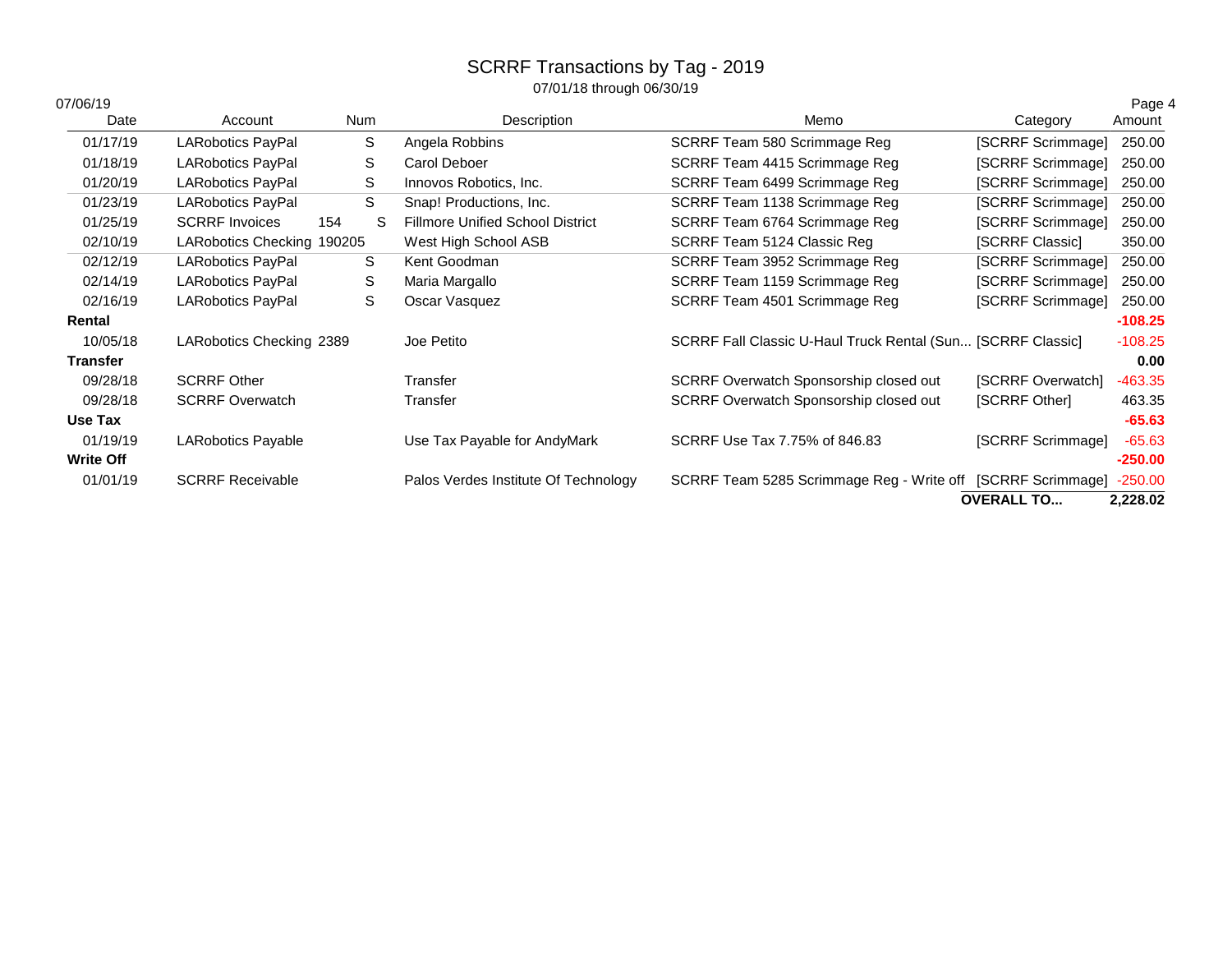# NTG Balances - As of 06/30/19

|                            |                            |                            |                            | Page 1                     |
|----------------------------|----------------------------|----------------------------|----------------------------|----------------------------|
| 06/30/17<br><b>Balance</b> | 12/31/17<br><b>Balance</b> | 06/30/18<br><b>Balance</b> | 12/31/18<br><b>Balance</b> | 06/30/19<br><b>Balance</b> |
|                            |                            |                            |                            |                            |
| $-22.109.16$               | $-2.061.70$                | $-6.892.04$                | $-10.794.61$               | $-7.613.28$                |
| $-22,109.16$               | $-2.061.70$                | $-6.892.04$                | $-10.794.61$               | $-7,613.28$                |
| $-22,109.16$               | $-2.061.70$                | $-6.892.04$                | $-10.794.61$               | $-7,613.28$                |
|                            |                            |                            |                            |                            |

# **NTG**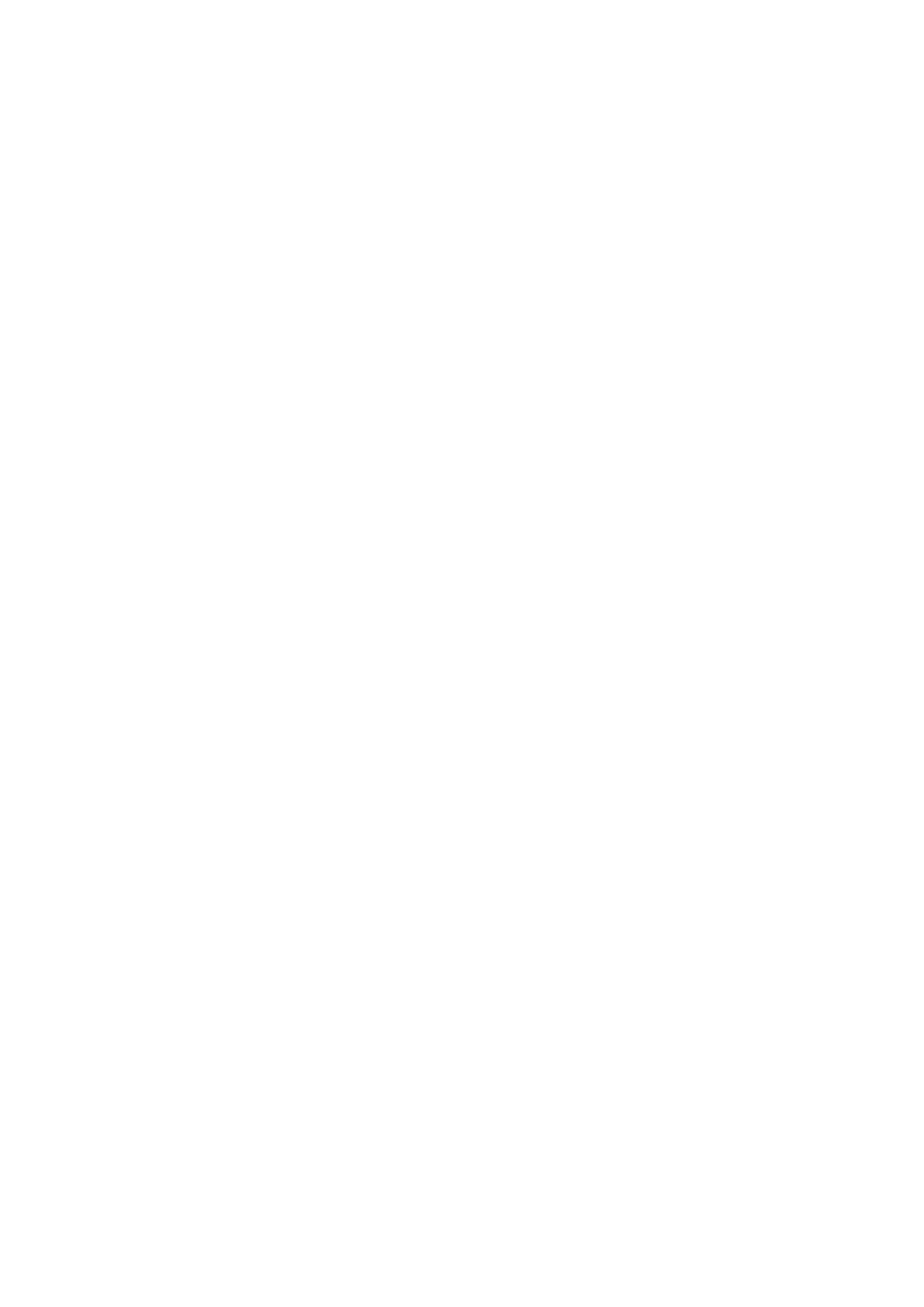# NTG Payees by Year

07/01/17 through 06/30/19 (Accrual Basis)

| Payee                                | 07/01/17-<br>06/30/18 | 07/01/18-<br>06/30/19 | <b>OVERALL</b><br><b>TOTAL</b> |
|--------------------------------------|-----------------------|-----------------------|--------------------------------|
|                                      |                       |                       |                                |
| <b>INCOME</b>                        |                       |                       |                                |
| Barack Obama Global Preparation Acad | 0.00                  | 722.68                | 722.68                         |
| Capital One                          | 2,418.54              | 887.27                | 3,305.81                       |
| Cartoon Network, Adult Swim And Boom | 10,000.00             | 0.00                  | 10,000.00                      |
| Chevron Employee Corporate           | 1,000.00              | 0.00                  | 1,000.00                       |
| Damien High School                   | 0.00                  | 3,000.00              | 3,000.00                       |
| David Kohn                           | 0.00                  | 1,000.00              | 1,000.00                       |
| <b>iDESIGN USA Corp Portland OR</b>  | 109.50                | 58.49                 | 167.99                         |
| <b>Otto Family Trust</b>             | 1,000.00              | 1,200.00              | 2,200.00                       |
| PayPal Giving Fund                   | 117,500.00            | 50,127.23             | 167,627.23                     |
| Pne.Sungard.Com Trial Dep 2005       | 0.13                  | 0.00                  | 0.13                           |
| Robyn Albaeck                        | 80.00                 | 0.00                  | 80.00                          |
| YourCause LLC Trustee For Chevron M  | 1,000.00              | 0.00                  | 1,000.00                       |
| <b>TOTAL INCOME</b>                  | 133,108.17            | 56,995.67             | 190,103.84                     |
| <b>EXPENSES</b>                      |                       |                       |                                |
| David Kohn                           | 0.00                  | 22.30                 | 22.30                          |
| Gilberto Garcia                      | 0.00                  | 150.00                | 150.00                         |
| <b>iDESIGN USA Corp Portland OR</b>  | 78,536.39             | 36,431.89             | 114,968.28                     |
| Michele Lin Shobe                    | 150.00                | 0.00                  | 150.00                         |
| <b>Processing Fee</b>                | 3,585.00              | 322.00                | 3,907.00                       |
| RobotEvents.com 903-401-8088 TX      | 20,168.81             | 5,250.00              | 25,418.81                      |
| RobotMesh.com 425-296-2476 WA        | 41,697.23             | 12,973.34             | 54,670.57                      |
| Sales Tax Payable For Team Grants    | 0.00                  | 375.25                | 375.25                         |
| San Pascual STEAM Magnet             | 150.00                | 0.00                  | 150.00                         |
| <b>ULINE Shipping Supplies</b>       | 0.00                  | 39.53                 | 39.53                          |
| UPS*1Z3WE0640373684264               | 0.00                  | 5.00                  | 5.00                           |
| UPS*1Z3WE0640374638277               | 0.00                  | 5.00                  | 5.00                           |
| Use Tax Payable For Team Grants      | 3,887.86              | 545.15                | 4,433.01                       |
| <b>USPS Click-N-Ship</b>             | 0.00                  | 7.35                  | 7.35                           |
| Vernon City Elementary School        | 150.00                | 0.00                  | 150.00                         |
| <b>VEX Robotics Inc</b>              | 0.00                  | 147.62                | 147.62                         |
| <b>TOTAL EXPENSES</b>                | 148,325.29            | 56,274.43             | 204,599.72                     |
| <b>OVERALL TOTAL</b>                 | $-15,217.12$          | 721.24                | $-14,495.88$                   |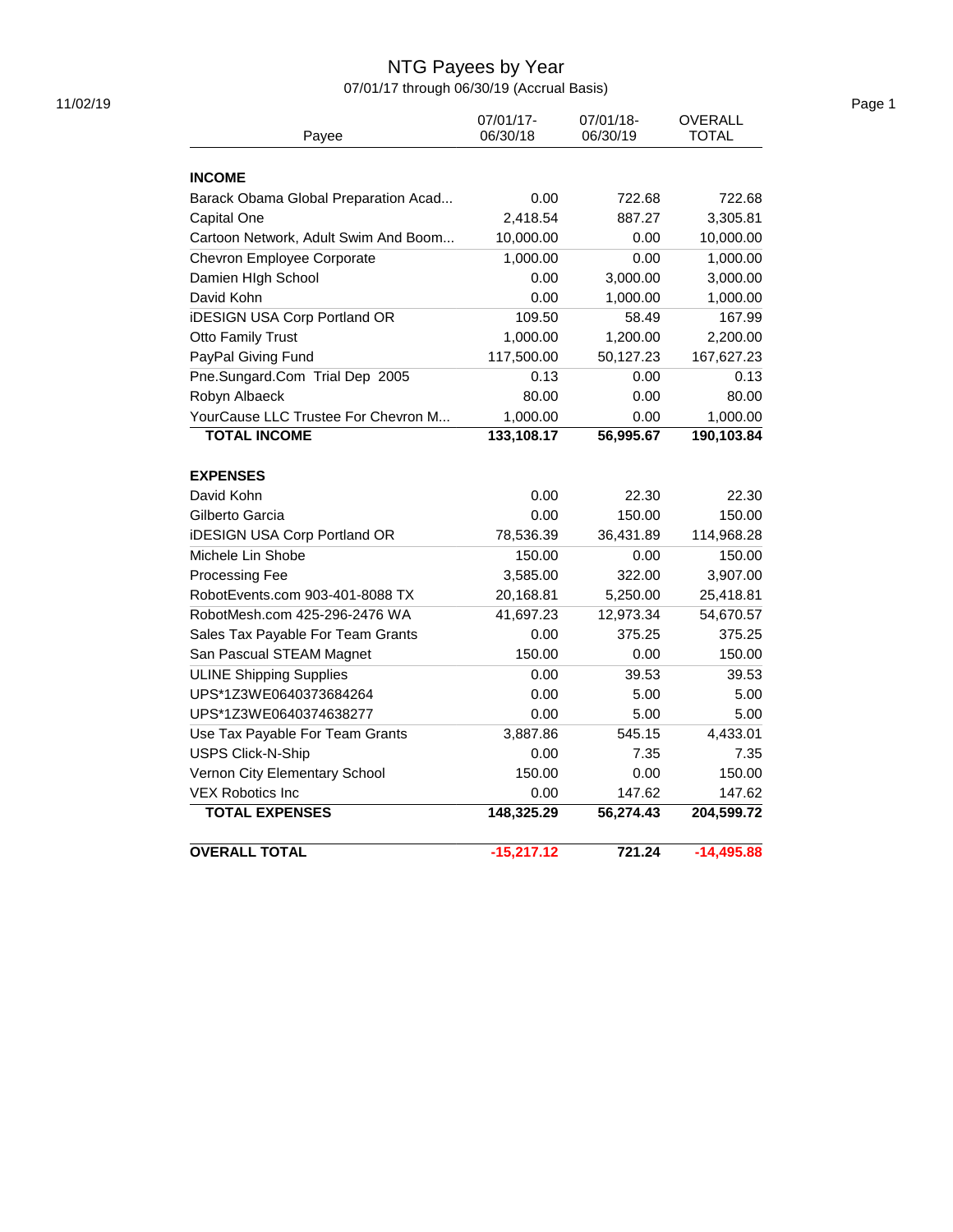# NTG Tags by Year

07/01/17 through 06/30/19

|                          | 07/01/17-     | 07/01/18-    | <b>OVERALL</b> |
|--------------------------|---------------|--------------|----------------|
| <b>Class Description</b> | 06/30/18      | 06/30/19     | <b>TOTAL</b>   |
|                          |               |              |                |
| Bank                     | 0.00          | $-22.30$     | $-22.30$       |
| Donation                 | 130,609.63    | 55,327.23    | 185,936.86     |
| Event                    | 0.00          | $-1,055.12$  | $-1,055.12$    |
| Other Inc                | 80.00         | 0.00         | 80.00          |
| <b>Print Ship</b>        | $-18.81$      | $-17.35$     | $-36.16$       |
| Refund Exp               | 0.00          | $-723.43$    | $-723.43$      |
| Refund Inc               | 2,418.54      | 1,610.70     | 4,029.24       |
| Team Equip               | $-115,286.12$ | $-38,023.14$ | -153,309.26    |
| <b>Team Field</b>        | $-4.947.50$   | $-6,823.22$  | -11,770.72     |
| Team Host                | 0.00          | $-3,284.98$  | $-3,284.98$    |
| <b>Team New</b>          | $-20,600.00$  | $-5,400.00$  | $-26,000.00$   |
| Team Use Tax             | $-3,887.86$   | $-479.74$    | $-4,367.60$    |
| Transfer                 | $-3,585.00$   | $-322.00$    | $-3,907.00$    |
| Use Tax                  | 0.00          | $-65.41$     | $-65.41$       |
| <b>OVERALL TOTAL</b>     | $-15,217.12$  | 721.24       | $-14,495.88$   |

11/02/19 Page 1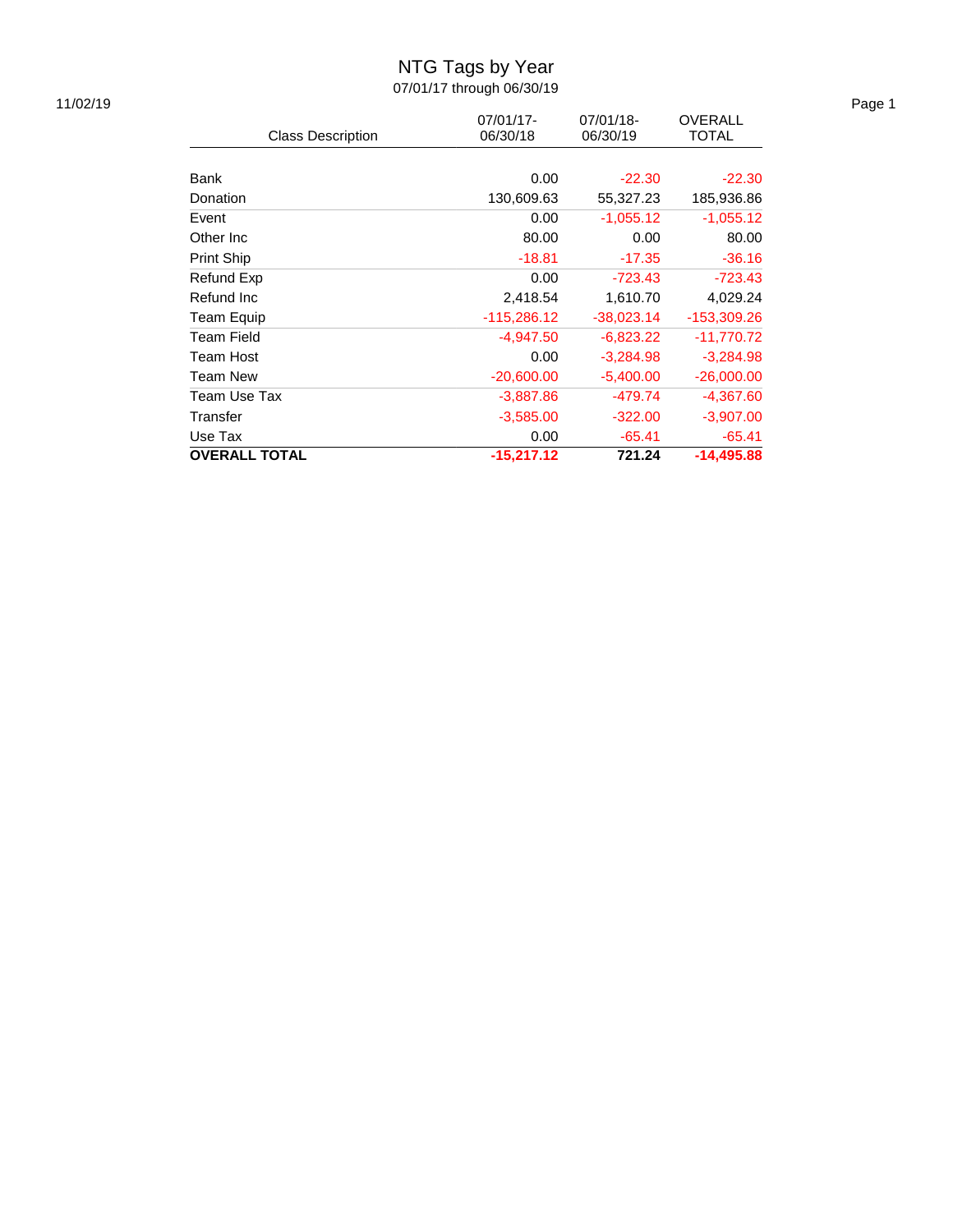# NTG Transactions by Tag - 2019

| 11/02/19          |                              |            |                                                          |                                                                               |                                | Page 1       |
|-------------------|------------------------------|------------|----------------------------------------------------------|-------------------------------------------------------------------------------|--------------------------------|--------------|
| Date              | Account                      | <b>Num</b> | Description                                              | Memo                                                                          | Category                       | Amount       |
| <b>Bank</b>       |                              |            |                                                          |                                                                               |                                | $-22.30$     |
| 09/28/18          | <b>LARobotics PayPal</b>     |            | David Kohn                                               | NTG donation PayPal Fee                                                       | [Nelson Team Grants]           | $-22.30$     |
| <b>Donation</b>   |                              |            |                                                          |                                                                               |                                | 55,327.23    |
| 07/25/18          | <b>LARobotics PayPal</b>     | S          | PayPal Giving Fund                                       | NTG donations from LeRoy Nelson                                               | [Nelson Team Grants] 30,000.00 |              |
| 09/28/18          | <b>LARobotics PayPal</b>     |            | David Kohn                                               | <b>NTG Donation</b>                                                           | [Nelson Team Grants]           | 1,000.00     |
| 11/04/18          | LARobotics Checking 181028   |            | Otto Family Trust                                        | <b>NTG Donation</b>                                                           | [Nelson Team Grants]           | 1,200.00     |
| 12/24/18          | LARobotics PayPal            | S          | PayPal Giving Fund                                       | NTG donations from LeRoy Nelson                                               | [Nelson Team Grants] 12,000.00 |              |
| 01/25/19          | LARobotics PayPal            | S          | PayPal Giving Fund                                       | NTG donations from LeRoy Nelson                                               | [Nelson Team Grants]           | 8,000.00     |
|                   |                              |            |                                                          | NTG donations from PPGF 1% Holiday Bonus                                      | [Nelson Team Grants]           | 127.23       |
| 06/12/19          | LARobotics Checking 190606   |            | Damien High School                                       | NTG share of revenue for LeRoy hosting VEX IQ State Cham [Nelson Team Grants] |                                | 3,000.00     |
| Event             |                              |            |                                                          |                                                                               |                                | $-1,055.12$  |
| 07/19/18          | LARobotics Credit C100033980 |            | RobotMesh.com 425-296-2476 WA                            | NTG 0.04 Leagues 1 Field Inspectn, 4 ENbks, 5 LPI                             | [Nelson Team Grants]           | $-219.92$    |
| 09/10/18          | LARobotics Credit C13675     |            | <b>iDESIGN USA Corp Portland OR</b>                      | NTG 0.11 League 2 Fields Inspection                                           | [Nelson Team Grants]           | $-218.98$    |
| 09/19/18          | LARobotics Credit C          |            | RobotMesh.com 425-296-2476 WA                            | NTG 0.15 Leagues STEM trophies, 5RBatt, 6LP, 4SRad, 2R                        | [Nelson Team Grants]           | $-273.67$    |
| 11/27/18          | LARobotics Credit C          |            | RobotMesh.com 425-296-2476 WA                            | NTG 0.16 Leagues brain, controller, 2 batt chrgr, cord                        | [Nelson Team Grants]           | $-194.93$    |
| 01/29/19          | <b>LARobotics Credit C</b>   |            | <b>VEX Robotics Inc.</b>                                 | NTG 0.02 Extra VEX IQ Trophy Pack                                             | [Nelson Team Grants]           | $-147.62$    |
| <b>Print Ship</b> |                              |            |                                                          |                                                                               |                                | $-17.35$     |
| 09/16/18          | LARobotics Credit C          |            | UPS*1Z3WE0640373684264                                   | NTG 0.13 Obama 2 SK Change Delivery Address                                   | [Nelson Team Grants]           | $-5.00$      |
| 09/16/18          | <b>LARobotics Credit C</b>   |            | UPS*1Z3WE0640374638277                                   | NTG 0.14 Obama 2 SK Change Delivery Address                                   | [Nelson Team Grants]           | $-5.00$      |
| 06/19/19          | LARobotics Credit C          |            | <b>USPS Click-N-Ship</b>                                 | NTG 0.10 Forward trophy from Obama to AI2KIDS                                 | [Nelson Team Grants]           | $-7.35$      |
| <b>Refund Exp</b> |                              |            |                                                          |                                                                               |                                | $-723.43$    |
| 09/10/18          | LARobotics Credit C13665     |            | <b>iDESIGN USA Corp Portland OR</b>                      | NTG 17 Obama 2 SK                                                             | [Nelson Team Grants]           | $-722.68$    |
| 05/01/19          | LARobotics Credit C15541     |            | S iDESIGN USA Corp Portland OR                           | NTG 0.05 1 Game Kit tax adjustment refunded                                   | [Nelson Team Grants]           | $-0.75$      |
| <b>Refund Inc</b> |                              |            |                                                          |                                                                               |                                | 1,610.70     |
| 09/17/18          | LARobotics Invoices 152      | S          | Barack Obama Global Preparation Academy VEX IQ Super Kit |                                                                               | [Nelson Team Grants]           | 659.98       |
|                   |                              |            |                                                          |                                                                               | [Nelson Team Grants]           | 62.70        |
| 06/17/19          | LARobotics Credit C15541     |            | <b>iDESIGN USA Corp Portland OR</b>                      | NTG 0.05 1 Game Kit Refund                                                    | [Nelson Team Grants]           | 0.75         |
| 06/27/19          | LARobotics Credit C          |            | Capital One                                              | NTG 1.5% Cash Back Reward                                                     | [Nelson Team Grants]           | 887.27       |
| <b>Team Equip</b> |                              |            |                                                          |                                                                               |                                | $-38,023.14$ |
| 07/18/18          | LARobotics Credit C13429     |            | <b>iDESIGN USA Corp Portland OR</b>                      | NTG 13 Corona Ave ES Equipment2                                               | [Nelson Team Grants]           | $-525.55$    |
| 07/18/18          | LARobotics Credit C13430     |            | S iDESIGN USA Corp Portland OR                           | NTG 81 Beethoven St ES Equipment                                              | [Nelson Team Grants]           | $-886.88$    |
|                   |                              |            |                                                          | NTG 110 Gompers MS Equipment                                                  | [Nelson Team Grants]           | $-886.88$    |
|                   |                              |            |                                                          | NTG 114 Flournoy ES Equipment                                                 | [Nelson Team Grants]           | $-886.88$    |
|                   |                              |            |                                                          | NTG 119 109th St ESEquipment                                                  | [Nelson Team Grants]           | $-886.88$    |
|                   |                              |            |                                                          | NTG 121 93rd St ES Equipment                                                  | [Nelson Team Grants]           | $-886.88$    |
|                   |                              |            |                                                          | NTG 124 Ramona ES Equipment                                                   | [Nelson Team Grants]           | $-886.88$    |
| 08/02/18          | LARobotics Credit C13505     |            | S iDESIGN USA Corp Portland OR                           | NTG 83 Boys ALA Equipment                                                     | [Nelson Team Grants]           | $-886.88$    |
|                   |                              |            |                                                          | NTG 111 Compton Ave ES Equipment                                              | [Nelson Team Grants]           | $-886.88$    |
|                   |                              |            |                                                          | NTG 118 Bethune MS Equipment                                                  | [Nelson Team Grants]           | $-886.88$    |
|                   |                              |            |                                                          | NTG 123 Wilmington MS Equipment                                               | [Nelson Team Grants]           | $-886.88$    |
| 08/07/18          | LARobotics Credit C13522     |            | S iDESIGN USA Corp Portland OR                           | NTG 43 61st St ES Equipment2                                                  | [Nelson Team Grants]           | $-525.55$    |
|                   |                              |            |                                                          | NTG 68 Lawson Academy Equipment2                                              | [Nelson Team Grants]           | $-525.55$    |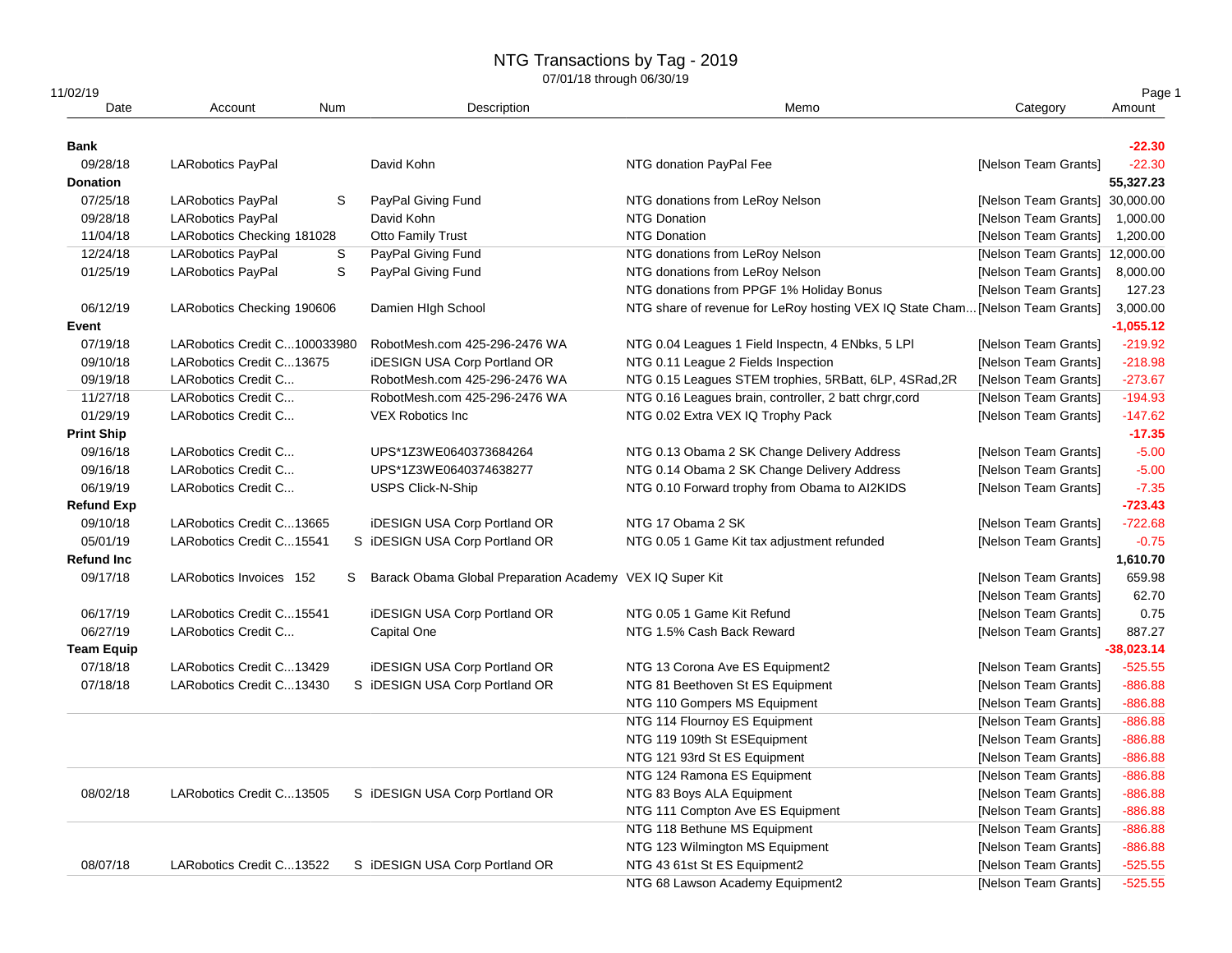# NTG Transactions by Tag - 2019

|             |         |                                                                                                                                                                                                                                                                                                                                                                                                                                                                                                                                                                                                                                                                                                                                                                                      |                                                                                                                                                                                                                                                                                                                                                                                                                                                     |                                                                                                                                                                                                                                                                                                                                                                                                                                                                                                                                                                                                                                                      | Page 2                                                                                                                                                                                                                                                                                                                                                                                                                                                                                                                                                                                                                                                                                                                            |
|-------------|---------|--------------------------------------------------------------------------------------------------------------------------------------------------------------------------------------------------------------------------------------------------------------------------------------------------------------------------------------------------------------------------------------------------------------------------------------------------------------------------------------------------------------------------------------------------------------------------------------------------------------------------------------------------------------------------------------------------------------------------------------------------------------------------------------|-----------------------------------------------------------------------------------------------------------------------------------------------------------------------------------------------------------------------------------------------------------------------------------------------------------------------------------------------------------------------------------------------------------------------------------------------------|------------------------------------------------------------------------------------------------------------------------------------------------------------------------------------------------------------------------------------------------------------------------------------------------------------------------------------------------------------------------------------------------------------------------------------------------------------------------------------------------------------------------------------------------------------------------------------------------------------------------------------------------------|-----------------------------------------------------------------------------------------------------------------------------------------------------------------------------------------------------------------------------------------------------------------------------------------------------------------------------------------------------------------------------------------------------------------------------------------------------------------------------------------------------------------------------------------------------------------------------------------------------------------------------------------------------------------------------------------------------------------------------------|
|             |         |                                                                                                                                                                                                                                                                                                                                                                                                                                                                                                                                                                                                                                                                                                                                                                                      |                                                                                                                                                                                                                                                                                                                                                                                                                                                     |                                                                                                                                                                                                                                                                                                                                                                                                                                                                                                                                                                                                                                                      | Amount                                                                                                                                                                                                                                                                                                                                                                                                                                                                                                                                                                                                                                                                                                                            |
|             |         |                                                                                                                                                                                                                                                                                                                                                                                                                                                                                                                                                                                                                                                                                                                                                                                      |                                                                                                                                                                                                                                                                                                                                                                                                                                                     |                                                                                                                                                                                                                                                                                                                                                                                                                                                                                                                                                                                                                                                      | $-886.88$                                                                                                                                                                                                                                                                                                                                                                                                                                                                                                                                                                                                                                                                                                                         |
|             |         |                                                                                                                                                                                                                                                                                                                                                                                                                                                                                                                                                                                                                                                                                                                                                                                      |                                                                                                                                                                                                                                                                                                                                                                                                                                                     |                                                                                                                                                                                                                                                                                                                                                                                                                                                                                                                                                                                                                                                      | $-886.88$                                                                                                                                                                                                                                                                                                                                                                                                                                                                                                                                                                                                                                                                                                                         |
|             |         |                                                                                                                                                                                                                                                                                                                                                                                                                                                                                                                                                                                                                                                                                                                                                                                      |                                                                                                                                                                                                                                                                                                                                                                                                                                                     |                                                                                                                                                                                                                                                                                                                                                                                                                                                                                                                                                                                                                                                      | $-886.88$                                                                                                                                                                                                                                                                                                                                                                                                                                                                                                                                                                                                                                                                                                                         |
|             |         |                                                                                                                                                                                                                                                                                                                                                                                                                                                                                                                                                                                                                                                                                                                                                                                      |                                                                                                                                                                                                                                                                                                                                                                                                                                                     |                                                                                                                                                                                                                                                                                                                                                                                                                                                                                                                                                                                                                                                      | $-886.88$                                                                                                                                                                                                                                                                                                                                                                                                                                                                                                                                                                                                                                                                                                                         |
|             |         |                                                                                                                                                                                                                                                                                                                                                                                                                                                                                                                                                                                                                                                                                                                                                                                      |                                                                                                                                                                                                                                                                                                                                                                                                                                                     |                                                                                                                                                                                                                                                                                                                                                                                                                                                                                                                                                                                                                                                      | $-886.88$                                                                                                                                                                                                                                                                                                                                                                                                                                                                                                                                                                                                                                                                                                                         |
|             |         |                                                                                                                                                                                                                                                                                                                                                                                                                                                                                                                                                                                                                                                                                                                                                                                      |                                                                                                                                                                                                                                                                                                                                                                                                                                                     |                                                                                                                                                                                                                                                                                                                                                                                                                                                                                                                                                                                                                                                      | $-886.88$                                                                                                                                                                                                                                                                                                                                                                                                                                                                                                                                                                                                                                                                                                                         |
|             |         |                                                                                                                                                                                                                                                                                                                                                                                                                                                                                                                                                                                                                                                                                                                                                                                      |                                                                                                                                                                                                                                                                                                                                                                                                                                                     |                                                                                                                                                                                                                                                                                                                                                                                                                                                                                                                                                                                                                                                      | $-525.55$                                                                                                                                                                                                                                                                                                                                                                                                                                                                                                                                                                                                                                                                                                                         |
|             |         |                                                                                                                                                                                                                                                                                                                                                                                                                                                                                                                                                                                                                                                                                                                                                                                      |                                                                                                                                                                                                                                                                                                                                                                                                                                                     |                                                                                                                                                                                                                                                                                                                                                                                                                                                                                                                                                                                                                                                      | $-886.88$                                                                                                                                                                                                                                                                                                                                                                                                                                                                                                                                                                                                                                                                                                                         |
|             |         |                                                                                                                                                                                                                                                                                                                                                                                                                                                                                                                                                                                                                                                                                                                                                                                      |                                                                                                                                                                                                                                                                                                                                                                                                                                                     |                                                                                                                                                                                                                                                                                                                                                                                                                                                                                                                                                                                                                                                      | $-886.88$                                                                                                                                                                                                                                                                                                                                                                                                                                                                                                                                                                                                                                                                                                                         |
|             |         |                                                                                                                                                                                                                                                                                                                                                                                                                                                                                                                                                                                                                                                                                                                                                                                      |                                                                                                                                                                                                                                                                                                                                                                                                                                                     |                                                                                                                                                                                                                                                                                                                                                                                                                                                                                                                                                                                                                                                      | $-886.88$                                                                                                                                                                                                                                                                                                                                                                                                                                                                                                                                                                                                                                                                                                                         |
|             |         | <b>iDESIGN USA Corp Portland OR</b>                                                                                                                                                                                                                                                                                                                                                                                                                                                                                                                                                                                                                                                                                                                                                  | NTG 130 Wright MS Equipment                                                                                                                                                                                                                                                                                                                                                                                                                         |                                                                                                                                                                                                                                                                                                                                                                                                                                                                                                                                                                                                                                                      | $-886.88$                                                                                                                                                                                                                                                                                                                                                                                                                                                                                                                                                                                                                                                                                                                         |
|             |         | <b>iDESIGN USA Corp Portland OR</b>                                                                                                                                                                                                                                                                                                                                                                                                                                                                                                                                                                                                                                                                                                                                                  | NTG 127 Obama Equipment2                                                                                                                                                                                                                                                                                                                                                                                                                            | [Nelson Team Grants]                                                                                                                                                                                                                                                                                                                                                                                                                                                                                                                                                                                                                                 | $-525.55$                                                                                                                                                                                                                                                                                                                                                                                                                                                                                                                                                                                                                                                                                                                         |
|             |         | <b>iDESIGN USA Corp Portland OR</b>                                                                                                                                                                                                                                                                                                                                                                                                                                                                                                                                                                                                                                                                                                                                                  | NTG 27 Dena Equipment2                                                                                                                                                                                                                                                                                                                                                                                                                              | [Nelson Team Grants]                                                                                                                                                                                                                                                                                                                                                                                                                                                                                                                                                                                                                                 | $-525.55$                                                                                                                                                                                                                                                                                                                                                                                                                                                                                                                                                                                                                                                                                                                         |
|             |         | <b>iDESIGN USA Corp Portland OR</b>                                                                                                                                                                                                                                                                                                                                                                                                                                                                                                                                                                                                                                                                                                                                                  | NTG 129 Charnock Rd ES Equipment2                                                                                                                                                                                                                                                                                                                                                                                                                   | [Nelson Team Grants]                                                                                                                                                                                                                                                                                                                                                                                                                                                                                                                                                                                                                                 | $-525.55$                                                                                                                                                                                                                                                                                                                                                                                                                                                                                                                                                                                                                                                                                                                         |
|             |         | RobotMesh.com 425-296-2476 WA                                                                                                                                                                                                                                                                                                                                                                                                                                                                                                                                                                                                                                                                                                                                                        | NTG 0.91 2019 Teams 12 Super Kits                                                                                                                                                                                                                                                                                                                                                                                                                   | [Nelson Team Grants]                                                                                                                                                                                                                                                                                                                                                                                                                                                                                                                                                                                                                                 | $-3,849.99$                                                                                                                                                                                                                                                                                                                                                                                                                                                                                                                                                                                                                                                                                                                       |
| NTG Payable | 14537   | <b>iDESIGN USA Corp Portland OR</b>                                                                                                                                                                                                                                                                                                                                                                                                                                                                                                                                                                                                                                                                                                                                                  | NTG 0.92 2019 Teams 12 Super Kits on backorder                                                                                                                                                                                                                                                                                                                                                                                                      | [Nelson Team Grants]                                                                                                                                                                                                                                                                                                                                                                                                                                                                                                                                                                                                                                 | $-4,244.61$                                                                                                                                                                                                                                                                                                                                                                                                                                                                                                                                                                                                                                                                                                                       |
| NTG Payable | 14729   | <b>iDESIGN USA Corp Portland OR</b>                                                                                                                                                                                                                                                                                                                                                                                                                                                                                                                                                                                                                                                                                                                                                  | NTG 0.01 2019 Teams 12 Super Kits on backorder                                                                                                                                                                                                                                                                                                                                                                                                      | [Nelson Team Grants] -4,244.61                                                                                                                                                                                                                                                                                                                                                                                                                                                                                                                                                                                                                       |                                                                                                                                                                                                                                                                                                                                                                                                                                                                                                                                                                                                                                                                                                                                   |
| NTG Payable | 14537   | <b>iDESIGN USA Corp Portland OR</b>                                                                                                                                                                                                                                                                                                                                                                                                                                                                                                                                                                                                                                                                                                                                                  | NTG 0.03=0.92 2019 Teams 12 Super Kits tax adjustment                                                                                                                                                                                                                                                                                                                                                                                               | [Nelson Team Grants]                                                                                                                                                                                                                                                                                                                                                                                                                                                                                                                                                                                                                                 | 28.87                                                                                                                                                                                                                                                                                                                                                                                                                                                                                                                                                                                                                                                                                                                             |
|             |         | RobotMesh.com 425-296-2476 WA                                                                                                                                                                                                                                                                                                                                                                                                                                                                                                                                                                                                                                                                                                                                                        | NTG 0.04 12 Super Kits & 1 Game Kit                                                                                                                                                                                                                                                                                                                                                                                                                 | [Nelson Team Grants] -3,949.97                                                                                                                                                                                                                                                                                                                                                                                                                                                                                                                                                                                                                       |                                                                                                                                                                                                                                                                                                                                                                                                                                                                                                                                                                                                                                                                                                                                   |
|             |         | Sales Tax Payable For Team Grants                                                                                                                                                                                                                                                                                                                                                                                                                                                                                                                                                                                                                                                                                                                                                    |                                                                                                                                                                                                                                                                                                                                                                                                                                                     |                                                                                                                                                                                                                                                                                                                                                                                                                                                                                                                                                                                                                                                      | $-375.25$                                                                                                                                                                                                                                                                                                                                                                                                                                                                                                                                                                                                                                                                                                                         |
| NTG Payable | 14729   | <b>iDESIGN USA Corp Portland OR</b>                                                                                                                                                                                                                                                                                                                                                                                                                                                                                                                                                                                                                                                                                                                                                  | NTG 0.06=0.01 Teams 12 Super Kits tax adjustment                                                                                                                                                                                                                                                                                                                                                                                                    | [Nelson Team Grants]                                                                                                                                                                                                                                                                                                                                                                                                                                                                                                                                                                                                                                 | 28.87                                                                                                                                                                                                                                                                                                                                                                                                                                                                                                                                                                                                                                                                                                                             |
|             |         |                                                                                                                                                                                                                                                                                                                                                                                                                                                                                                                                                                                                                                                                                                                                                                                      |                                                                                                                                                                                                                                                                                                                                                                                                                                                     |                                                                                                                                                                                                                                                                                                                                                                                                                                                                                                                                                                                                                                                      | $-6,823.22$                                                                                                                                                                                                                                                                                                                                                                                                                                                                                                                                                                                                                                                                                                                       |
|             |         | RobotMesh.com 425-296-2476 WA                                                                                                                                                                                                                                                                                                                                                                                                                                                                                                                                                                                                                                                                                                                                                        | NTG 0.03 Leagues 4 Field & Game Kits                                                                                                                                                                                                                                                                                                                                                                                                                | [Nelson Team Grants]                                                                                                                                                                                                                                                                                                                                                                                                                                                                                                                                                                                                                                 | $-399.96$                                                                                                                                                                                                                                                                                                                                                                                                                                                                                                                                                                                                                                                                                                                         |
|             |         | RobotMesh.com 425-296-2476 WA                                                                                                                                                                                                                                                                                                                                                                                                                                                                                                                                                                                                                                                                                                                                                        | NTG 0.05 League 4 Fields Belvedere MS                                                                                                                                                                                                                                                                                                                                                                                                               | [Nelson Team Grants]                                                                                                                                                                                                                                                                                                                                                                                                                                                                                                                                                                                                                                 | $-799.92$                                                                                                                                                                                                                                                                                                                                                                                                                                                                                                                                                                                                                                                                                                                         |
|             |         | <b>iDESIGN USA Corp Portland OR</b>                                                                                                                                                                                                                                                                                                                                                                                                                                                                                                                                                                                                                                                                                                                                                  | NTG 0.08 League 4 Fields Gompers MS                                                                                                                                                                                                                                                                                                                                                                                                                 | [Nelson Team Grants]                                                                                                                                                                                                                                                                                                                                                                                                                                                                                                                                                                                                                                 | $-875.91$                                                                                                                                                                                                                                                                                                                                                                                                                                                                                                                                                                                                                                                                                                                         |
|             |         | <b>iDESIGN USA Corp Portland OR</b>                                                                                                                                                                                                                                                                                                                                                                                                                                                                                                                                                                                                                                                                                                                                                  | NTG 0.07 League 4 Fields Garvanza ES                                                                                                                                                                                                                                                                                                                                                                                                                | [Nelson Team Grants]                                                                                                                                                                                                                                                                                                                                                                                                                                                                                                                                                                                                                                 | $-875.91$                                                                                                                                                                                                                                                                                                                                                                                                                                                                                                                                                                                                                                                                                                                         |
|             |         | <b>iDESIGN USA Corp Portland OR</b>                                                                                                                                                                                                                                                                                                                                                                                                                                                                                                                                                                                                                                                                                                                                                  | NTG 0.09 League 4 Fields Obama MS                                                                                                                                                                                                                                                                                                                                                                                                                   |                                                                                                                                                                                                                                                                                                                                                                                                                                                                                                                                                                                                                                                      | $-875.91$                                                                                                                                                                                                                                                                                                                                                                                                                                                                                                                                                                                                                                                                                                                         |
|             |         | <b>iDESIGN USA Corp Portland OR</b>                                                                                                                                                                                                                                                                                                                                                                                                                                                                                                                                                                                                                                                                                                                                                  | NTG 0.10 League 4 Fields Hawkins HS                                                                                                                                                                                                                                                                                                                                                                                                                 |                                                                                                                                                                                                                                                                                                                                                                                                                                                                                                                                                                                                                                                      | $-875.91$                                                                                                                                                                                                                                                                                                                                                                                                                                                                                                                                                                                                                                                                                                                         |
|             |         |                                                                                                                                                                                                                                                                                                                                                                                                                                                                                                                                                                                                                                                                                                                                                                                      |                                                                                                                                                                                                                                                                                                                                                                                                                                                     | [Nelson Team Grants]                                                                                                                                                                                                                                                                                                                                                                                                                                                                                                                                                                                                                                 | $-875.91$                                                                                                                                                                                                                                                                                                                                                                                                                                                                                                                                                                                                                                                                                                                         |
|             |         |                                                                                                                                                                                                                                                                                                                                                                                                                                                                                                                                                                                                                                                                                                                                                                                      | NTG 0.05 1 Game Kit                                                                                                                                                                                                                                                                                                                                                                                                                                 |                                                                                                                                                                                                                                                                                                                                                                                                                                                                                                                                                                                                                                                      | $-109.48$                                                                                                                                                                                                                                                                                                                                                                                                                                                                                                                                                                                                                                                                                                                         |
|             |         |                                                                                                                                                                                                                                                                                                                                                                                                                                                                                                                                                                                                                                                                                                                                                                                      | NTG 0.07 10 Game Kits                                                                                                                                                                                                                                                                                                                                                                                                                               | [Nelson Team Grants] -1,094.78                                                                                                                                                                                                                                                                                                                                                                                                                                                                                                                                                                                                                       |                                                                                                                                                                                                                                                                                                                                                                                                                                                                                                                                                                                                                                                                                                                                   |
|             |         | <b>ULINE Shipping Supplies</b>                                                                                                                                                                                                                                                                                                                                                                                                                                                                                                                                                                                                                                                                                                                                                       | NTG 0.09 10 boxes for VEX IQ fields                                                                                                                                                                                                                                                                                                                                                                                                                 | [Nelson Team Grants]                                                                                                                                                                                                                                                                                                                                                                                                                                                                                                                                                                                                                                 | $-39.53$                                                                                                                                                                                                                                                                                                                                                                                                                                                                                                                                                                                                                                                                                                                          |
|             |         |                                                                                                                                                                                                                                                                                                                                                                                                                                                                                                                                                                                                                                                                                                                                                                                      |                                                                                                                                                                                                                                                                                                                                                                                                                                                     |                                                                                                                                                                                                                                                                                                                                                                                                                                                                                                                                                                                                                                                      | $-3,284.98$                                                                                                                                                                                                                                                                                                                                                                                                                                                                                                                                                                                                                                                                                                                       |
|             |         | RobotMesh.com 425-296-2476 WA                                                                                                                                                                                                                                                                                                                                                                                                                                                                                                                                                                                                                                                                                                                                                        |                                                                                                                                                                                                                                                                                                                                                                                                                                                     |                                                                                                                                                                                                                                                                                                                                                                                                                                                                                                                                                                                                                                                      |                                                                                                                                                                                                                                                                                                                                                                                                                                                                                                                                                                                                                                                                                                                                   |
|             |         |                                                                                                                                                                                                                                                                                                                                                                                                                                                                                                                                                                                                                                                                                                                                                                                      |                                                                                                                                                                                                                                                                                                                                                                                                                                                     |                                                                                                                                                                                                                                                                                                                                                                                                                                                                                                                                                                                                                                                      | $-5,400.00$                                                                                                                                                                                                                                                                                                                                                                                                                                                                                                                                                                                                                                                                                                                       |
|             |         |                                                                                                                                                                                                                                                                                                                                                                                                                                                                                                                                                                                                                                                                                                                                                                                      |                                                                                                                                                                                                                                                                                                                                                                                                                                                     |                                                                                                                                                                                                                                                                                                                                                                                                                                                                                                                                                                                                                                                      | $-150.00$                                                                                                                                                                                                                                                                                                                                                                                                                                                                                                                                                                                                                                                                                                                         |
|             |         | RobotEvents.com 903-401-8088 TX                                                                                                                                                                                                                                                                                                                                                                                                                                                                                                                                                                                                                                                                                                                                                      |                                                                                                                                                                                                                                                                                                                                                                                                                                                     |                                                                                                                                                                                                                                                                                                                                                                                                                                                                                                                                                                                                                                                      | $-150.00$                                                                                                                                                                                                                                                                                                                                                                                                                                                                                                                                                                                                                                                                                                                         |
|             |         | RobotEvents.com 903-401-8088 TX                                                                                                                                                                                                                                                                                                                                                                                                                                                                                                                                                                                                                                                                                                                                                      |                                                                                                                                                                                                                                                                                                                                                                                                                                                     |                                                                                                                                                                                                                                                                                                                                                                                                                                                                                                                                                                                                                                                      | $-150.00$                                                                                                                                                                                                                                                                                                                                                                                                                                                                                                                                                                                                                                                                                                                         |
|             |         |                                                                                                                                                                                                                                                                                                                                                                                                                                                                                                                                                                                                                                                                                                                                                                                      |                                                                                                                                                                                                                                                                                                                                                                                                                                                     |                                                                                                                                                                                                                                                                                                                                                                                                                                                                                                                                                                                                                                                      | $-150.00$                                                                                                                                                                                                                                                                                                                                                                                                                                                                                                                                                                                                                                                                                                                         |
|             |         |                                                                                                                                                                                                                                                                                                                                                                                                                                                                                                                                                                                                                                                                                                                                                                                      |                                                                                                                                                                                                                                                                                                                                                                                                                                                     |                                                                                                                                                                                                                                                                                                                                                                                                                                                                                                                                                                                                                                                      | $-150.00$                                                                                                                                                                                                                                                                                                                                                                                                                                                                                                                                                                                                                                                                                                                         |
|             |         |                                                                                                                                                                                                                                                                                                                                                                                                                                                                                                                                                                                                                                                                                                                                                                                      |                                                                                                                                                                                                                                                                                                                                                                                                                                                     |                                                                                                                                                                                                                                                                                                                                                                                                                                                                                                                                                                                                                                                      | $-150.00$                                                                                                                                                                                                                                                                                                                                                                                                                                                                                                                                                                                                                                                                                                                         |
|             |         |                                                                                                                                                                                                                                                                                                                                                                                                                                                                                                                                                                                                                                                                                                                                                                                      |                                                                                                                                                                                                                                                                                                                                                                                                                                                     |                                                                                                                                                                                                                                                                                                                                                                                                                                                                                                                                                                                                                                                      | $-150.00$                                                                                                                                                                                                                                                                                                                                                                                                                                                                                                                                                                                                                                                                                                                         |
|             |         |                                                                                                                                                                                                                                                                                                                                                                                                                                                                                                                                                                                                                                                                                                                                                                                      |                                                                                                                                                                                                                                                                                                                                                                                                                                                     |                                                                                                                                                                                                                                                                                                                                                                                                                                                                                                                                                                                                                                                      | $-150.00$                                                                                                                                                                                                                                                                                                                                                                                                                                                                                                                                                                                                                                                                                                                         |
|             | Account | Num<br>LARobotics Credit C13521<br>LARobotics Credit C13533<br>LARobotics Credit C13553<br>LARobotics Credit C13608<br>LARobotics Credit C13664<br>LARobotics Credit C13660<br>LARobotics Credit C13766<br>LARobotics Credit C<br>LARobotics Credit C100038851<br>LARobotics Payable Payable<br>LARobotics Credit C<br>LARobotics Credit C<br>LARobotics Credit C13672<br>LARobotics Credit C13671<br>LARobotics Credit C13673<br>LARobotics Credit C13674<br>LARobotics Credit C13712<br>LARobotics Credit C15541<br>LARobotics Credit C15798<br>LARobotics Credit C<br>LARobotics Credit C<br>LARobotics Credit C<br>LARobotics Credit C<br>LARobotics Credit C<br>LARobotics Credit C<br>LARobotics Credit C<br>LARobotics Credit C<br>LARobotics Credit C<br>LARobotics Credit C | Description<br>S iDESIGN USA Corp Portland OR<br>S iDESIGN USA Corp Portland OR<br>S iDESIGN USA Corp Portland OR<br><b>iDESIGN USA Corp Portland OR</b><br>S iDESIGN USA Corp Portland OR<br><b>iDESIGN USA Corp Portland OR</b><br>RobotEvents.com 903-401-8088 TX<br>RobotEvents.com 903-401-8088 TX<br>RobotEvents.com 903-401-8088 TX<br>RobotEvents.com 903-401-8088 TX<br>RobotEvents.com 903-401-8088 TX<br>RobotEvents.com 903-401-8088 TX | Memo<br>NTG 116 Ritter ES Equipment<br>NTG 128 Moore MST Academy Equipment<br>NTG 115 96th St ES Equipment<br>NTG 113 116th St ES Equipment<br>NTG 112 Grape St ES Equipment<br>NTG 8 Torch MS Equipment<br>NTG 29 Albion St ES Equipment2<br>NTG 120 92nd St ES Equipment<br>NTG 117 112th St ES Equipment<br>NTG 122 Griffith Joyner ES Equipment<br>NTG 0.12 League 4 Fields Twain MS<br>NTG 124 Ramona ES Team Reg<br>NTG 83 Boys ALA Team Reg<br>NTG 118 Compton Ave ES Team Reg<br>NTG 111 Bethune MS Team Reg<br>NTG 123 Wilmington MS Team Reg<br>NTG 43 61st St ES Team Reg<br>NTG 68 Lawson Academy Team Reg<br>NTG 116 Ritter ES Team Reg | Category<br>[Nelson Team Grants]<br>[Nelson Team Grants]<br>[Nelson Team Grants]<br>[Nelson Team Grants]<br>[Nelson Team Grants]<br>[Nelson Team Grants]<br>[Nelson Team Grants]<br>[Nelson Team Grants]<br>[Nelson Team Grants]<br>[Nelson Team Grants]<br>[Nelson Team Grants]<br>NTG 0.04 12 Super Kits & 1 Game Kit SalesTax 9.5% of 3,94[Nelson Team Grants]<br>[Nelson Team Grants]<br>[Nelson Team Grants]<br>[Nelson Team Grants]<br>NTG 0.08 2 VEX V5 Comp Super Kits for Nava GP Academy [Nelson Team Grants] -3,284.98<br>[Nelson Team Grants]<br>[Nelson Team Grants]<br>[Nelson Team Grants]<br>[Nelson Team Grants]<br>[Nelson Team Grants]<br>[Nelson Team Grants]<br>[Nelson Team Grants]<br>[Nelson Team Grants] |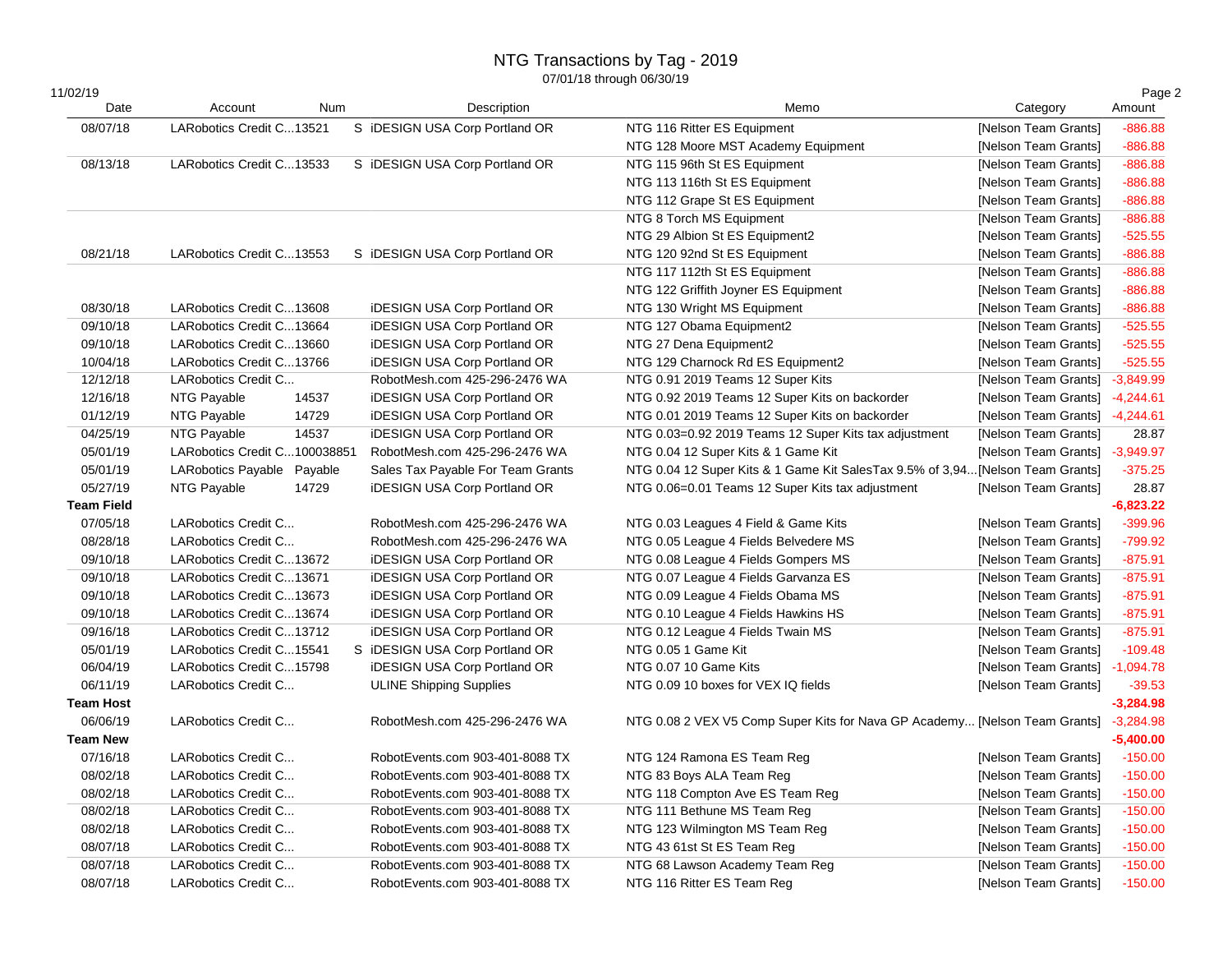# NTG Transactions by Tag - 2019

| 11/02/19<br>Date    | Account                        | Num | Description                     | Memo                                                     | Category             | Page 3<br>Amount |
|---------------------|--------------------------------|-----|---------------------------------|----------------------------------------------------------|----------------------|------------------|
| 08/07/18            | LARobotics Credit C            |     | RobotEvents.com 903-401-8088 TX | NTG 128 Moore MST Academy Team Reg                       | [Nelson Team Grants] | $-150.00$        |
| 08/10/18            | LARobotics Credit C            |     | RobotEvents.com 903-401-8088 TX | NTG 115 96th St ES Team Reg                              | [Nelson Team Grants] | $-150.00$        |
| 08/10/18            | LARobotics Credit C            |     | RobotEvents.com 903-401-8088 TX | NTG 113 116th St ES Team Reg                             | [Nelson Team Grants] | $-150.00$        |
| 08/10/18            | LARobotics Credit C            |     | RobotEvents.com 903-401-8088 TX | NTG 29 Albion St ES Team Reg                             | [Nelson Team Grants] | $-150.00$        |
| 08/10/18            | LARobotics Credit C            |     | RobotEvents.com 903-401-8088 TX | NTG 112 Grape St ES Team Reg                             | [Nelson Team Grants] | $-150.00$        |
| 08/10/18            | LARobotics Credit C            |     | RobotEvents.com 903-401-8088 TX | NTG 8 Torch MS Team Reg                                  | [Nelson Team Grants] | $-150.00$        |
| 08/20/18            | LARobotics Credit C            |     | RobotEvents.com 903-401-8088 TX | NTG 120 92nd St ES Team Reg                              | [Nelson Team Grants] | $-150.00$        |
| 08/20/18            | LARobotics Credit C            |     | RobotEvents.com 903-401-8088 TX | NTG 117 112th St ES Team Reg                             | [Nelson Team Grants] | $-150.00$        |
| 08/20/18            | LARobotics Credit C            |     | RobotEvents.com 903-401-8088 TX | NTG 122 Griffith Joyner ES Team Reg                      | [Nelson Team Grants] | $-150.00$        |
| 08/30/18            | LARobotics Credit C            |     | RobotEvents.com 903-401-8088 TX | NTG 130 Wright MS Team Reg                               | [Nelson Team Grants] | $-150.00$        |
| 09/19/18            | LARobotics Credit C            |     | RobotEvents.com 903-401-8088 TX | NTG 131 Twain MS Team Reg                                | [Nelson Team Grants] | $-150.00$        |
| 09/25/18            | LARobotics Credit C            |     | RobotEvents.com 903-401-8088 TX | NTG 129 Charnock Rd ES Team Reg                          | [Nelson Team Grants] | $-150.00$        |
| 10/08/18            | LARobotics Checking 2390       |     | Gilberto Garcia                 | NTG 27 Dena ES Team Reg Reimbursement                    | [Nelson Team Grants] | $-150.00$        |
| 10/09/18            | LARobotics Credit C            |     | RobotEvents.com 903-401-8088 TX | NTG 3 49th St ES Team Reg                                | [Nelson Team Grants] | $-150.00$        |
| 10/25/18            | <b>LARobotics Checking ATM</b> |     | RobotEvents.com 903-401-8088 TX | NTG 127 Obama Academy Team Reg                           | [Nelson Team Grants] | $-100.00$        |
| 06/10/19            | LARobotics Credit C            |     | RobotEvents.com 903-401-8088 TX | NTG 001-002 Latona Ave ES Team Reg                       | [Nelson Team Grants] | $-250.00$        |
| 06/10/19            | LARobotics Credit C            |     | RobotEvents.com 903-401-8088 TX | NTG 003-004 Loren Miller ES Team Reg                     | [Nelson Team Grants] | $-250.00$        |
| 06/10/19            | LARobotics Credit C            |     | RobotEvents.com 903-401-8088 TX | NTG 015-016 Hallidale Ave ES Team Reg                    | [Nelson Team Grants] | $-250.00$        |
| 06/17/19            | LARobotics Credit C            |     | RobotEvents.com 903-401-8088 TX | NTG 029-030 Beachy Ave ES Team Reg                       | [Nelson Team Grants] | $-250.00$        |
| 06/17/19            | LARobotics Credit C            |     | RobotEvents.com 903-401-8088 TX | NTG 033-034 Sara Coughlin ES Team Reg                    | [Nelson Team Grants] | $-250.00$        |
| 06/17/19            | LARobotics Credit C            |     | RobotEvents.com 903-401-8088 TX | NTG 005-006 Carson St ES Team Reg                        | [Nelson Team Grants] | $-250.00$        |
| 06/24/19            | LARobotics Credit C            |     | RobotEvents.com 903-401-8088 TX | NTG 025-026 Solano Ave ES Team Reg                       | [Nelson Team Grants] | $-250.00$        |
| 06/24/19            | LARobotics Credit C            |     | RobotEvents.com 903-401-8088 TX | NTG 043-044 Esperanza ES Team Reg                        | [Nelson Team Grants] | $-250.00$        |
| <b>Team Use Tax</b> |                                |     |                                 |                                                          |                      | $-479.74$        |
| 07/05/18            | <b>LARobotics Payable</b>      |     | Use Tax Payable For Team Grants | NTG 0.03 Leagues 4 Game Kits Use Tax 9.5% of 399.96      | [Nelson Team Grants] | $-38.00$         |
| 08/28/18            | <b>LARobotics Payable</b>      |     | Use Tax Payable For Team Grants | NTG 0.05 League Flds Belvedere Use Tax 9.5% of 799.92    | [Nelson Team Grants] | $-75.99$         |
| 12/12/18            | <b>LARobotics Payable</b>      |     | Use Tax Payable For Team Grants | NTG 0.91 2019 Teams 12 SK for Use Tax 9.5% of 3,849.99   | [Nelson Team Grants] | $-365.75$        |
| <b>Transfer</b>     |                                |     |                                 |                                                          |                      | $-322.00$        |
| 07/27/18            | <b>LARobotics Other</b>        |     | Processing Fee                  | LARobotics 1% of 30,000 NTG Donation                     | [Nelson Team Grants] | $-300.00$        |
| 09/28/18            | <b>LARobotics Other</b>        |     | <b>Processing Fee</b>           | LARobotics 1% of 1,000 NTG Donation                      | [Nelson Team Grants] | $-10.00$         |
| 11/04/18            | <b>LARobotics Other</b>        |     | Processing Fee                  | LARobotics 1% of 1,200 NTG Donation                      | [Nelson Team Grants] | $-12.00$         |
| Use Tax             |                                |     |                                 |                                                          |                      | $-65.41$         |
| 07/19/18            | <b>LARobotics Payable</b>      |     | Use Tax Payable For Team Grants | NTG 0.04 Leagues Fld, 5EN, 5LP Use Tax 9.5% of 219.92    | [Nelson Team Grants] | $-20.89$         |
| 09/19/18            | <b>LARobotics Payable</b>      |     | Use Tax Payable For Team Grants | NTG 0.15 Leagues STEM, RB, LP, SR Use Tax 9.5% of 273.67 | [Nelson Team Grants] | $-26.00$         |
| 11/27/18            | <b>LARobotics Payable</b>      |     | Use Tax Payable For Team Grants | NTG 0.16 Leagues brain, cntr, 2ch UseTax 9.5% of 194.93  | [Nelson Team Grants] | $-18.52$         |
|                     |                                |     |                                 |                                                          | <b>OVERALL T</b>     | 721.24           |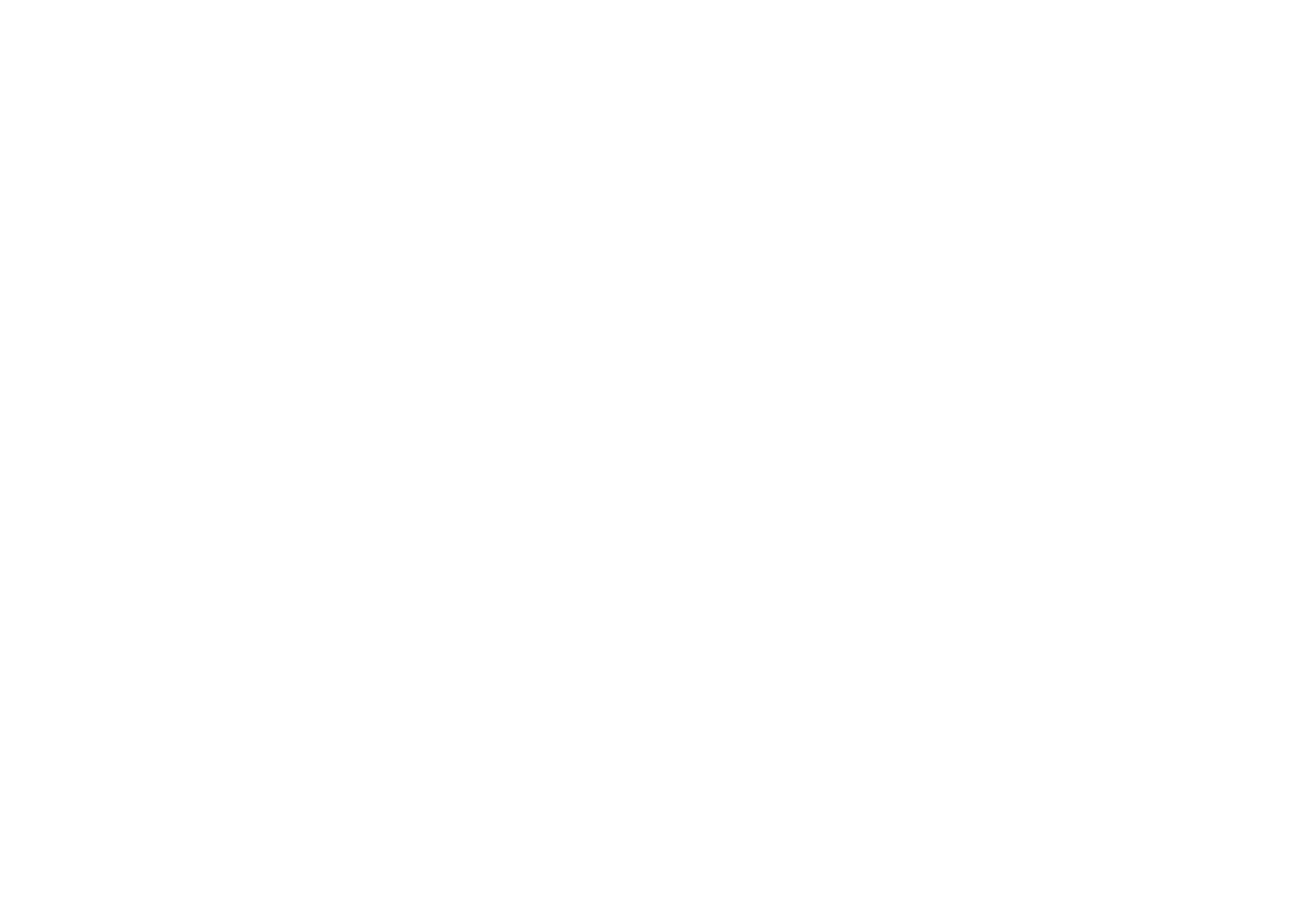# Other Account Balances (Other Assets are LARobotics Liabilities) - As of 06/30/19

| <b>OVERALL TOTAL</b>            | $-2,019.63$    | $-3,347.84$    | $-3.702.84$    | $-3,929.65$    | $-2,197.71$        |
|---------------------------------|----------------|----------------|----------------|----------------|--------------------|
| <b>TOTAL Liability Accounts</b> | $-2,019.63$    | $-3,347.84$    | $-3,702.84$    | $-3,929.65$    | $-2,197.71$        |
| <b>VRC Other</b>                | 0.00           | 0.00           | 0.00           | 0.00           | 0.00               |
| LARobotics Team Grants          | 0.00           | 0.00           | 0.00           | 0.00           | 0.00               |
| LARobotics Other                | $-2,019.63$    | $-3,347.84$    | $-3,702.84$    | $-3,929.65$    | $-2,197.71$        |
| LARobotics Chevron Grant        | 0.00           | 0.00           | 0.00           | 0.00           | 0.00               |
| <b>Liability Accounts</b>       |                |                |                |                |                    |
| Account                         | <b>Balance</b> | <b>Balance</b> | <b>Balance</b> | <b>Balance</b> | <b>Balance</b>     |
| 07/06/19                        | 06/30/17       | 12/31/17       | 06/30/18       | 12/31/18       | Page 1<br>06/30/19 |

# **Other**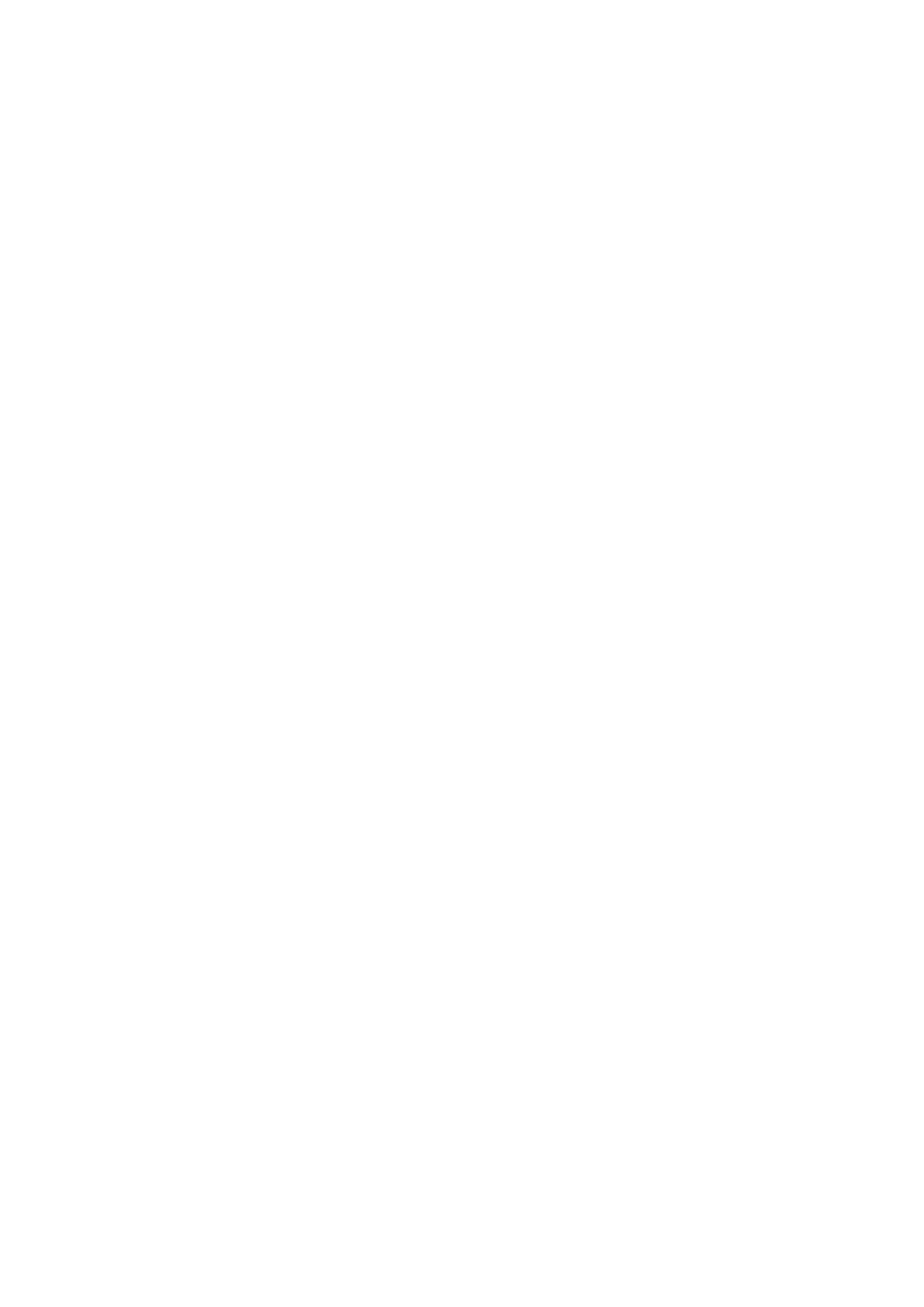# Other Categories by Tag - 2019

|                              | Admin     | Donation | Insurance   | Refund Exp | Refund Inc | Transfer | OVERALL      |
|------------------------------|-----------|----------|-------------|------------|------------|----------|--------------|
| Category                     |           |          |             |            |            |          | <b>TOTAL</b> |
| <b>INFLOWS</b>               |           |          |             |            |            |          |              |
| <b>FROM LARobotics Other</b> | 0.00      | 95.23    | 0.00        | 0.00       | 278.52     | 322.00   | 695.75       |
| <b>TOTAL INFLOWS</b>         | 0.00      | 95.23    | 0.00        | 0.00       | 278.52     | 322.00   | 695.75       |
| <b>OUTFLOWS</b>              |           |          |             |            |            |          |              |
| <b>TO LARobotics Other</b>   | 206.88    | 0.00     | 1,984.00    | 10.00      | 0.00       | 0.00     | 2,200.88     |
| <b>TOTAL OUTFLOWS</b>        | 206.88    | 0.00     | 1,984.00    | 10.00      | 0.00       | 0.00     | 2,200.88     |
| <b>OVERALL TOTAL</b>         | $-206.88$ | 95.23    | $-1,984.00$ | $-10.00$   | 278.52     | 322.00   | $-1,505.13$  |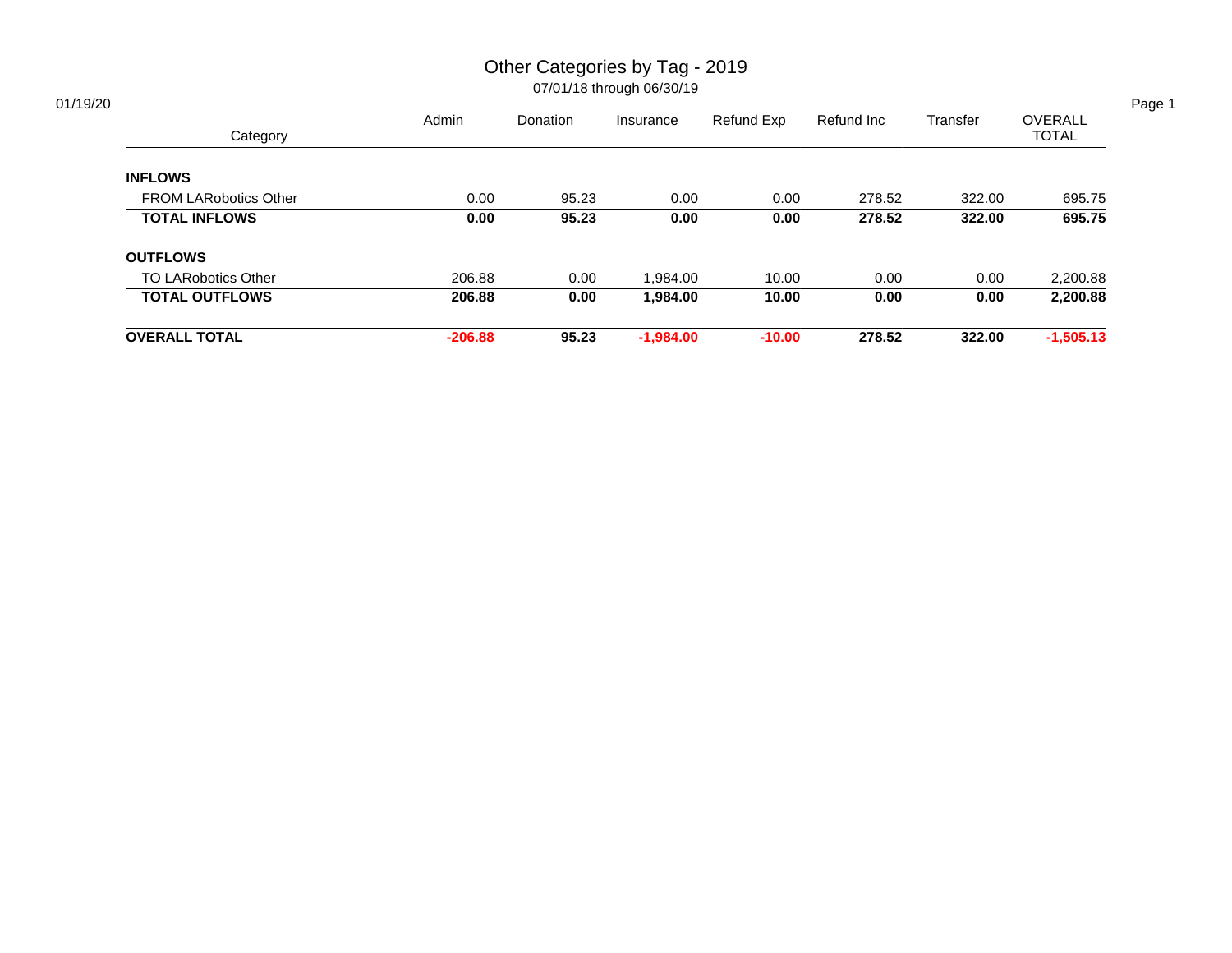## Other Categories by Year

| 07/06/19 |                              |           |              |              | Page 1 |
|----------|------------------------------|-----------|--------------|--------------|--------|
|          |                              | 07/01/17- | $07/01/18$ - | OVERALL      |        |
|          | Category                     | 06/30/18  | 06/30/19     | <b>TOTAL</b> |        |
|          | <b>INFLOWS</b>               |           |              |              |        |
|          | <b>FROM LARobotics Other</b> | 3.987.36  | 695.75       | 4,683.11     |        |
|          | <b>TOTAL INFLOWS</b>         | 3,987.36  | 695.75       | 4,683.11     |        |
|          | <b>OUTFLOWS</b>              |           |              |              |        |
|          | <b>TO LARobotics Other</b>   | 2,304.15  | 2,200.88     | 4,505.03     |        |
|          | <b>TOTAL OUTFLOWS</b>        | 2,304.15  | 2,200.88     | 4,505.03     |        |
|          | <b>OVERALL TOTAL</b>         | 1,683.21  | $-1,505.13$  | 178.08       |        |
|          |                              |           |              |              |        |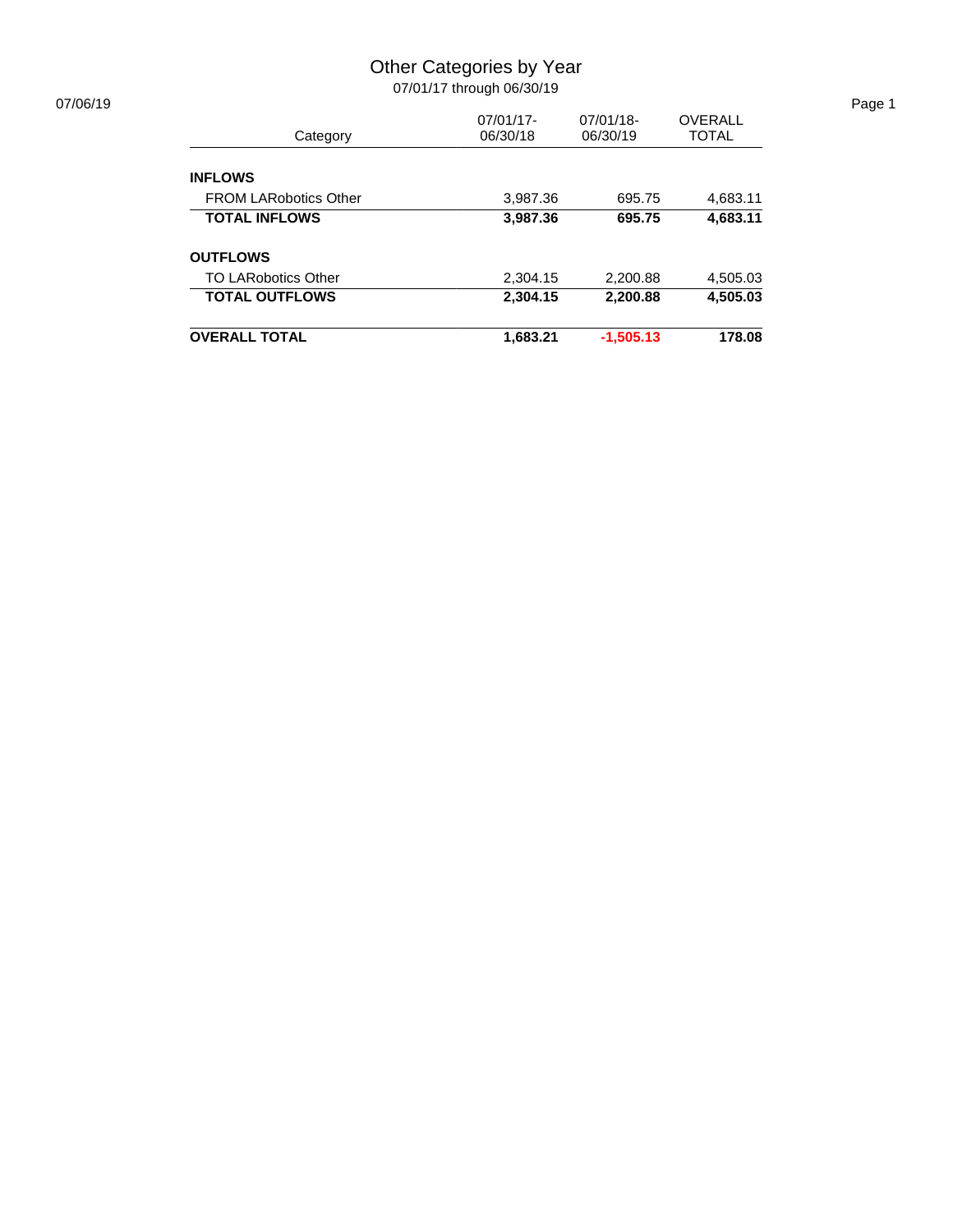# Other Tags by Year

| 07/06/19 |                          |             |             |                | Page 1 |
|----------|--------------------------|-------------|-------------|----------------|--------|
|          |                          | 07/01/17-   | 07/01/18-   | <b>OVERALL</b> |        |
|          | <b>Class Description</b> | 06/30/18    | 06/30/19    | <b>TOTAL</b>   |        |
|          |                          |             |             |                |        |
|          | Admin                    | $-242.82$   | $-206.88$   | $-449.70$      |        |
|          | <b>Bank</b>              | $-0.86$     | 0.00        | $-0.86$        |        |
|          | Donation                 | 238.01      | 95.23       | 333.24         |        |
|          | Insurance                | $-1,984.00$ | $-1,984.00$ | $-3,968.00$    |        |
|          | Other Exp                | $-37.47$    | 0.00        | $-37.47$       |        |
|          | Other Inc                | 25.35       | 0.00        | 25.35          |        |
|          | Refund Exp               | $-39.00$    | $-10.00$    | $-49.00$       |        |
|          | Refund Inc               | 139.00      | 278.52      | 417.52         |        |
|          | Transfer                 | 3,585.00    | 322.00      | 3,907.00       |        |
|          | <b>OVERALL TOTAL</b>     | 1,683.21    | $-1,505.13$ | 178.08         |        |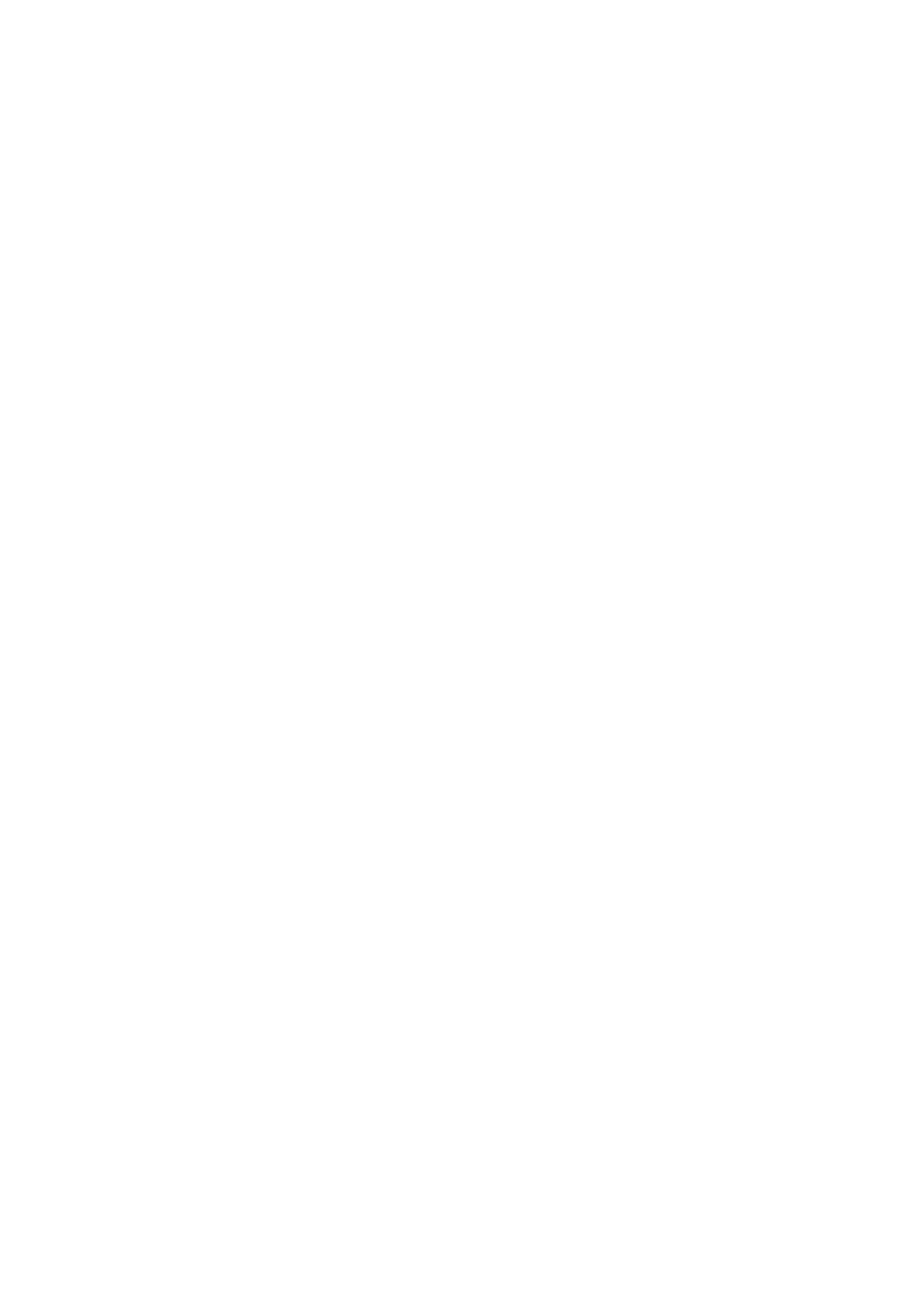# Other Payees by Year

07/01/17 through 06/30/19 (Accrual Basis)

| Payee                                       | 07/01/17-<br>06/30/18 | 07/01/18-<br>06/30/19 | <b>OVERALL</b><br><b>TOTAL</b> |
|---------------------------------------------|-----------------------|-----------------------|--------------------------------|
|                                             |                       |                       |                                |
| <b>INCOME</b>                               |                       |                       |                                |
| AmazonSmile Foundation                      | 102.25                | 69.67                 | 171.92                         |
| Giving Assistant                            | 67.16                 | 0.00                  | 67.16                          |
| Mary Hicks                                  | 25.35                 | 0.00                  | 25.35                          |
| Nonprofits Insurance Alliance Of California | 100.00                | 268.52                | 368.52                         |
| Past Due Fee Adjustment                     | 39.00                 | 0.00                  | 39.00                          |
| PayPal Giving Fund                          | 68.60                 | 25.56                 | 94.16                          |
| <b>Processing Fee</b>                       | 3,585.00              | 322.00                | 3,907.00                       |
| State of California                         | 0.00                  | 10.00                 | 10.00                          |
| <b>TOTAL INCOME</b>                         | 3,987.36              | 695.75                | 4,683.11                       |
| <b>EXPENSES</b>                             |                       |                       |                                |
| Alliance Member Services 800-359-6422       | 1,984.00              | 1,984.00              | 3,968.00                       |
| Attorney General's Registry of Charitabl    | 25.00                 | 50.00                 | 75.00                          |
| CA Secretary Of State 916-653-3775 CA       | 20.00                 | 0.00                  | 20.00                          |
| Franchise Tax Board                         | 10.47                 | 25.00                 | 35.47                          |
| <b>Franchise Tax Board Payments</b>         | 0.00                  | 10.00                 | 10.00                          |
| Mary Hicks                                  | 0.86                  | 0.00                  | 0.86                           |
| Past Due Fee                                | 39.00                 | 0.00                  | 39.00                          |
| <b>TechSoup</b>                             | 27.00                 | 0.00                  | 27.00                          |
| www.1and1.com 877-461-2631 PA               | 197.82                | 131.88                | 329.70                         |
| <b>TOTAL EXPENSES</b>                       | 2,304.15              | 2,200.88              | 4,505.03                       |
| <b>OVERALL TOTAL</b>                        | 1.683.21              | $-1.505.13$           | 178.08                         |

07/06/19 Page 1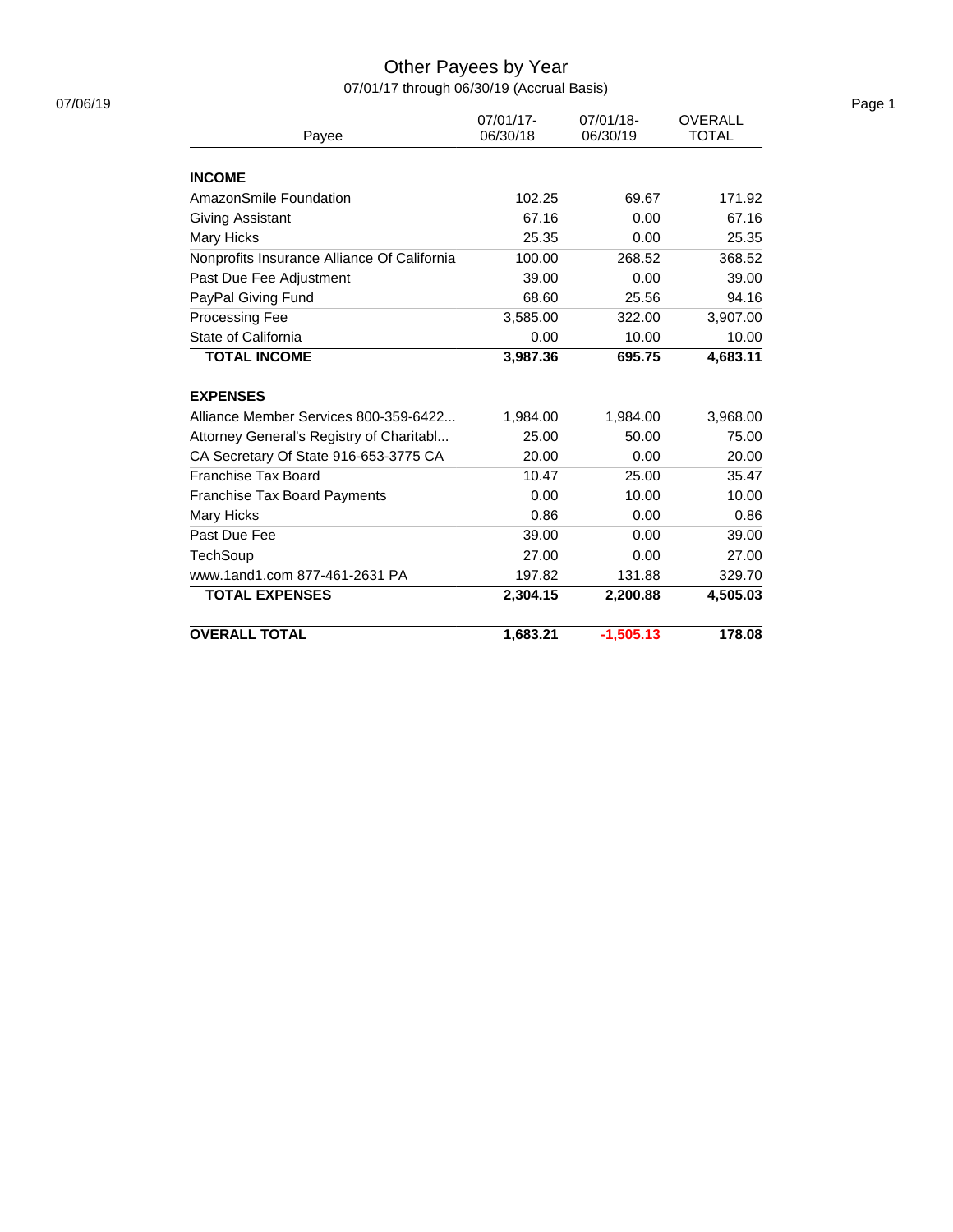# Other Transactions by Tag - Last year

| 10/30/19          |                               |            |                                             |                                                                                                                             | Page 1             |             |
|-------------------|-------------------------------|------------|---------------------------------------------|-----------------------------------------------------------------------------------------------------------------------------|--------------------|-------------|
| Date              | Account<br>Num                |            | Description                                 | Memo                                                                                                                        | Category           | Amount      |
| Admin             |                               |            |                                             |                                                                                                                             |                    | $-206.88$   |
| 11/08/18          | <b>LARobotics Checking</b>    | <b>EFT</b> |                                             | Attorney General's Registry of Charitable Trusts LARobotics CT0169201 - 2017-18 Form RRF-1 - Renewal Fee [LARobotics Other] |                    | $-50.00$    |
| 11/18/18          | <b>LARobotics Credit Card</b> |            | www.1and1.com 877-461-2631 PA               | LARobotics.org 6 months                                                                                                     | [LARobotics Other] | $-65.94$    |
| 12/27/18          | <b>LARobotics Checking</b>    |            | <b>Franchise Tax Board</b>                  | LARobotics FY 2017 Tax Return Filing Fee                                                                                    | [LARobotics Other] | $-25.00$    |
| 05/18/19          | <b>LARobotics Credit Card</b> |            | www.1and1.com 877-461-2631 PA               | LARobotics.org 6 months                                                                                                     | [LARobotics Other] | $-65.94$    |
| <b>Donation</b>   |                               |            |                                             |                                                                                                                             |                    | 95.23       |
| 07/25/18          | <b>LARobotics PayPal</b>      | S          | PayPal Giving Fund                          | LARobotics Humble Bundle donations                                                                                          | [LARobotics Other] | 6.46        |
| 08/13/18          | <b>LARobotics Checking</b>    |            | AmazonSmile Foundation                      | LARobotics matching donation for purchases                                                                                  | [LARobotics Other] | 16.45       |
| 08/23/18          | <b>LARobotics PayPal</b>      |            | PayPal Giving Fund                          | <b>LARobotics Humble Bundle Donation</b>                                                                                    | [LARobotics Other] | 5.62        |
| 09/25/18          | <b>LARobotics PayPal</b>      |            | PayPal Giving Fund                          | LARobotics Humble bundle donation                                                                                           | [LARobotics Other] | 1.02        |
| 10/25/18          | <b>LARobotics PayPal</b>      |            | PayPal Giving Fund                          | LARobotics Humble bundle donation                                                                                           | [LARobotics Other] | 4.40        |
| 10/29/18          | <b>LARobotics Checking</b>    |            | AmazonSmile Foundation                      | LARobotics matching donation for purchases                                                                                  | [LARobotics Other] | 11.80       |
| 02/15/19          | <b>LARobotics Checking</b>    |            | AmazonSmile Foundation                      | LARobotics matching donation for purchases                                                                                  | [LARobotics Other] | 23.39       |
| 02/25/19          | <b>LARobotics PayPal</b>      |            | PayPal Giving Fund                          | LARobotics Humble Bundle Donation                                                                                           | [LARobotics Other] | 3.77        |
| 03/26/19          | <b>LARobotics PayPal</b>      |            | PayPal Giving Fund                          | <b>LARobotics Humble Bundle Donation</b>                                                                                    | [LARobotics Other] | 2.62        |
| 05/09/19          | <b>LARobotics Checking</b>    |            | AmazonSmile Foundation                      | LARobotics matching donation for purchases                                                                                  | [LARobotics Other] | 18.03       |
| 05/25/19          | <b>LARobotics PayPal</b>      |            | PayPal Giving Fund                          | <b>LARobotics Humble Bundle Donation</b>                                                                                    | [LARobotics Other] | 1.67        |
| Insurance         |                               |            |                                             |                                                                                                                             |                    | $-1,984.00$ |
| 05/14/19          | <b>LARobotics Credit Card</b> |            | Alliance Member Services 800-359-6422 CA    | <b>LARobotics Liability Insurance</b>                                                                                       | [LARobotics Other] | $-1,984.00$ |
| <b>Refund Exp</b> |                               |            |                                             |                                                                                                                             |                    | $-10.00$    |
| 05/13/19          | <b>LARobotics Checking</b>    |            | Franchise Tax Board Payments                | LARobotics FY 2014 Tax Filing Fee                                                                                           | [LARobotics Other] | $-10.00$    |
| <b>Refund Inc</b> |                               |            |                                             |                                                                                                                             |                    | 278.52      |
| 06/12/19          | <b>LARobotics Checking</b>    | 190520     | State of California                         | LARobotics returned fee for 2014 return                                                                                     | [LARobotics Other] | 10.00       |
| 06/28/19          | <b>LARobotics Checking</b>    | 190618     | Nonprofits Insurance Alliance Of California | <b>LARobotics Liability Insurance Rebate</b>                                                                                | [LARobotics Other] | 268.52      |
| <b>Transfer</b>   |                               |            |                                             |                                                                                                                             |                    | 322.00      |
| 07/27/18          | <b>Nelson Team Grants</b>     |            | Processing Fee                              | NTG 1% of 30,000 NTG Donation                                                                                               | [LARobotics Other] | 300.00      |
| 09/28/18          | <b>Nelson Team Grants</b>     |            | Processing Fee                              | NTG 1% of 1,000 NTG Donation                                                                                                | [LARobotics Other] | 10.00       |
| 11/04/18          | <b>Nelson Team Grants</b>     |            | Processing Fee                              | LARobotics 1% of 1,200 NTG Donation                                                                                         | [LARobotics Other] | 12.00       |
|                   |                               |            |                                             |                                                                                                                             | <b>OVERALL TO</b>  | $-1,505.13$ |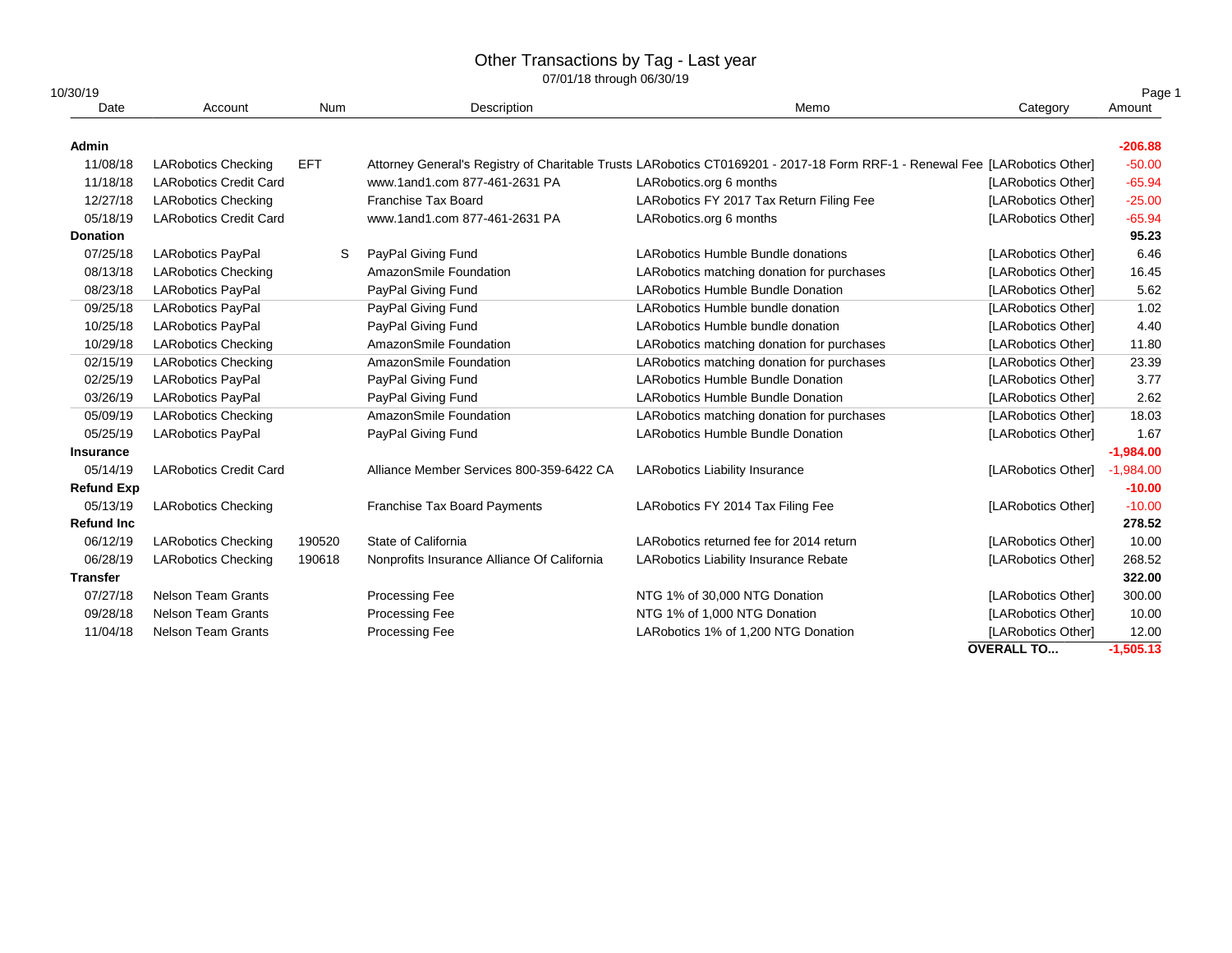|                    |          |                     |                    |                    |                    |                    |                                                   |                                                                                                          |              |              |              |             |                      | Revised 04/30/14    |              |
|--------------------|----------|---------------------|--------------------|--------------------|--------------------|--------------------|---------------------------------------------------|----------------------------------------------------------------------------------------------------------|--------------|--------------|--------------|-------------|----------------------|---------------------|--------------|
| Program            | 06/30/07 | 12/31/07            | 06/30/08           | 12/31/08           | 06/30/09           | 12/31/09           | 06/30/10                                          | 12/31/10                                                                                                 | 06/30/11     | 12/31/11     | 06/30/12     | 12/31/12    | 06/30/13             | 12/31/13            | 06/30/13     |
| <b>FLL</b>         | 0.00     | 9,078.26            | 3,609.43           | 8,449.80           | 635.36             | 4,941.99           | 31,124.08                                         | 11,477.98                                                                                                | 3,116.95     | 6,602.01     | 2,541.45     | 10,808.69   | 7,913.73             | 25,490.41           | 8,014.31     |
| $\Delta$ 6 mo      |          | 9,078.26            | $-5,468.83$        | 4,840.37           | $-7,814.44$        | 4,306.63           | 26,182.09                                         | $-19,646.10$                                                                                             | $-8,361.03$  | 3,485.06     | $-4,060.56$  | 8,267.24    | -2,894.96            | 17,576.68           | $-2,794.38$  |
| $\Delta$ 12 mo     |          |                     | 3,609.43           |                    | $-2,974.07$        |                    | 30,488.72                                         |                                                                                                          | -28,007.13   |              | $-575.50$    |             | 5,372.28             |                     | 5,472.86     |
| <b>FTC</b>         | 0.00     | 0.00                | 0.00               | 0.00               | 0.00               | 7,313.74           | 7,313.74                                          | 6,128.02                                                                                                 | 15,179.02    | 15,650.84    | 14,923.06    | 18,861.66   | 5,448.31             | 2,853.59            | 5,347.73     |
| $\Delta$ 6 mo      |          | 0.00                | 0.00               | 0.00               | 0.00               | 7,313.74           | 0.00                                              | $-1,185.72$                                                                                              | 9,051.00     | 471.82       | $-727.78$    |             | 3,938.60 -13,413.35  | $-2,594.72$         | $-13,513.93$ |
| $\Delta$ 12 mo     |          |                     | 0.00               |                    | 0.00               |                    | 7,313.74                                          |                                                                                                          | 7,865.28     |              | $-255.96$    |             | $-9,474.75$          |                     | $-9,575.33$  |
| <b>SCRRF</b>       | 5,754.02 | 7,256.85            | 5,452.63           | 6,325.83           | 5,636.43           | 5,778.22           | 6,582.96                                          | 10,206.92                                                                                                | 9,107.55     | 10,662.99    | 8,675.92     | 11,694.90   | 10,709.82            | 14,869.87           | 10,709.82    |
| $\Delta$ 6 mo      |          |                     | 1,502.83 -1,804.22 | 873.20             | $-689.40$          | 141.79             | 804.74                                            | 3,623.96                                                                                                 | $-1,099.37$  | 1,555.44     | $-1,987.07$  | 3,018.98    | $-985.08$            | 4,160.05            | $-985.08$    |
| $\Delta$ 12 mo     |          |                     | $-301.39$          |                    | 183.80             |                    | 946.53                                            |                                                                                                          | 2,524.59     |              | $-431.63$    |             | 2,033.90             |                     | 2,033.90     |
| <b>NTG</b>         | 0.00     | 0.00                | 0.00               | 0.00               | 0.00               | 0.00               | 0.00                                              | 0.00                                                                                                     | 0.00         | 0.00         | 0.00         | 0.00        | 0.00                 | 0.00                | 0.00         |
| $\Delta$ 6 mo      |          | 0.00                | 0.00               | 0.00               | 0.00               | 0.00               | 0.00                                              | 0.00                                                                                                     | 0.00         | 0.00         | 0.00         | 0.00        | 0.00                 | 0.00                | 0.00         |
| $\Delta$ 12 mo     |          |                     | 0.00               |                    | 0.00               |                    | 0.00                                              |                                                                                                          | 0.00         |              | 0.00         |             | 0.00                 |                     | 0.00         |
| <b>Other</b>       | 0.00     | 0.00                | 0.00               | 0.00               | 0.00               | 0.00               | 0.00                                              | 0.00                                                                                                     | 0.00         | 0.00         | 0.00         | 0.00        | 0.00                 | 0.00                | 0.00         |
| $\Delta$ 6 mo      |          | 0.00                | 0.00               | 0.00               | 0.00               | 0.00               | 0.00                                              | 0.00                                                                                                     | 0.00         | 0.00         | 0.00         | 0.00        | 0.00                 | 0.00                | 0.00         |
| $\Delta$ 12 mo     |          |                     | 0.00               |                    | 0.00               |                    | 0.00                                              |                                                                                                          | 0.00         |              | 0.00         |             | 0.00                 |                     | 0.00         |
| Total              |          | 5,754.02 16,335.11  |                    | 9,062.06 14,775.63 |                    |                    | 6,271.79 18,033.95 45,020.78                      | 27,812.92                                                                                                | 27,403.52    | 32,915.84    | 26,140.43    | 41,365.25   | 24,071.86            | 43,213.87           | 24,071.86    |
| $\Delta$ 6 mo      |          | 10,581.09 -7,273.05 |                    |                    |                    |                    | 5,713.57 -8,503.84 11,762.16 26,986.83 -17,207.86 |                                                                                                          | $-409.40$    | 5,512.32     | -6,775.41    |             | 15,224.82 -17,293.39 | 19,142.01           | $-17,293.39$ |
| $\Delta$ 12 mo     |          |                     | 3,308.04           |                    | $-2,790.27$        |                    | 38,748.99                                         |                                                                                                          | $-17,617.26$ |              | $-1,263.09$  |             | $-2,068.57$          |                     | $-2,068.57$  |
|                    |          |                     |                    |                    |                    |                    |                                                   | FLL = FIRST LEGO League, FTC = FIRST Tech Challenge, SCRRF = Southern California Regional Robotics Forum |              |              |              |             |                      |                     |              |
| <b>LARobotics</b>  | 06/30/07 | 12/31/07            | 06/30/08           | 12/31/08           | 06/30/09           | 12/31/09           | 06/30/10                                          | 12/31/10                                                                                                 | 06/30/11     | 12/31/11     | 06/30/12     | 12/31/12    | 06/30/13             | 12/31/13            | 06/30/13     |
| <b>Banks</b>       |          | 5,754.02 16,260.11  | 8,917.69           | 14,918.85          | 6,271.79           | 17,848.53          | 43,865.78                                         | 29,877.21                                                                                                | 26,684.39    | 48,542.70    | 24,818.20    | 46,812.39   | 24,498.20            | 43,962.72           | 24,498.20    |
| $\Delta$ 6 mo      |          | 10,506.09           | -7,342.42          | 6,001.16           | $-8,647.06$        | 11,576.74          | 26,017.25                                         | $-13,988.57$                                                                                             | $-3,192.82$  | 21,858.31    | $-23,724.50$ | 21,994.19   | $-22,314.19$         | 19,464.52           | $-22,314.19$ |
| $\Delta$ 12 mo     |          |                     | 3,163.67           |                    | $-2,645.90$        |                    | 37,593.99                                         |                                                                                                          | $-17,181.39$ | 18,665.49    | $-1,866.19$  | -1,730.31   |                      | -320.00 19,144.52   | $-320.00$    |
| Assets             | 0.00     | 75.00               | 144.37             | 1,732.47           | 0.00               | 2,069.35           | 1,155.00                                          | 3,083.94                                                                                                 | 1,468.94     | 7,783.00     | 1,322.23     | 1,154.83    | 85.33                | 910.16              | 85.33        |
| $\Delta$ 6 mo      |          | 75.00               | 69.37              |                    | 1,588.10 -1,732.47 | 2,069.35           | $-914.35$                                         | 1,928.94                                                                                                 | $-1,615.00$  | 6,314.06     | $-6,460.77$  | $-167.40$   | $-1,069.50$          | 824.83              | $-1,069.50$  |
| $\Delta$ 12 mo     |          |                     | 144.37             |                    | $-144.37$          |                    | 1,155.00                                          |                                                                                                          | 313.94       |              | $-146.71$    |             | $-1,236.90$          |                     | $-1,236.90$  |
| <b>Credit Card</b> |          |                     |                    |                    |                    |                    |                                                   |                                                                                                          |              |              |              |             |                      |                     |              |
| $\Delta$ 6 mo      |          |                     |                    |                    |                    |                    |                                                   |                                                                                                          |              |              |              |             |                      |                     |              |
| $\Delta$ 12 mo     |          |                     |                    |                    |                    |                    |                                                   |                                                                                                          |              |              |              |             |                      |                     |              |
| <b>Liabilities</b> | 0.00     | 0.00                | 0.00               | $-1,875.69$        | 0.00               | $-1,883.93$        | 0.00                                              | $-5,148.23$                                                                                              | $-749.81$    | $-23,409.86$ | 0.00         | $-6,601.97$ | $-511.67$            | $-1,659.01$         | $-511.67$    |
| $\Delta$ 6 mo      |          | 0.00                | 0.00               | -1,875.69          | 1,875.69           | $-1,883.93$        | 1,883.93                                          | $-5,148.23$                                                                                              | 4,398.42     | $-22,660.05$ | 23,409.86    | $-6,601.97$ | 6,090.30             | -1,147.34           | 6,090.30     |
| $\Delta$ 12 mo     |          |                     | 0.00               |                    | 0.00               |                    | 0.00                                              |                                                                                                          | $-749.81$    |              | 749.81       |             | $-511.67$            |                     | $-511.67$    |
| Total              |          | 5,754.02 16,335.11  |                    | 9,062.06 14,775.63 |                    | 6,271.79 18,033.95 | 45,020.78                                         | 27,812.92                                                                                                | 27,403.52    | 32,915.84    | 26,140.43    | 41,365.25   |                      | 24,071.86 43,213.87 | 24,071.86    |
| $\Delta$ 6 mo      |          | 10.581.09           | -7,273.05          | 5,713.57           |                    |                    | -8,503.84 11,762.16 26,986.83                     | -17,207.86                                                                                               | $-409.40$    | 5,512.32     | -6,775.41    |             | 15,224.82 -17,293.39 | 19,142.01           | $-17,293.39$ |
| $\Delta$ 12 mo     |          |                     | 3,308.04           |                    | $-2,790.27$        |                    | 38,748.99                                         |                                                                                                          | $-17,617.26$ |              | $-1,263.09$  |             | $-2,068.57$          |                     | $-2,068.57$  |